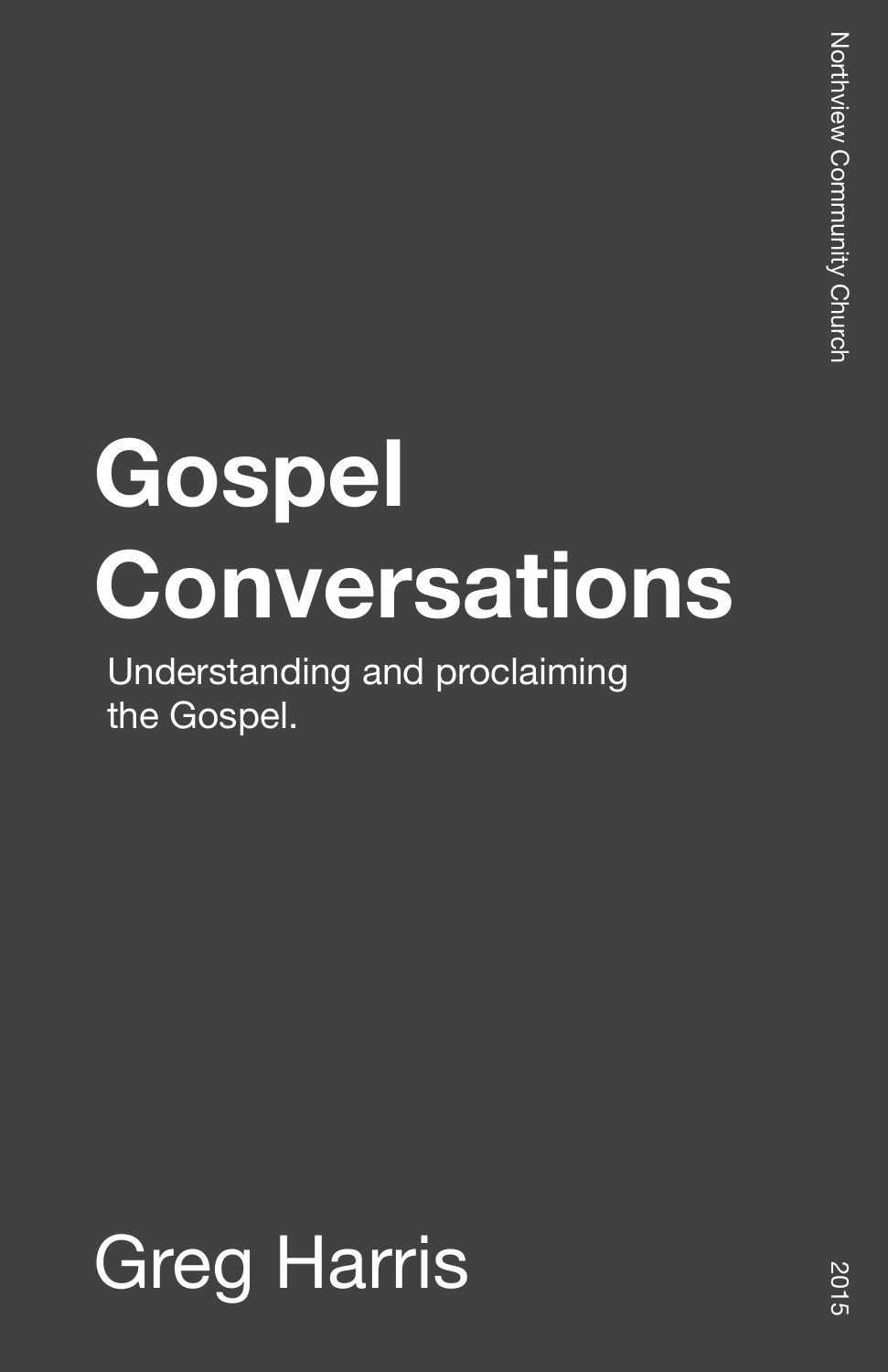## **GOSPEL CONVERSATIONS Understanding and Proclaiming the Gospel**

*Written by Greg Harris*

| <b>CHAPTER 2 - LIVING IN LIGHT OF THE GOSPEL 15</b> |
|-----------------------------------------------------|
| <b>CHAPTER 3 - GOD'S SOVEREIGNTY AND GOSPEL</b>     |
| CHAPTER 4 - LOVING OTHERS WELL  33                  |
| CHAPTER 5 - 3D GOSPEL CONVERSATIONS 49              |
|                                                     |
|                                                     |
| <b>APPENDIX A - ELEVEN COMMANDMENTS FOR</b>         |
| <b>APPENDIX B - RESOURCES FOR APOLOGETICS 76</b>    |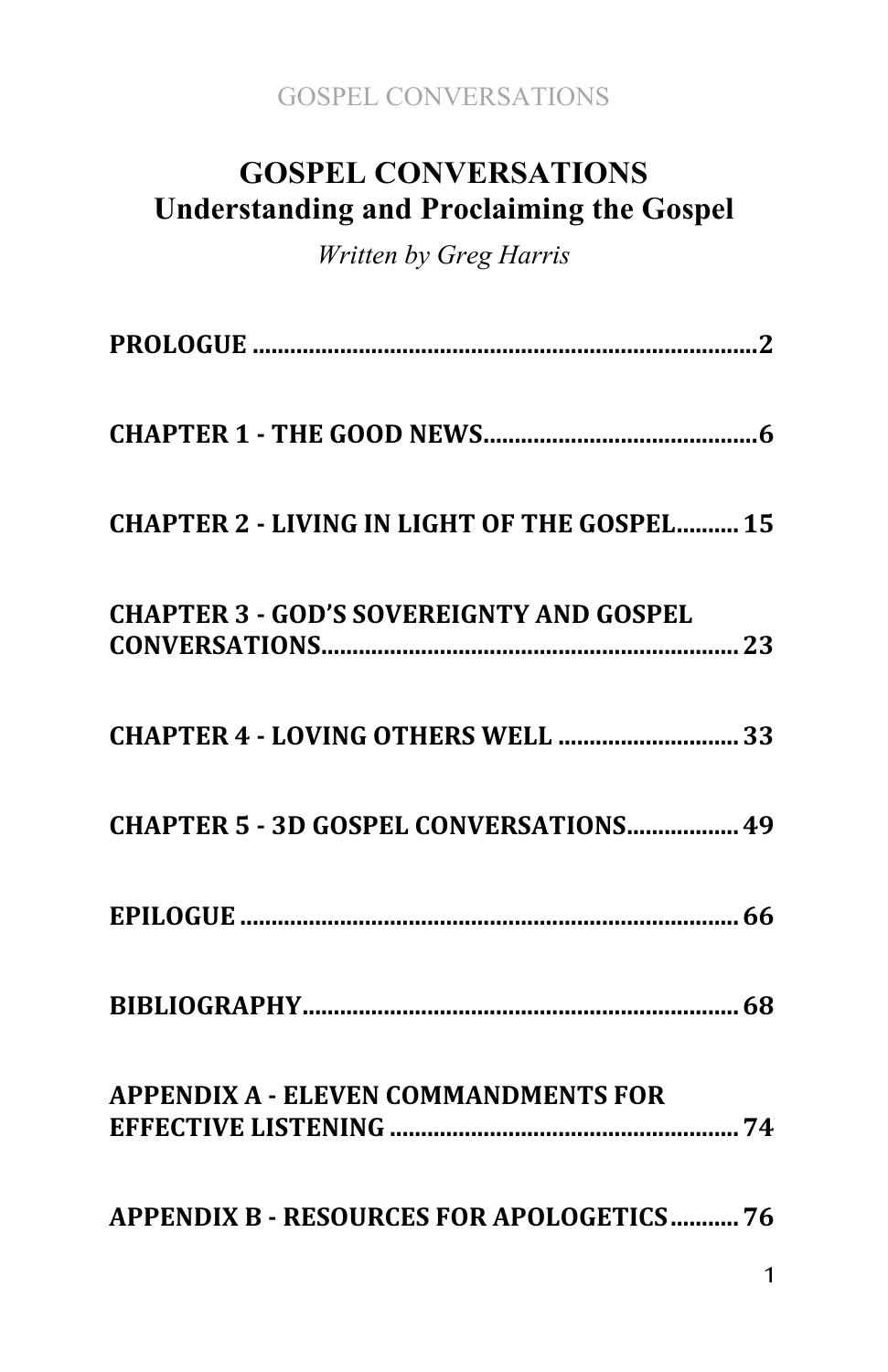## **PROLOGUE**

I call myself a disciple of Christ. I desire to grow in my obedience to him daily. I love Jesus and want others to love Jesus too.

So why is it so hard for me to talk about him with others?

Words leave my mouth everyday. I engage in conversations about the weather, my life, sports, movies, television shows, and a myriad of other topics with friends and strangers alike. These conversations occur regularly and with relative ease. When it comes to conversing about the gospel of Jesus Christ, however, I often find myself either resisting those conversations or stumbling my way through them. There certainly have been times when I've felt bold in conversing about Jesus and words flow smoothly, yet they unfortunately seem to be exception and not the rule.

I have found that I am not alone. There are all kinds of reasons why self-identified Christians don't engage in conversations about the gospel. Some reasons why people don't converse about the gospel with others are:

- We think it is a responsibility for *other* Christians (i.e. pastors, evangelists, etc.).
- We battle feelings of inadequacy.
- We have an aversion to coming across as "preachy."
- We fear a hostile or disinterested response.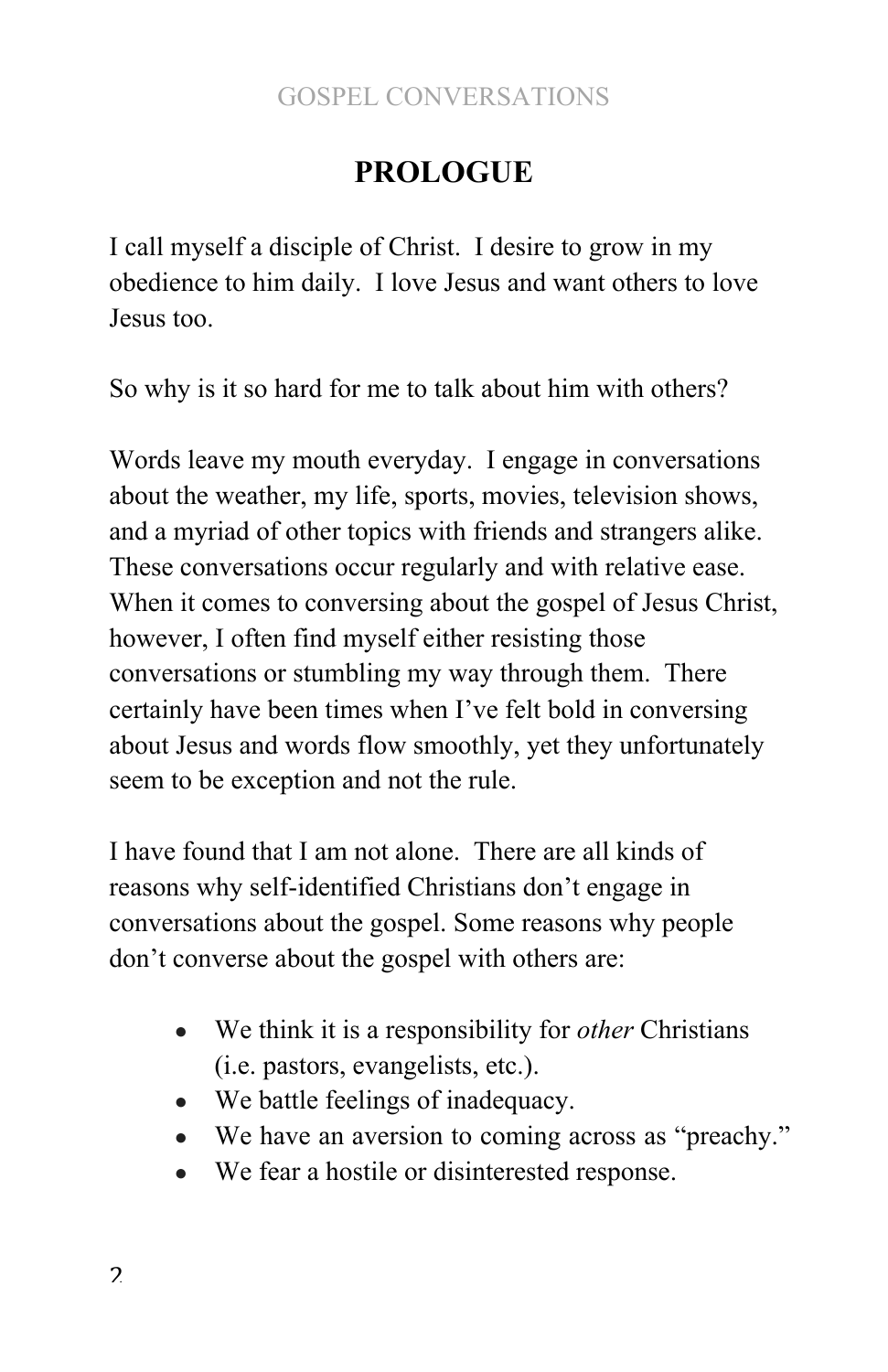- We believe there is no need to tell people the gospel because God will save people if he wants to anyway.
- We don't believe in eternal punishment for people who do not love and follow Jesus.
- We think right belief is less important than right behaviour, therefore believing the gospel is unnecessary for (temporal or eternal) reconciliation with God and human flourishing.

That list is by no means exhaustive, but it does indicate some underlying reasons why people who love Jesus don't regularly talk about him with others.

I believe the New Testament states - in Matthew 28:18-20 and elsewhere - that it is the responsibility of every Christian to be a disciple-making-disciple of Jesus. I think the sooner we break down the barrier between *evangelism* and *discipleship* in our minds, and see the road ahead of us as engaging in *gospel conversations*, the better.

I define a gospel conversation as:

*A compassionate conversation that (1) clearly articulates the gospel (2) with the intent that the participants will turn from their sinful rebellion to holistically following and trusting Jesus (3) for their good and God's glory.*

Gospel conversations are rooted in, and motivated by, a genuine love and care for people. They speak candidly and clearly about the gospel. There is an intention in the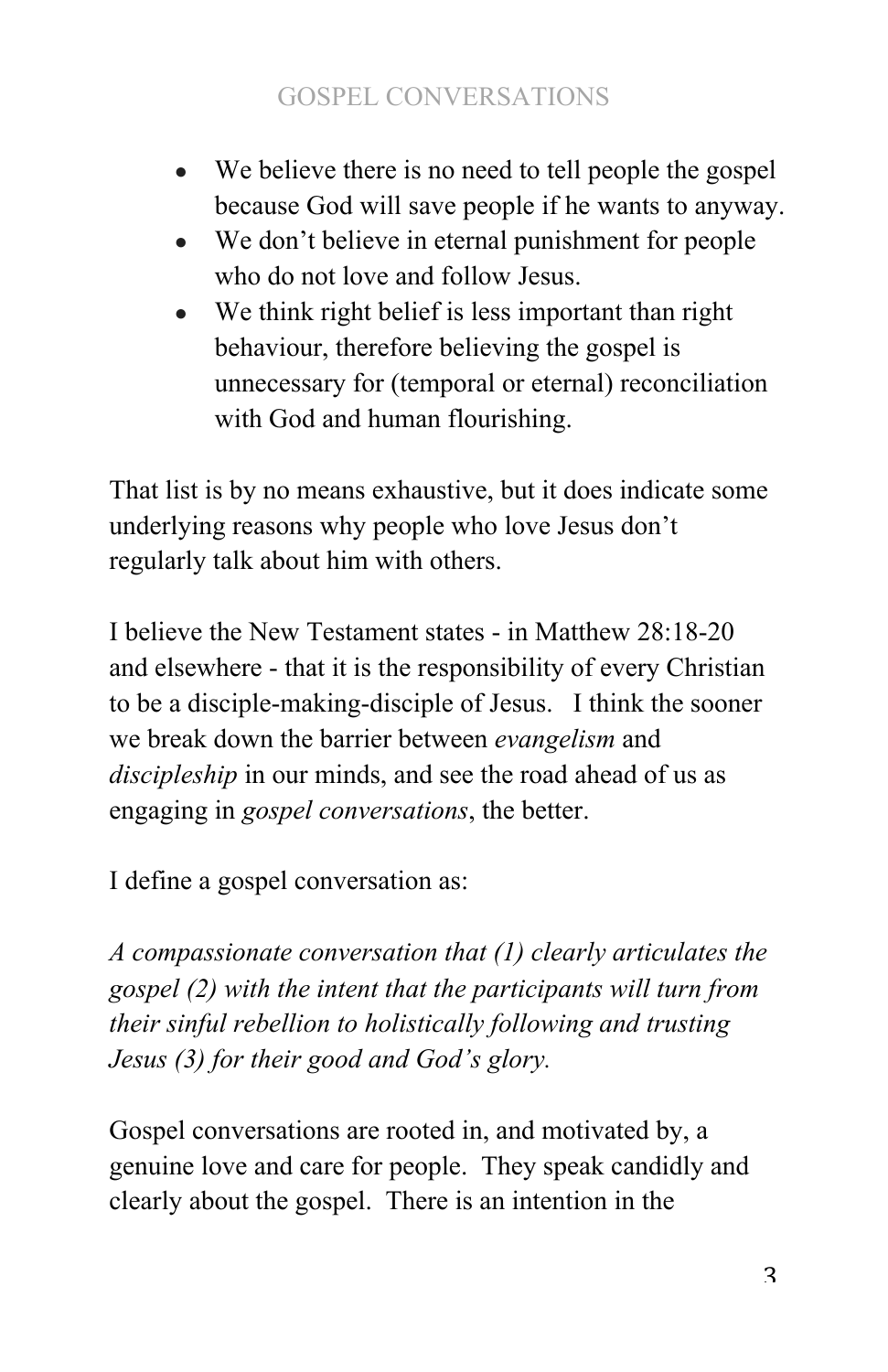conversation that *everyone* participating will turn away from thinking and acting like *they are* God, to following and trusting Jesus as Lord and Saviour. These conversations about the gospel of Jesus happen for the good of the participants, in the power of the Holy Spirit, for God's glory.

This booklet is based on the content of the *Gospel Conversations* course taught at Northview Community Church in Abbotsford B.C. There are many books dedicated to the theology behind – and practical strategies for - talking about the Christian faith. The content of the course and booklet is not based on my original thoughts, but is rather a distillation of some of the great content that already exists. This booklet will hopefully whet your appetite to investigate the works listed in both the "Recommended Reading" section after each chapter, and the bibliography. The materials referenced in this booklet have been incredibly influential for the development and content of *Gospel Conversations.* 

It is my desire that this short booklet will help us all engage in the mission that our Lord has given us to be disciplemaking-disciples. A helpful way for us to understand our participation in that mission, in our everyday life, is to engage in gospel conversations.

What do these conversations look like? The following five chapters will help develop an understanding of, and ability to talk about, the gospel in our everyday conversations.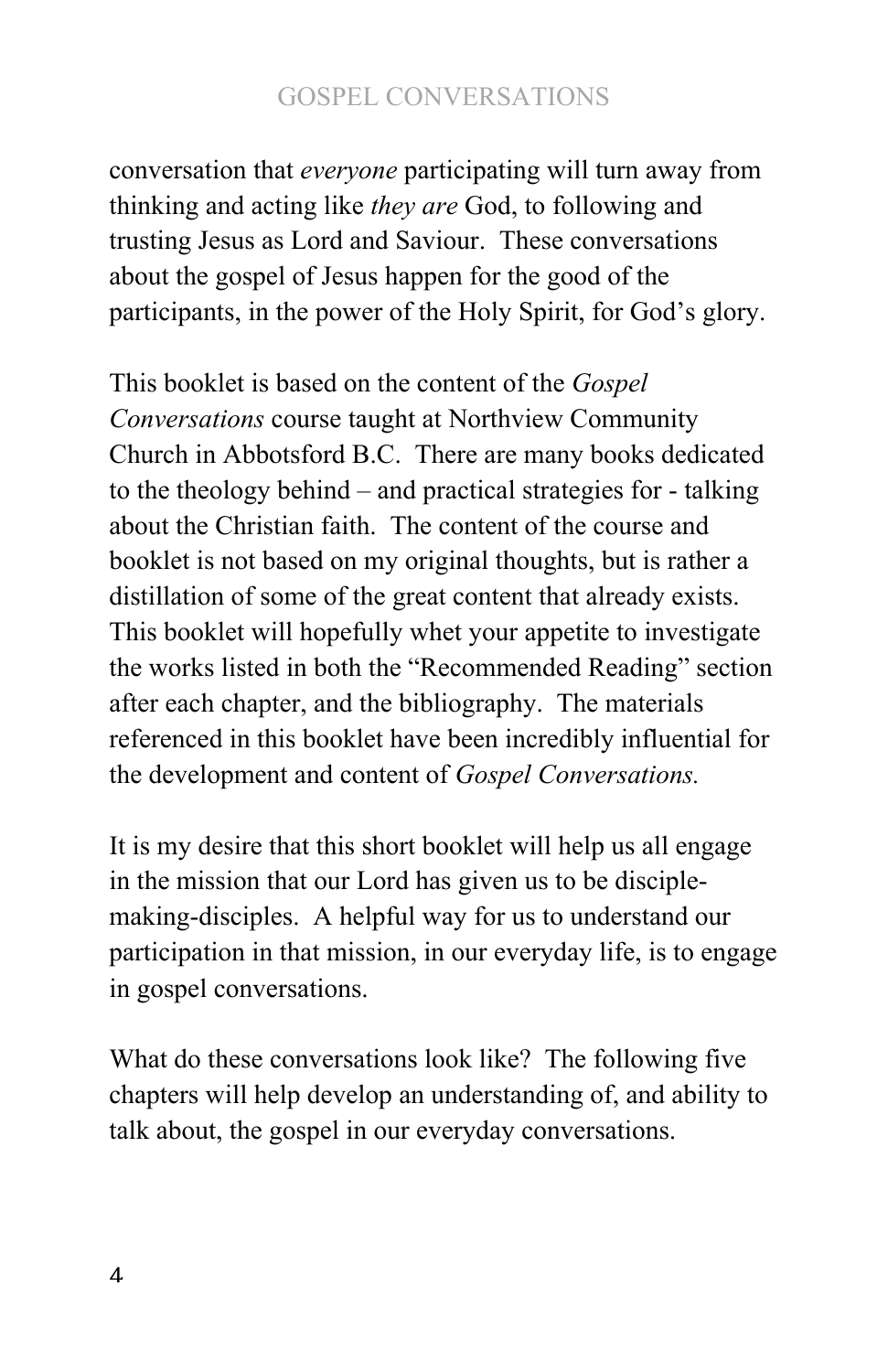- *1. The Good News*
- *2. Living in Light of the Gospel*
- *3. The Sovereignty of God and Prayer*
- *4. Loving Others Well*
- *5. 3D Gospel Conversations*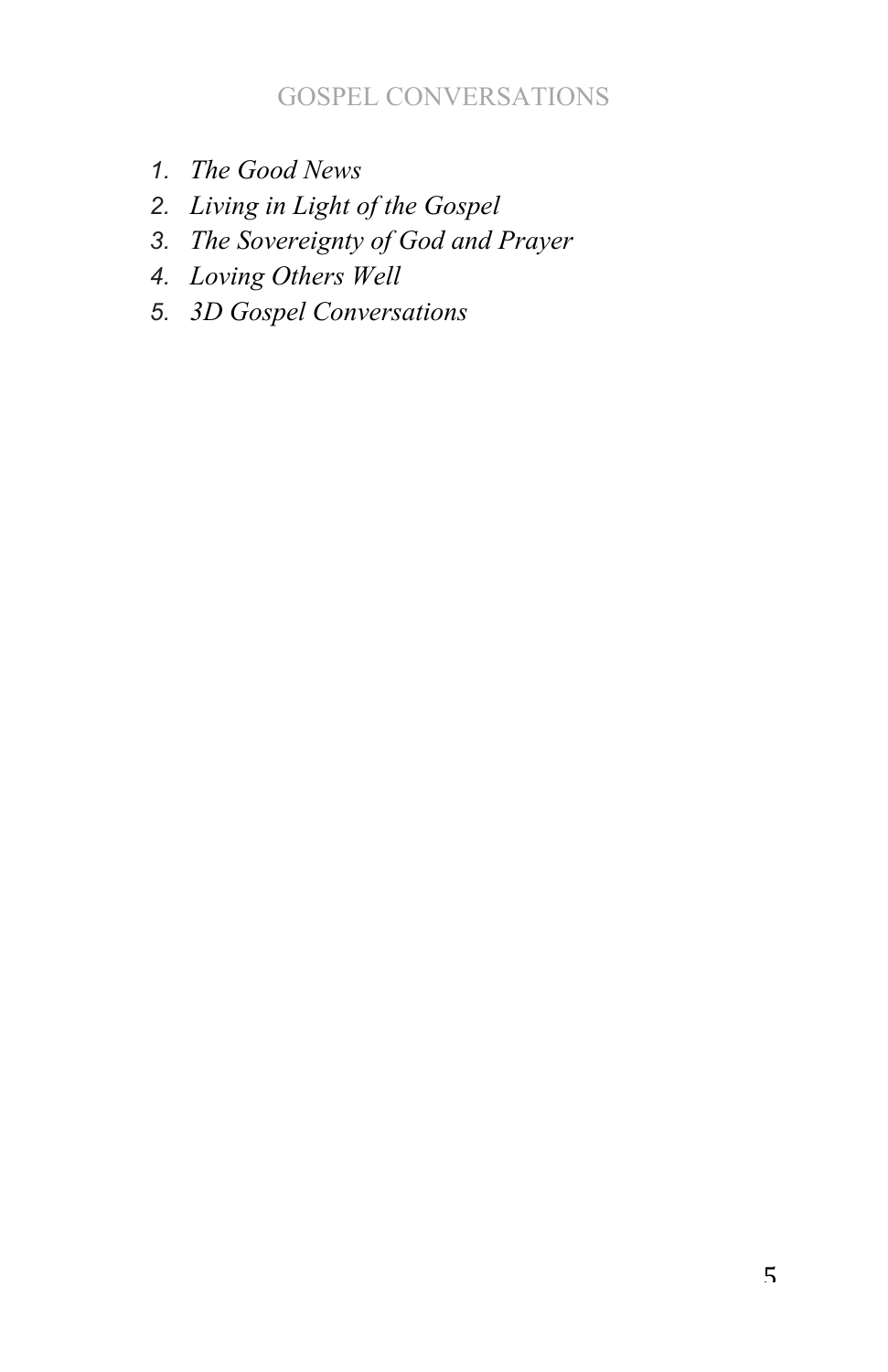## **CHAPTER 1 THE GOOD NEWS**

There have been a plethora of books written in the last few years with the intention of defining the gospel. I'm not sure if there is a more feverishly discussed topic in Christianity today than defining the term *gospel*. It is important to engage in this discussion because how we understand the gospel has massive implications for how we understand Christianity as a whole. Therefore, it is helpful for us to first put some thought into how we understand *the gospel* before exploring how to best talk about it with others.

In the New Testament the term gospel refers to Christ's saving work through his death on the cross and his resurrection from the grave. The New Testament authors also use the phrase gospel to refer to the bigger story of Christianity. Christ's death and resurrection is the pinnacle or apex of a bigger story of Christianity which spans from a time before the creation of the world to eternity future.

A helpful framework for understanding the big story of Christianity is "Creation - Rebellion - Reconciliation - Consummation." The message of the cross can be understood using the framework "God - Man - Christ." These two frameworks are not competing storylines vying for attention, but rather the same storyline told from both the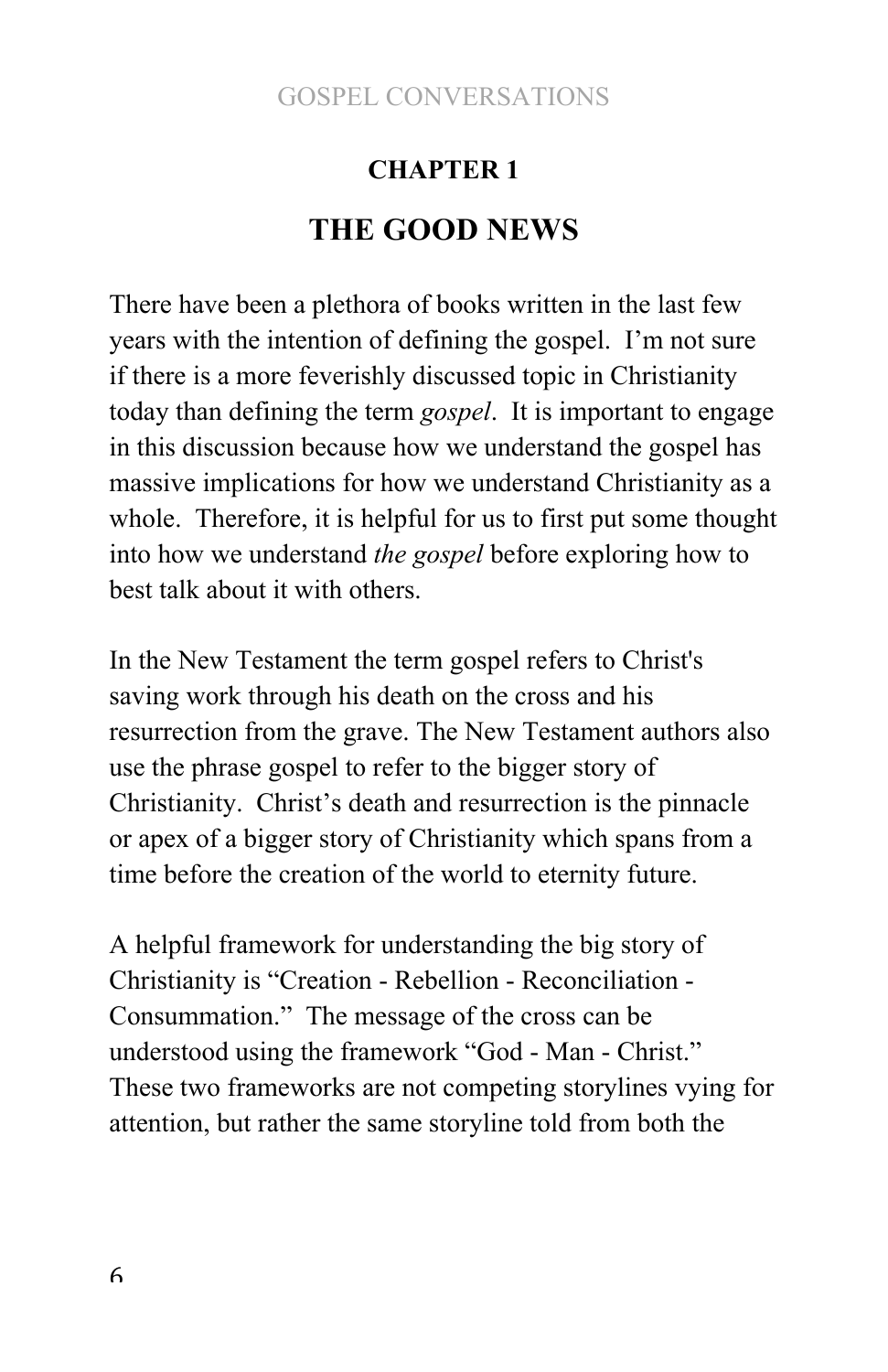cosmic and personal point of view - from both in the air and on the ground. $<sup>1</sup>$ </sup>

## **The Gospel - The Whole Good News of Christianity**

*(Creation - Rebellion - Reconciliation - Consummation)*

According to the Christian worldview, all of human history can be understood under the framework of a progression from creation to rebellion; rebellion to reconciliation; and reconciliation to consummation. The framework of "Creation - Rebellion - Reconciliation - Consummation" provides the four main acts of the great story of human history.

## **Creation**

Before anything else existed, God *was*. This ever-existing God created the entire cosmos as very good, and humanity as the pinnacle of all creation. Both male and female were made in God's image. The man and wife had a perfect relationship with God, each other, and the rest of creation. They were given the task to rule over creation as God's image-bearers.

## **Rebellion**

In the sin of the first man and woman, humanity chose to rebel against God and pursue our own desires, and to make ourselves the arbiters of what is true, good, and beautiful.

 $<sup>1</sup>$  "In the air" and "on the ground" language borrowed from Matt Chandler's</sup> *The Explicit Gospel*

 $2$  For example, Matthew 4:23, Acts 13:32-33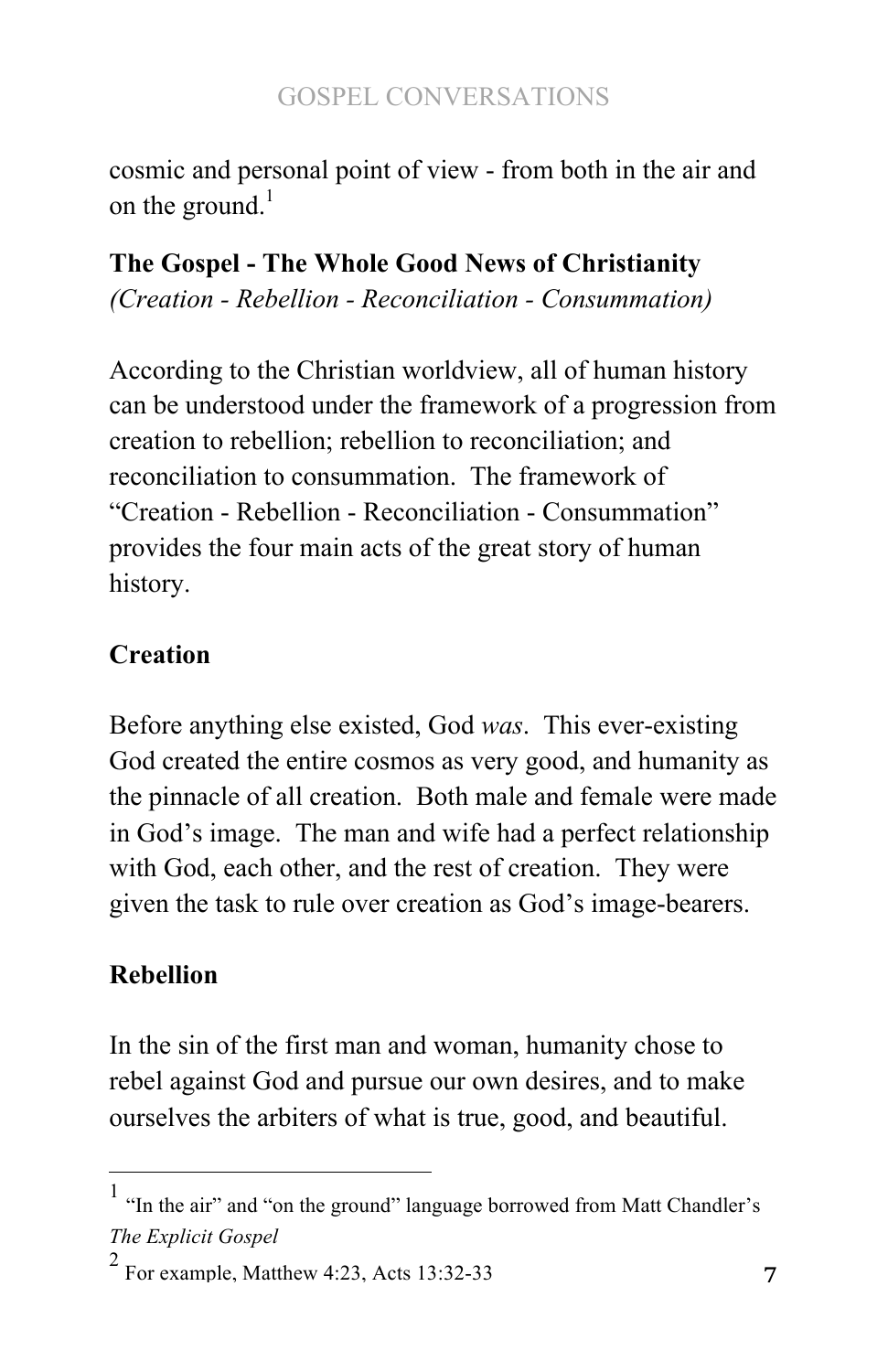Prior to humanity's rebellion against God, everything functioned perfectly according to its designed purpose. It is hard to grasp exactly what that type of wholeness would have looked like this side of the rebellion, but it would have been experienced primarily in the realm of perfectly functioning and healthy relationships (i.e. man with self, man with others, man with God, and man with the rest of creation). Humanity's rebellion brought alienation between God and humanity, and disrupted the perfection that previously existed. The rebellion led to work becoming difficult, human relationships becoming strained, and the earth subjected to an imperfect state (e.g., tsunamis and earthquakes).

## **Reconciliation**

God, in his love and mercy, did not leave humanity without hope. He began the process of reconciliation by choosing Abraham, Isaac, and Jacob to be the fathers of a nation that would be called God's people - Israel. God made a covenant with Israel promising to be her God and relentlessly pursue her for his glory and the renewal of the world. In the fullness of time God inaugurated his Kingdom by coming to the earth to live and dwell with humanity in the person of Jesus Christ. Jesus was born of a virgin, lived a sinless life, died the death we deserved because of sin, rose from the dead to conquer death, and reigns with God the Father in Heaven. The Holy Spirit, who raised Christ from the dead, came to be present with all who turned away from their sin, follow Jesus as Lord and King over everything, and believe that because of Jesus' righteousness they can stand before God as not only forgiven,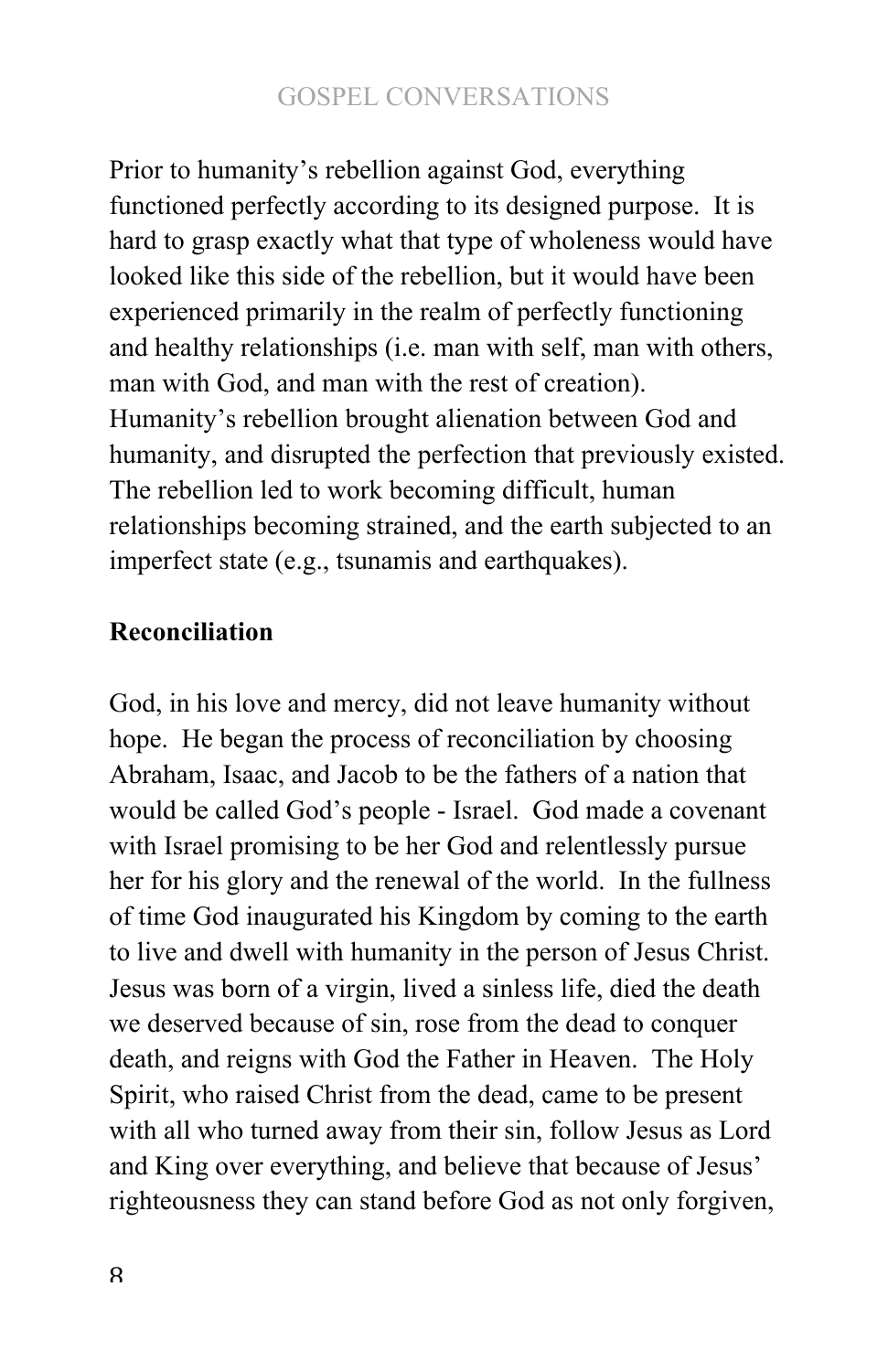but as perfect and blameless. Because of Christ's work, anyone can have a relationship with God when they turn away from their sin and trust Christ as their Saviour.

## **Consummation**

Jesus will return in glory to judge the living and the dead regarding how they responded to the news of Jesus as Lord and Saviour, and will consummate the Kingdom of God by ushering in a time where God will eternally and fully dwell with his people, for their good and his ultimate glory. Those who trust Christ will be given new, resurrected, physical bodies like Christ's resurrected body, and will live in a renewed creation with God forever. All disciples of Jesus put their trust in him and await his return so they can enjoy God forever in a renewed creation.

There are a few examples of New Testament authors using the word *gospel* or *good news* to describe the whole good news of Christianity, $^{2}$  the example we will examine is Luke  $4.16 - 21$ 

> **16** And he came to Nazareth, where he had been brought up. And as was his custom, he went to the synagogue on the Sabbath day, and he stood up to read. **17** And the scroll of the prophet Isaiah was given to him. He unrolled the scroll and found the place where it was written,

For example, Matthew 4:23, Acts 13:32-33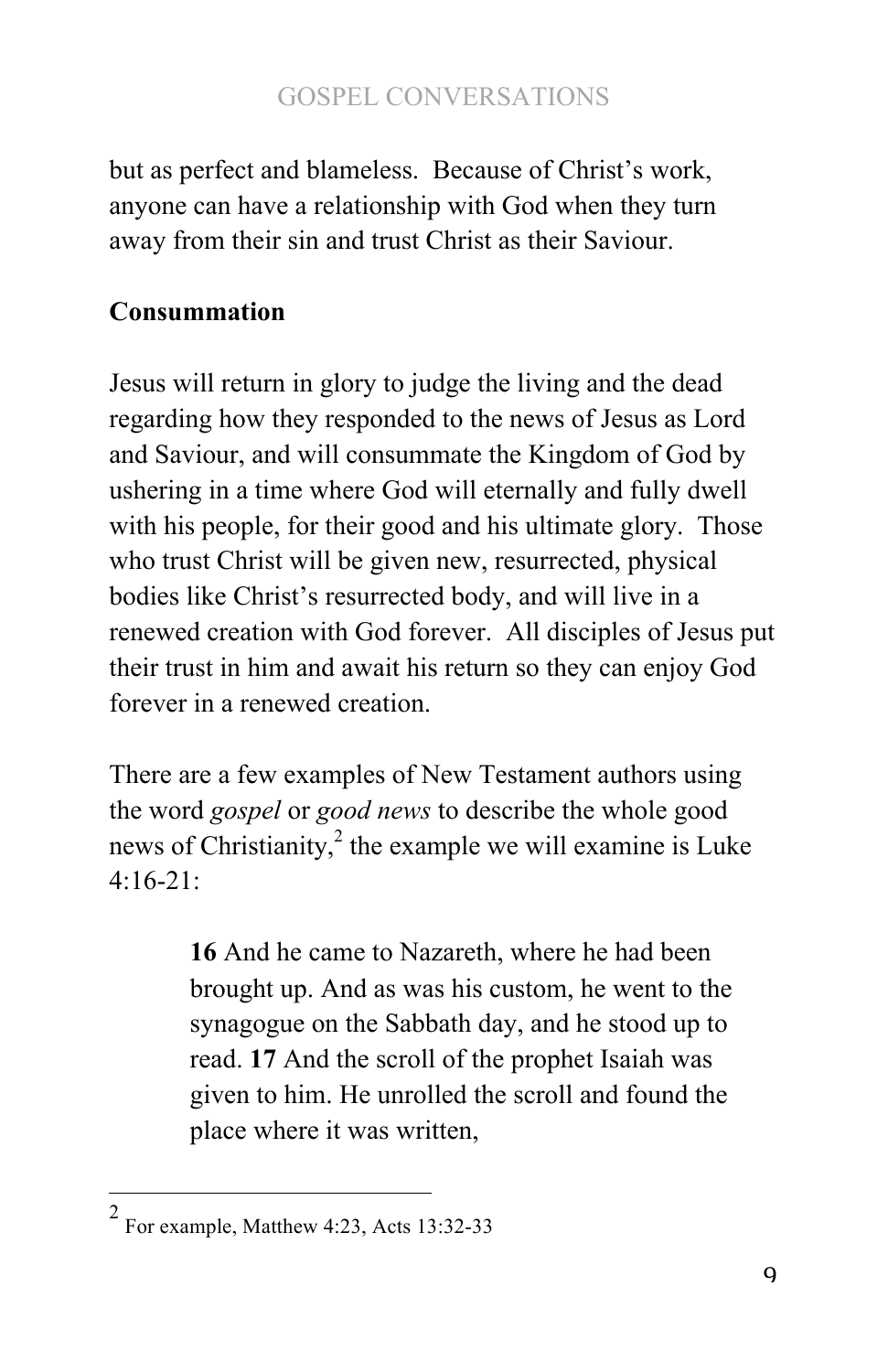**18** "The Spirit of the Lord is upon me, because he has anointed me to proclaim good news to the poor. He has sent me to proclaim liberty to the captives and recovering of sight to the blind, to set at liberty those who are oppressed, **19** to proclaim the year of the Lord's favor."

**20** And he rolled up the scroll and gave it back to the attendant and sat down. And the eyes of all in the synagogue were fixed on him. **21** And he began to say to them, "Today this Scripture has been fulfilled in your hearing."

In this passage Jesus is reading from the scroll of the prophet Isaiah in the synagogue of his hometown, Nazareth. Upon completion, Jesus sits down to provide his commentary on the passage, as would have been customary for teachers in the synagogues. The only explanation Jesus provides is his claim that the long-awaited prophecy from Isaiah has been fulfilled - in *him*.

Kevin DeYoung and Greg Gilbert provide a helpful and concise comment on the importance of this passage in Jewish theology:

> Isaiah 61 begins a beautiful, triumphant poem about God's final victory and the establishment of his reign through his Servant. Jerusalem would be rebuilt as a precious crown in God's hand (61:4; 62:3), God's and Israel's enemies would be destroyed by God's mighty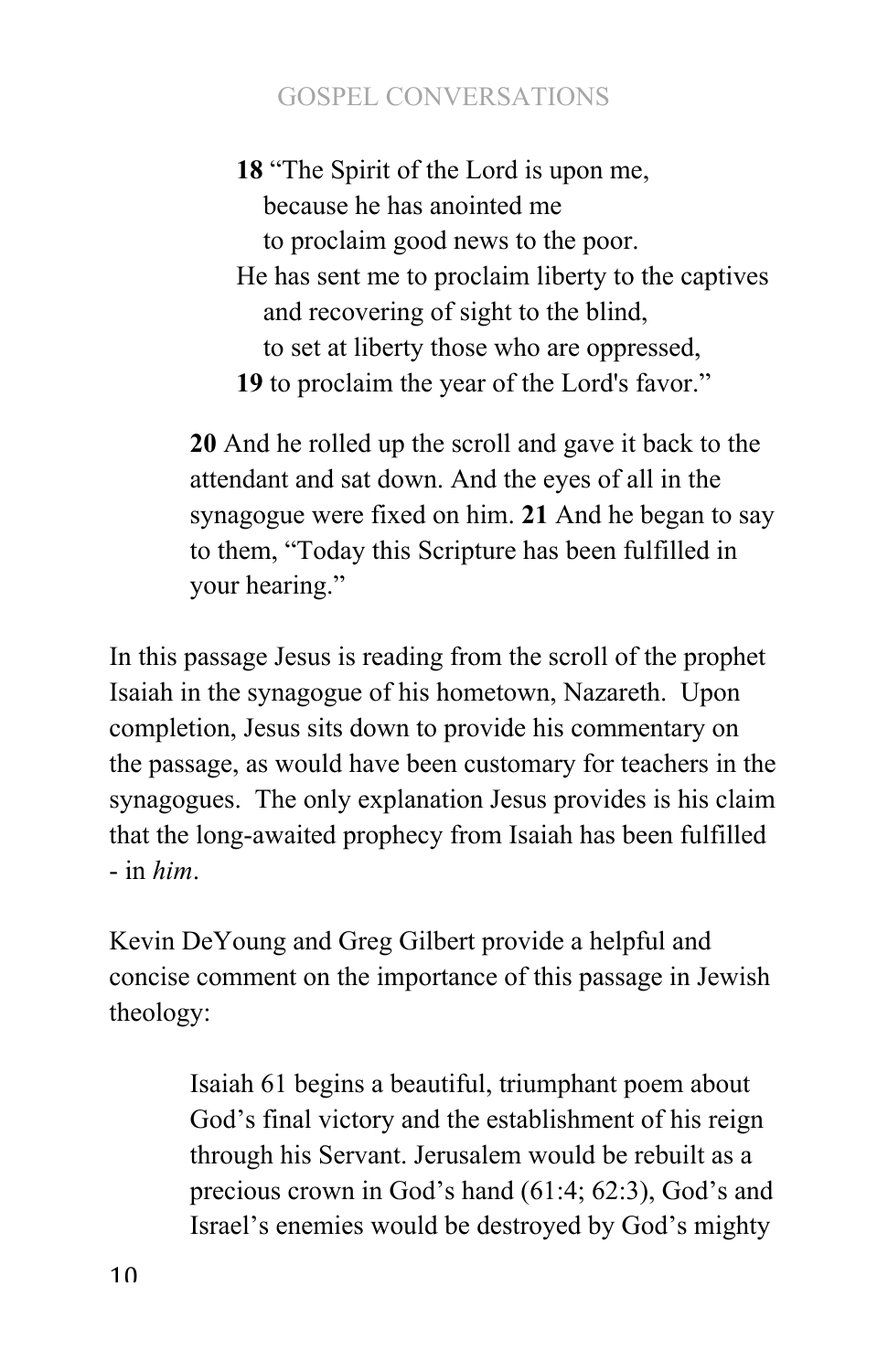arm (63:1-7), and former troubles would be utterly forgotten (65:16). The poem culminates...in that amazing vision... where God creates new heavens and a new earth where the sound of weeping and distress is heard no more, where infants no longer die after living but a few days, where the wolf lies down with the lamb, and where no one, God says, will hurt or destroy anyone or anything in all his holy mountain.<sup>3</sup>

Jesus is making a bold claim. It's a claim that at first brings wonder and amazement from the crowd (Luke 4:22), but eventually resentment and anger (4:29). Here is Jesus of Nazareth claiming that *he* is the Servant Messiah sent by God to fulfill all of what God has promised. All of human history has led to this point (the arrival of Israel's Messiah who will bless all the nations of the world) and will flow from this point until all things in the created order are made new. The best thing about new creation is that God will finally and fully dwell with his people because of what the Messiah has done.

The gospel is the whole good news of Christianity - the biggest story in the entire cosmos. Every event in history has meaning in advancing the plot of this story from its beginning in creation to its destination in the consummation of Christ's kingdom.

 $^3$  Kevin DeYoung and Greg Gilbert, *What Is the Mission of the Church*?: *Making Sense of Social Justice, Shalom, and the Great Commission.* (Wheaton, IL: Crossway, 2011), pg.98-99.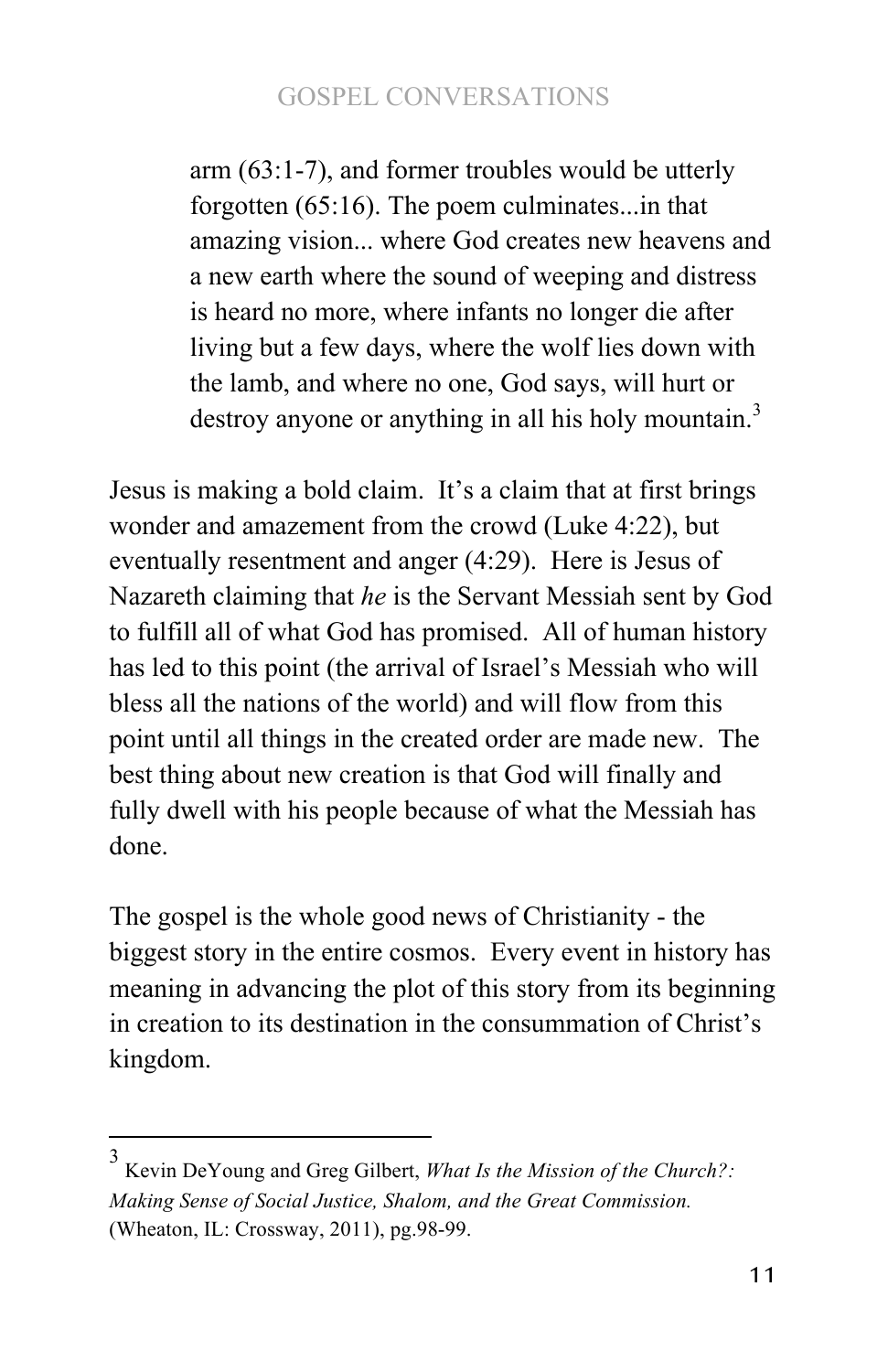#### **The Gospel - The Message of the Cross** *(God - Man - Christ)*

"God - Man - Christ" is a helpful framework for remembering, and speaking about, the gospel as the message of salvation through Jesus Christ's life, death, and

resurrection.

God is the all-powerful, all-knowing, and holy God who created all things for his glory. Humanity was created by God and for God, yet has chosen to rebel against God. They chose to worship created things rather than the Creator himself. The act of rebellion mocks, insults, and belittles God and is deserving of the full weight of his anger against sin. Humanity is dead spiritually, cares only for their own glory, and is separated from God. However, God in his love and mercy came to the earth as Jesus of Nazareth to live perfectly, die sacrificially, and rise again victoriously. Whoever responds by trusting Jesus as their Saviour and submit to his reign over everything (including their very lives!) are reconciled to God.

The New Testament contains passages where the authors use the term *gospel* or *good news* to summarize the message of salvation through Christ's substituting death on the cross, and grave conquering resurrection.<sup>4</sup> For example, in 1 Corinthians 1:17-18 the Apostle Paul says:

<sup>4&</sup>lt;br>
For example: Acts 10:36-43, Romans 1:16-17, 1 Corinthians 1:15:1-5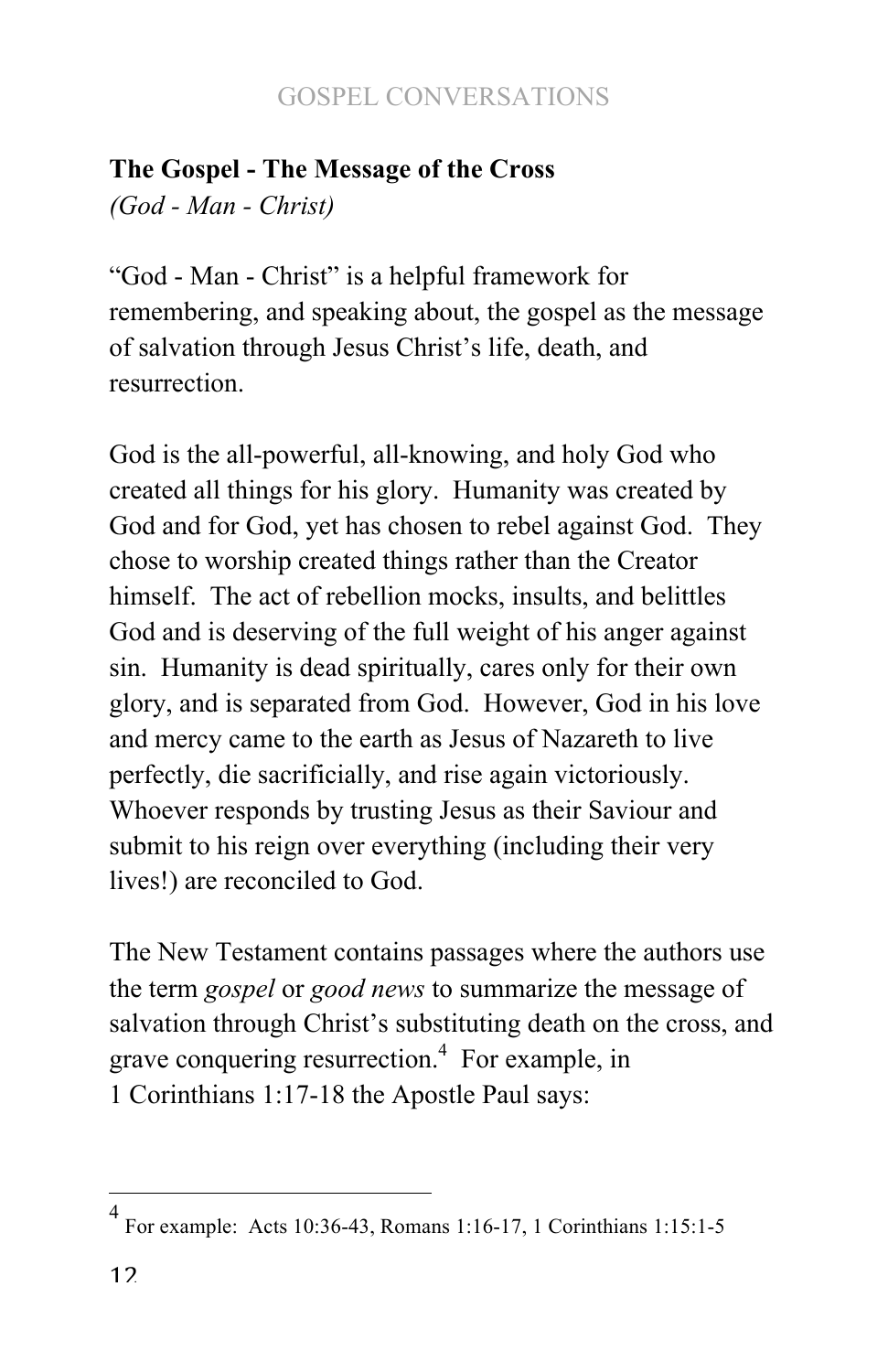**17** For Christ did not send me to baptize but to preach the *gospel*, and not with words of eloquent wisdom, lest the cross of Christ be emptied of its power. **18** For the word of the cross is folly to those who are perishing, but to us who are being saved it is the power of God.

This passage shows the clear connection in the Apostle's mind between the "word of the cross" and "the gospel." It is through the work of Jesus on the cross that humanity is able to be reconciled to God. Surely there are many blessings that will be given to God's people in eternity, but those blessings can only be received because of the substitutionary death and victorious resurrection of Jesus Christ. As the sinless, suffering servant, Jesus was uniquely qualified to take God's righteous wrath against sin on himself when he was executed as a criminal. Jesus is the Lamb of God who takes away the sin of the world. The price for sin is paid in full, and there is no longer any outstanding penalty for those who belong to him. But he has done more than save us from punishment. Because of his perfect obedience to his Father, he has done what we could not and has earned the inheritance of all creation; an inheritance he shares with his people. Those who follow him, receive the commendation of God, "well done, good and faithful servant", and enter into the full blessing of restored creation because of Christ's righteous obedience. The only way one can experience the eternal blessings of God is through the repentance of sin and belief that Jesus has accomplished what we could not - a reconciled relationship with God.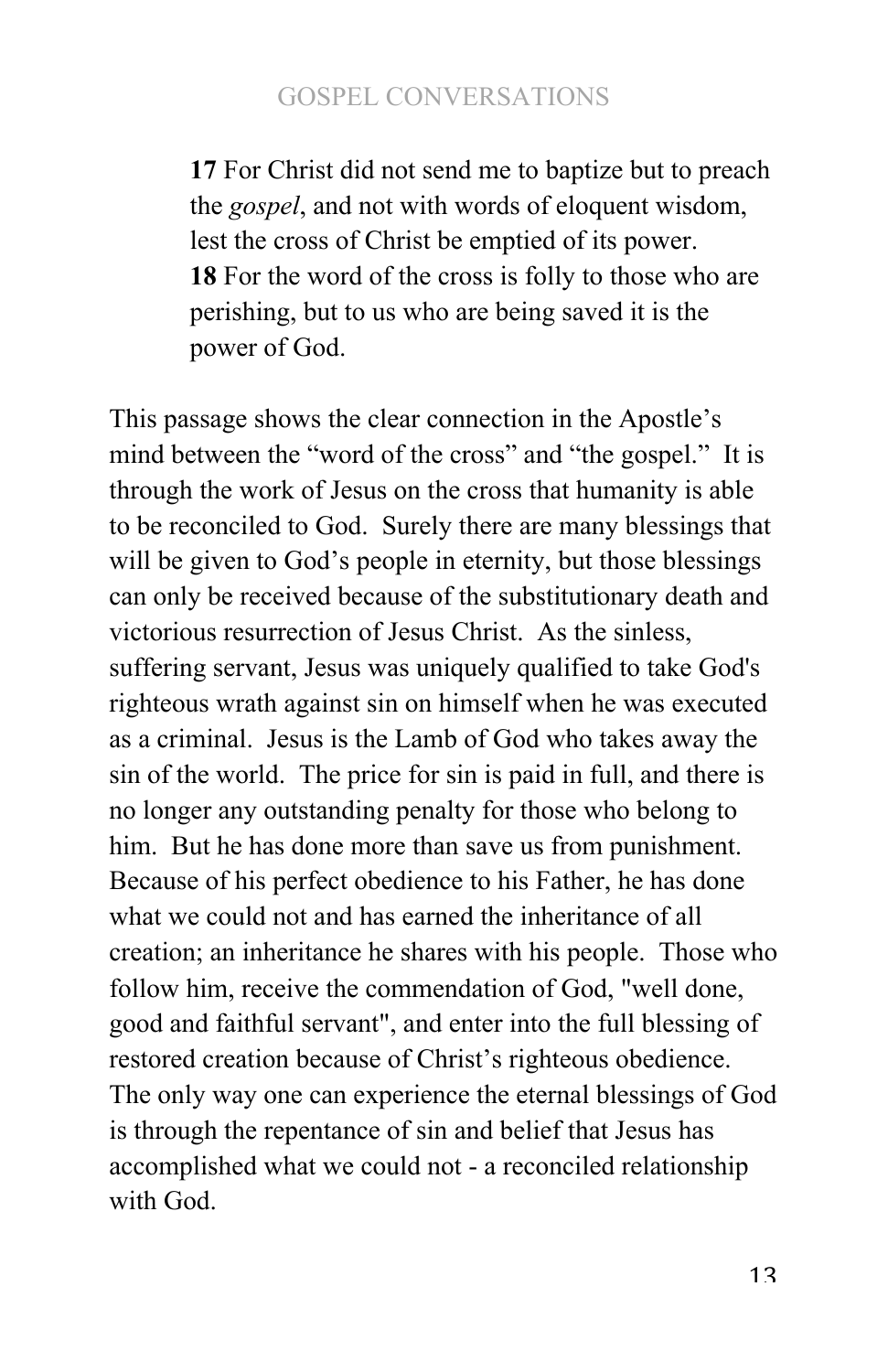## **One Gospel, Not Two**

Though the gospel can be viewed through different lenses, there is only one gospel. Just as someone can see an aerial view of Vancouver and call it "Vancouver," someone can also stand on the corner of West Cordova and Granville and call it "Vancouver". Both perspectives rightly call what they see "Vancouver."

There is one gospel. It is good news. It is the *best* news. It is news that is so big that it involves the entire narrative of human history. It is news about a God who is loving, just, and holy. A God who makes his dwelling with humanity and relentlessly pursues them for their good and his glory. The gospel is news that requires a personal response from all who hear it.

#### **Recommended Reading**

Chandler, Matt, and Jared C. Wilson. *The Explicit Gospel*.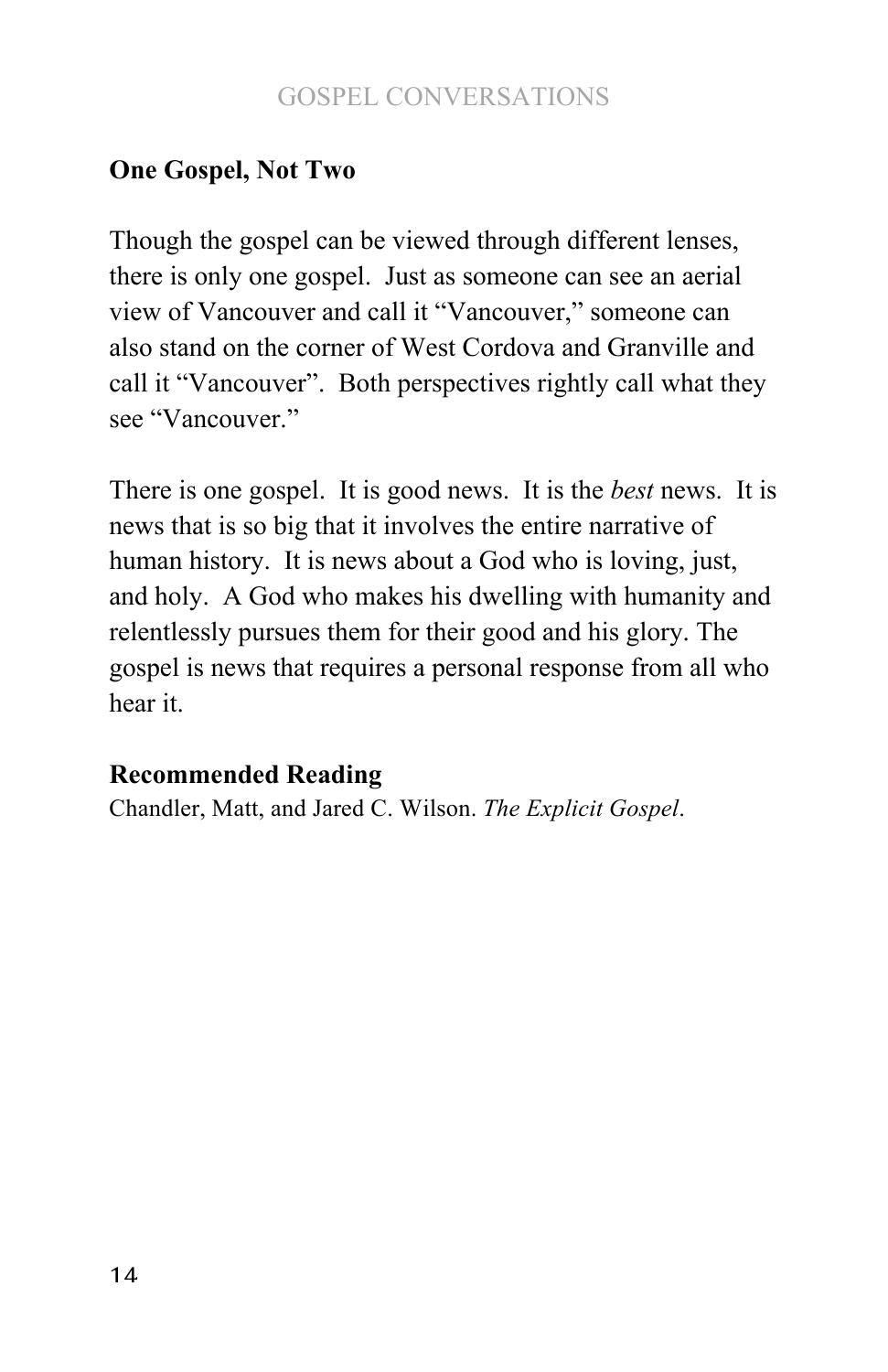### **CHAPTER 2**

## **LIVING IN LIGHT OF THE GOSPEL**

I am not the only one who has used phrases like *"living the gospel"* or *"preaching the gospel without words."* The purpose of these phrases is to highlight the importance of our actions and good works as disciples of Jesus Christ. The point communicated is worthy of serious reflection. I have, however, stopped using these phrases because they unintentionally muddy the good news with how we respond to that news. God has made a way for humanity to be reconciled to him through the perfect life, substitutionary death, and victorious resurrection of Jesus Christ. Reconciliation with God is the essence, and joy, of salvation.

The Apostle Paul tells us that "[the gospel] is the power of God for salvation to everyone who believes" (Romans 1:16). It is clear that the gospel is essential for salvation. What is less clear is what *salvation* actually means.

#### **Salvation is Multidimensional**

The Bible describes salvation as a multifaceted, multidimensional experience for those who have repented of their rebellion against God and believe the gospel. For many, salvation is synonymous with a disembodied heaven that looks remarkably similar to a Philadelphia Cream Cheese commercial. However, as Wayne Grudem helpfully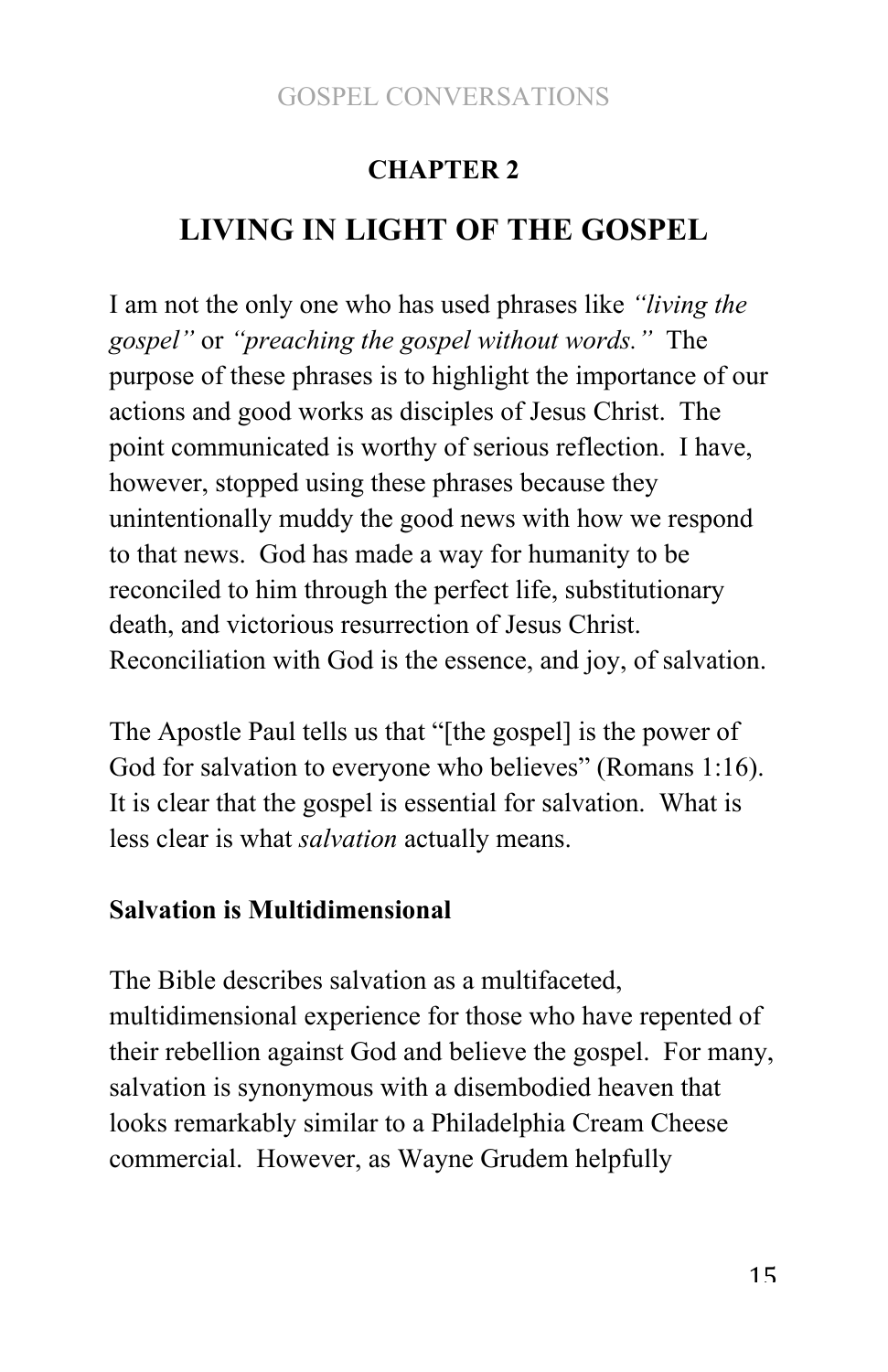outlines, $5$  salvation is more than playing a harp on the clouds. Salvation includes our justification, adoption, sanctification, and eventual glorification.

Grudem defines the doctrine of justification as "an instantaneous legal act of God in which he (1) thinks of our sins as forgiven and Christ's righteousness as belonging to us, and  $(2)$  declares us to be righteous in his sight."<sup>6</sup> Often when people talk about someone who "has been saved" they are thinking about the doctrine of justification by grace through faith. When someone is unrepentant and walking in their sin and mockery of God's holiness, they are subject to God's anger and wrath. However, when someone receives the gift of salvation they receive Christ's perfect obedience as their own. Therefore, when God looks at us he sees Jesus, because the believer is *in Christ*. We are perfect before God and have a perfect relationship with him because Christ took our sin on himself and gives us his righteousness.

Grudem, in another chapter, defines the doctrine of adoption as "an act of God whereby he makes us members of his family."<sup>7</sup> Christians are no longer by nature children of wrath who follow the devil, but are now children of God who follow their perfect Brother, Jesus. Being a part of God's family means we can call him Father and have a relationship with him. We can trust him to care for us, and we grow in our

<sup>&</sup>lt;sup>5</sup> Grudem, Wayne A. *Systematic Theology: An Introduction to Biblical Doctrine.*

 $6$  Ibid. 723

 $^7$  Ibid. 736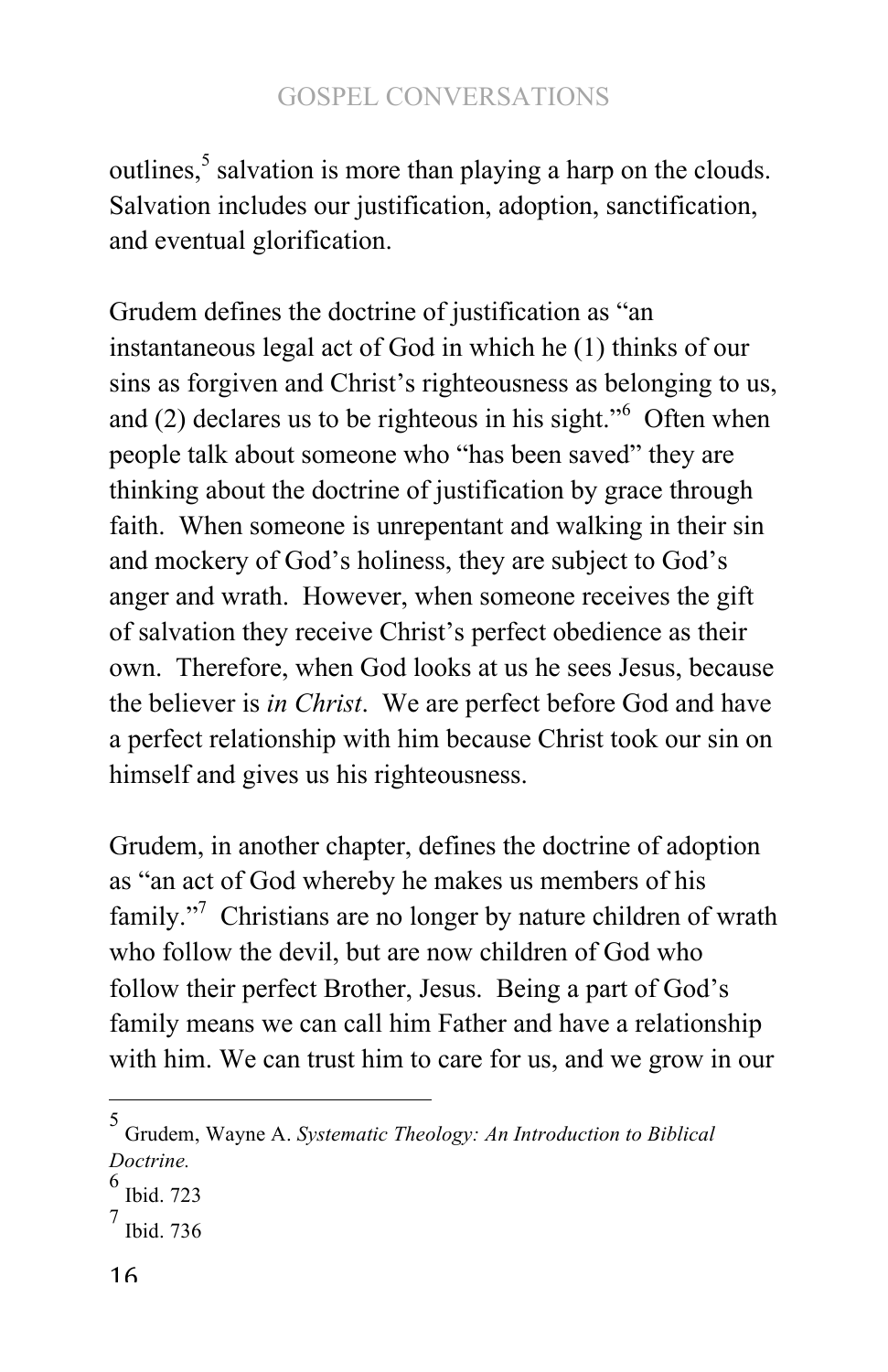love for him. Being a part of God's family also means relating with other Christians as brothers and sisters. By one Spirit, all Christians have one Father and follow the example of one Brother. As children, we are co-heirs with Christ and will receive the inheritance of our Father. Therefore, we wait expectantly to the day when we will dwell with our Father for eternity.

Grudem continues his exploration of salvation by defining the doctrine of sanctification as "a progressive work of God and man that makes us more and more free from sin and like Christ in our actual lives."8 Sanctification is the process of growing in our Christian faith day-by-day. We do not work out our sanctification as a means of earning a right standing with God. We have already been saved (justified) and so we live in response to the gift of salvation by imitating the life of Jesus and giving glory to God in all things.

In describing the final element of salvation, Grudem defines the doctrine of glorification as "[the event that] will happen when Christ returns and raises from the dead the bodies of all believers for all time who have died, and reunites them with their souls, and changes the bodies of all believers who remain alive, thereby giving all believers at the time perfect resurrection bodies like his own."<sup>9</sup> While Christians can boldly proclaim that they have already been saved by Christ, they also eagerly await the day when they will experience

**<sup>8</sup>** Ibid. 746

<sup>9</sup> Ibid. 829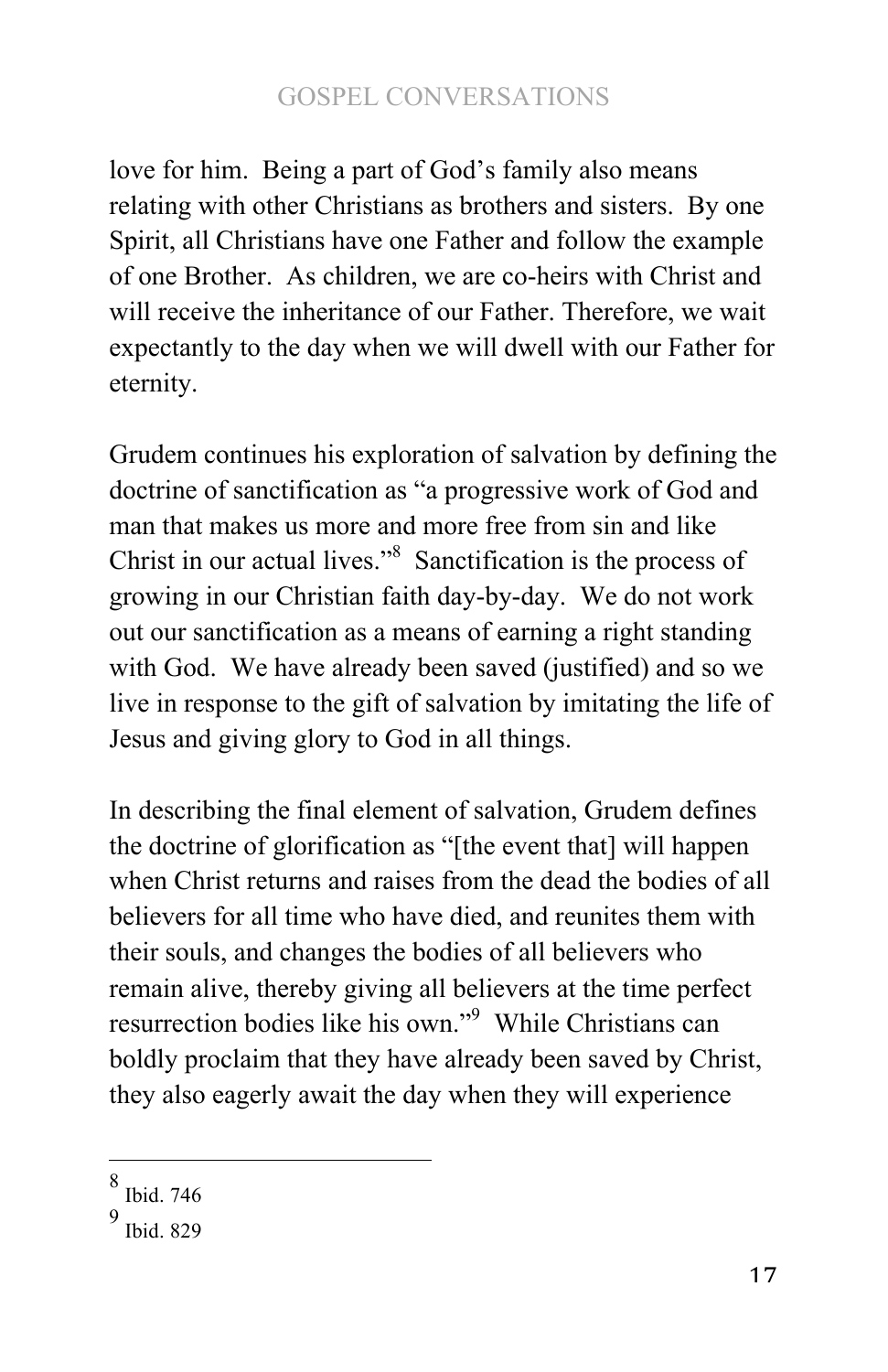their salvation in all its fullness. All sorrow and pain will cease because they will dwell in perfect relationship with God for eternity.

The gospel is essential for all of life (1 Corinthians 15:1-2). The gospel isn't primarily about either evangelism or discipleship, but is essential for both evangelism and discipleship because it is essential for salvation. Salvation is multidimensional and includes justification, adoption, sanctification, and glorification.

## **Live in Light of the Gospel**

As was explored in the last chapter, the gospel is what God has done through Christ to reconcile creation to himself at both the cosmic and individual level. We do not live the gospel, but there are some indispensable implications of how Christians live in light of the gospel.

People who have been transformed by the Holy Spirit through repentance and belief in the gospel are identifiable by how they live their life - by their fruit. In Galatians 5:22-23, the Apostle Paul describes the fruit of the Spirit:

> **" 22** But the fruit of the Spirit is love, joy, peace, patience, kindness, goodness, faithfulness, **23** gentleness, self-control..."

One of the most important things to notice about this passage is that the Apostle Paul calls them the *fruit* of the Spirit. The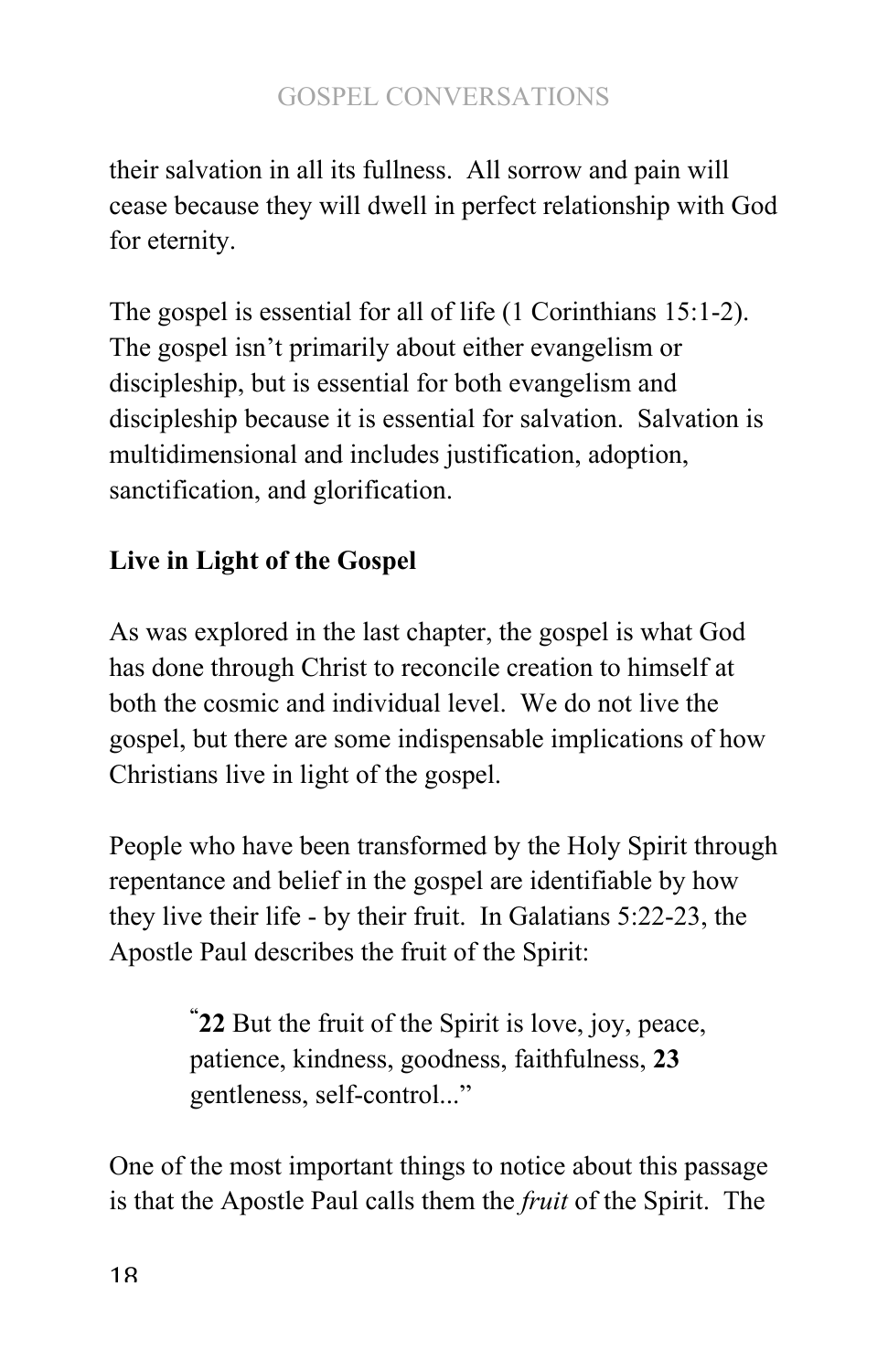word fruit is a helpful image for two reasons. The first reason is that word fruit is singular not plural. If love, joy, peace, patience, kindness, goodness, faithfulness, gentleness, and self-control were all separate fruits of the Spirit, it would be somewhat easy to fake. You could pick which fruits you want to work on and which ones you ignore for a season. However, if the list in Galatians 5:22-23 are all the fruit of the Spirit, it means that there should be an increase and growth in all of these areas in the life of the believer. The second reason it is a helpful image is that fruit grows *from* something. It does not exist as an isolated entity. Just as an apple grows from an apple tree, so do love, joy, peace, patience, kindness, goodness, faithfulness, gentleness, and self-control grow from the life of a Holy Spirit-filled disciple of Jesus. The proper behaviour of a Christian grows from a life rooted in a heart transformed by the Holy Spirit.

People who have been transformed by the Holy Spirit through belief in the gospel are not only recognized by the fruit of the Spirit but also by the good works that they do. An indispensable implication of the gospel is to do good works. God has created us in Jesus Christ for good works (Ephesians 2:10). You do not need to be a Christian in order to do good works. There are many wonderful deeds done by people of different religious backgrounds that should be commended. The difference is not *that* good works are done, but the motivation for *why* the good works are done. Good works are not a means to impress God, but are done in response to the impressive work accomplished through the life, death, and resurrection of Jesus Christ. Good works are done because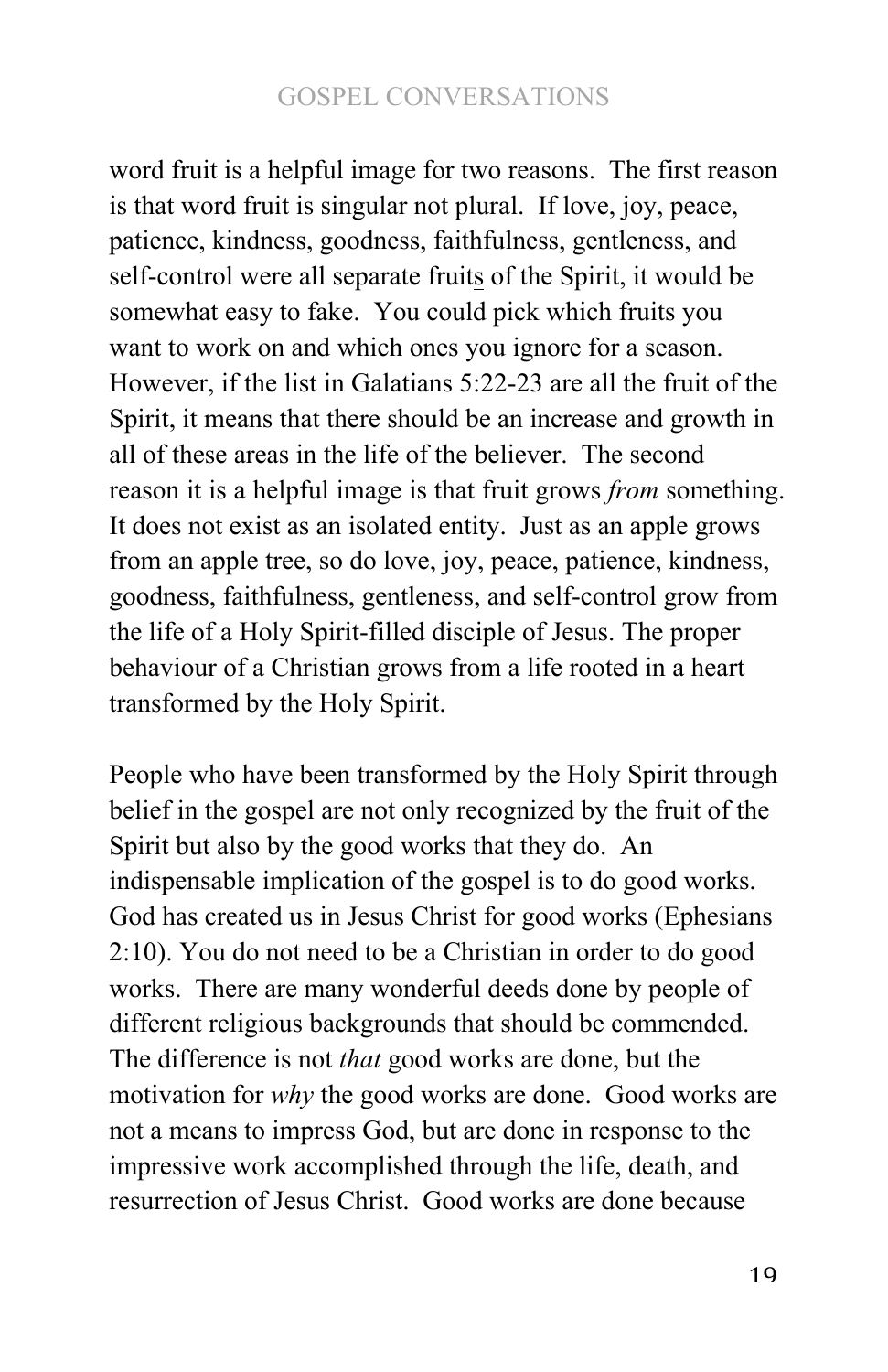Christians love God (1 John 4:7-21), love other people (Luke 10:25-37), and desire to show the world God's character and work (Matthew 5:13-16).

## **Telling Your Story**

The gospel is news that must be articulated. There is a difference between *the gospel* and our own faith journey. Our testimony and relationship with God is not the gospel. Telling our story is a valuable and important part of having a gospel conversation with someone because it is relatable, personal, and experiential. However, our story is not the gospel.

Our story is bigger than just how we originally came to faith in Jesus. We need to embrace the multi-dimensionality of salvation and think about how it can aid us in structuring our own testimony. Our story should include the following three categories:

- 1. Were saved
- 2. Are being saved
- 3. Will be saved

Consider the key events for how you *were saved.* When did you come to the belief that Jesus from Nazareth is God incarnate who lived perfectly, died for your sin, and rose from the dead to defeat death? Did you grow up in a Christian home and come to faith at a young age? Did you hear the gospel in high school or college and wrestle with the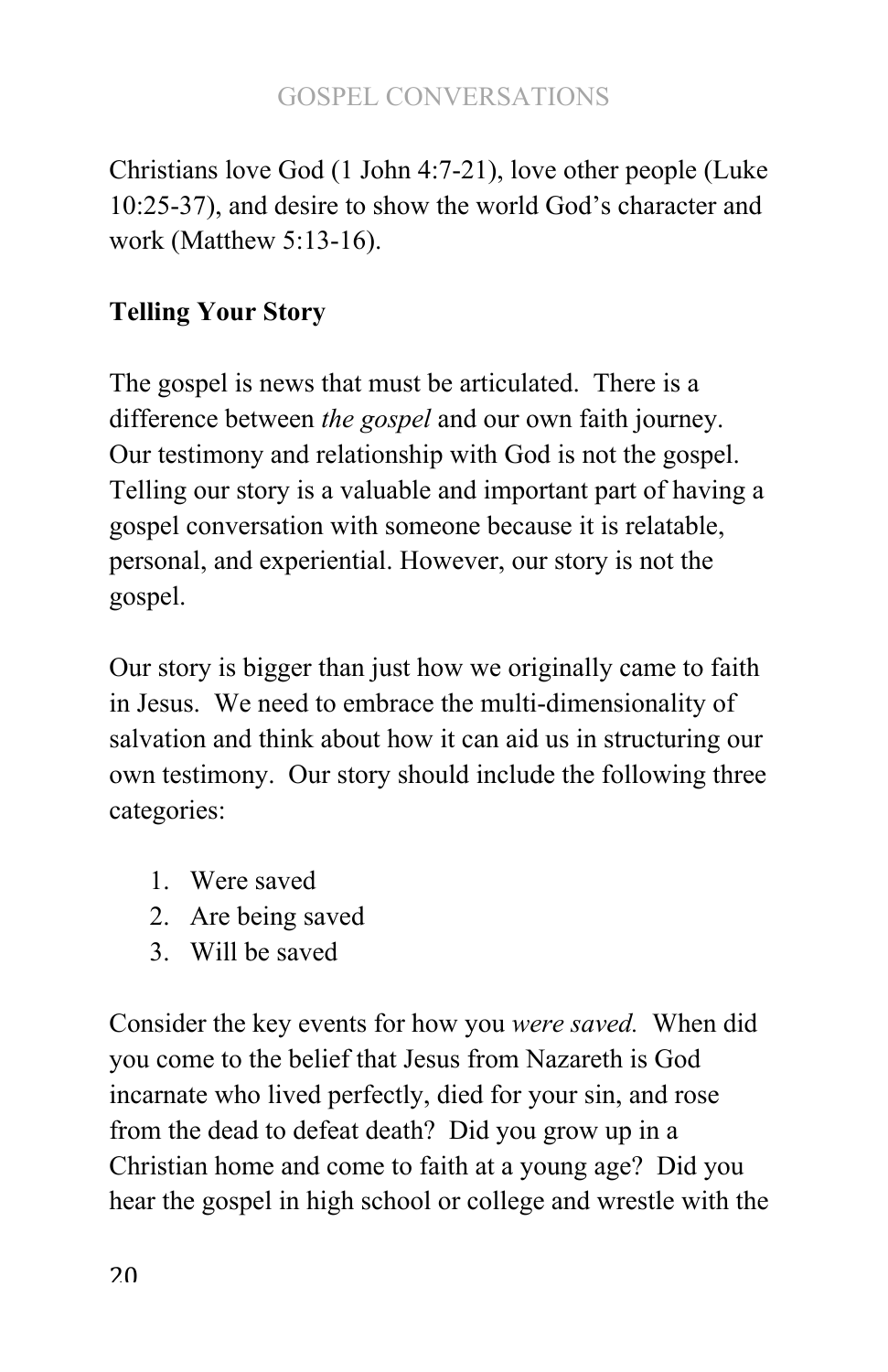claims of Christ before putting your trust in him? Did you come to faith later in life and left old habits behind so you could follow Jesus as your Lord and Saviour? What were the events surrounding the moment when you *were saved* by grace through faith?

The story of our faith journey is not static because we are continually *being saved.* When you share the "*are being saved"* portions of your story, make it as relevant and current as possible: what is happening in your life right now? People don't want to hear fabricated facades; they want authentic experiences. Following Christ isn't about having it all together. This is a good time to share your current experience and to be as real as possible. How is God working in your life today? What challenges are you facing that make you more reliant on him every moment of the day? What doubts and struggles are you working through? What joys are you experiencing? How are you becoming more and more free from sin, and more and more like Jesus?

Consider the hope of your future glorification when you share how you *will be saved*. It is possible to be heavenly minded and still engage intentionally with the world around you. Are you anticipating with expectancy living eternally in a perfect relationship with God? What about the hope of renewed creation and a resurrected body excites you?

Your story can be weighted differently depending on your conversation partner. Gospel conversations aren't just between a Christian and a non-Christian. They can be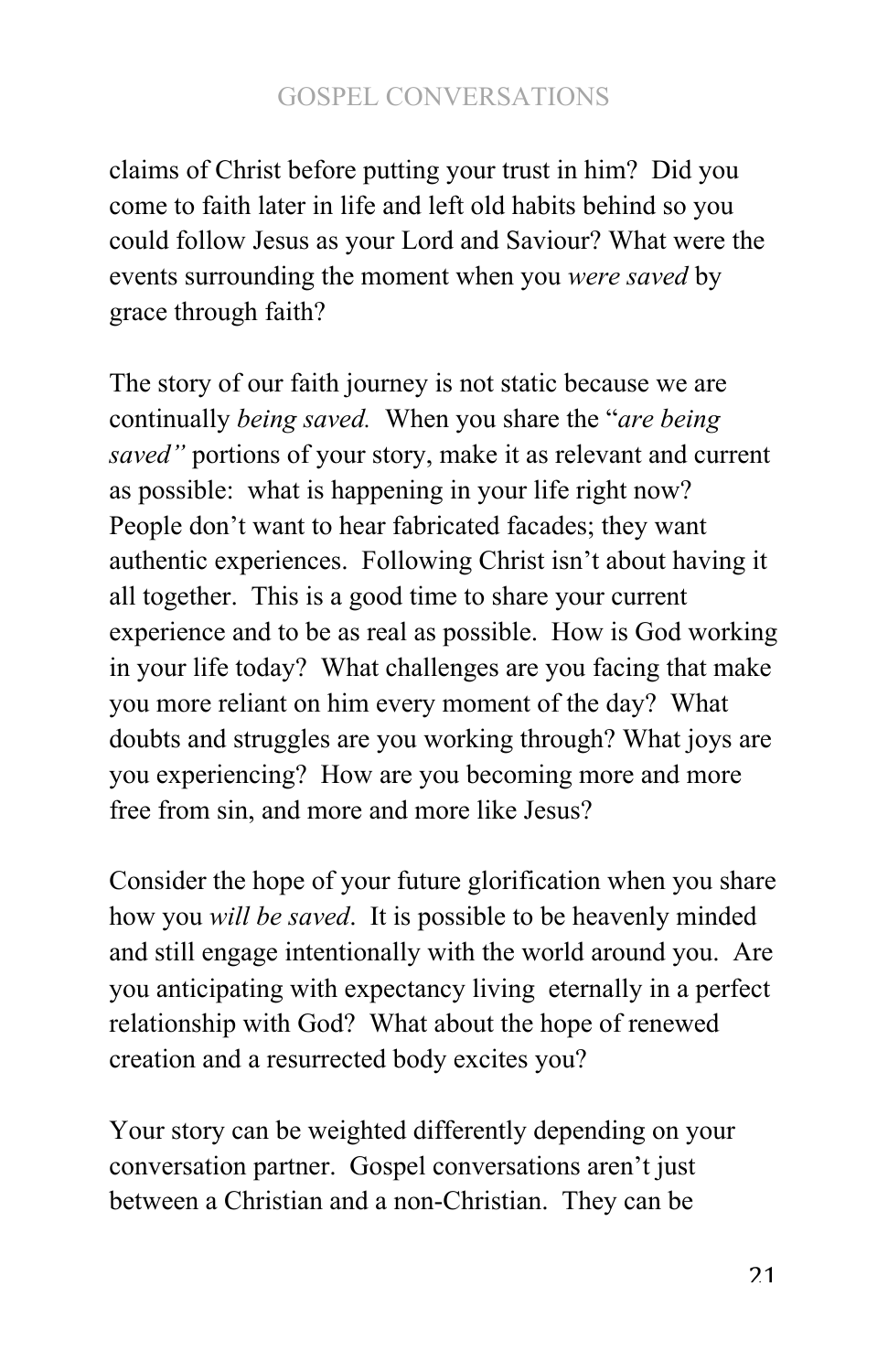between two Christians. When you share your own story, be mindful of where your conversation partner is at in their faith journey, and trust the Holy Spirit to guide your words. The *have been saved* and *will be saved* aspects of your testimony will remain largely the same every time. However, the *are being saved* aspect of your testimony will often differ from day to day. Sharing your faith journey story will be a little bit different every time, depending on what God is doing in your life at that time.

The gospel is life altering news that affects every part of our lives, but we do not live the gospel. People who believe the gospel live for the glory of God and the good of others, but we cannot share the gospel without words. Our story of how we know, love, and relate to God is incredibly valuable for people to hear, but sharing our story is not the same as sharing the gospel. The gospel is essential for salvation and we must live in light of it.

## **Recommended Reading**

Wilkinson, Alissa. "Tell Your Story, Tell It Well." <http://thegospelcoalition.org/blogs/tgc/2012/02/27/testimoniesbeyond-facebook/>

Grudem, Wayne A. *Systematic Theology: An Introduction to Biblical Doctrine*. (Part 5: The Doctrine of the Application of Redemption)

Allison, Gregg. *Historical Theology: An Introduction to Christian Doctrine: A Companion to Wayne Grudem's Systematic Theology*. (Part 5: The Doctrine of the Application of Redemption)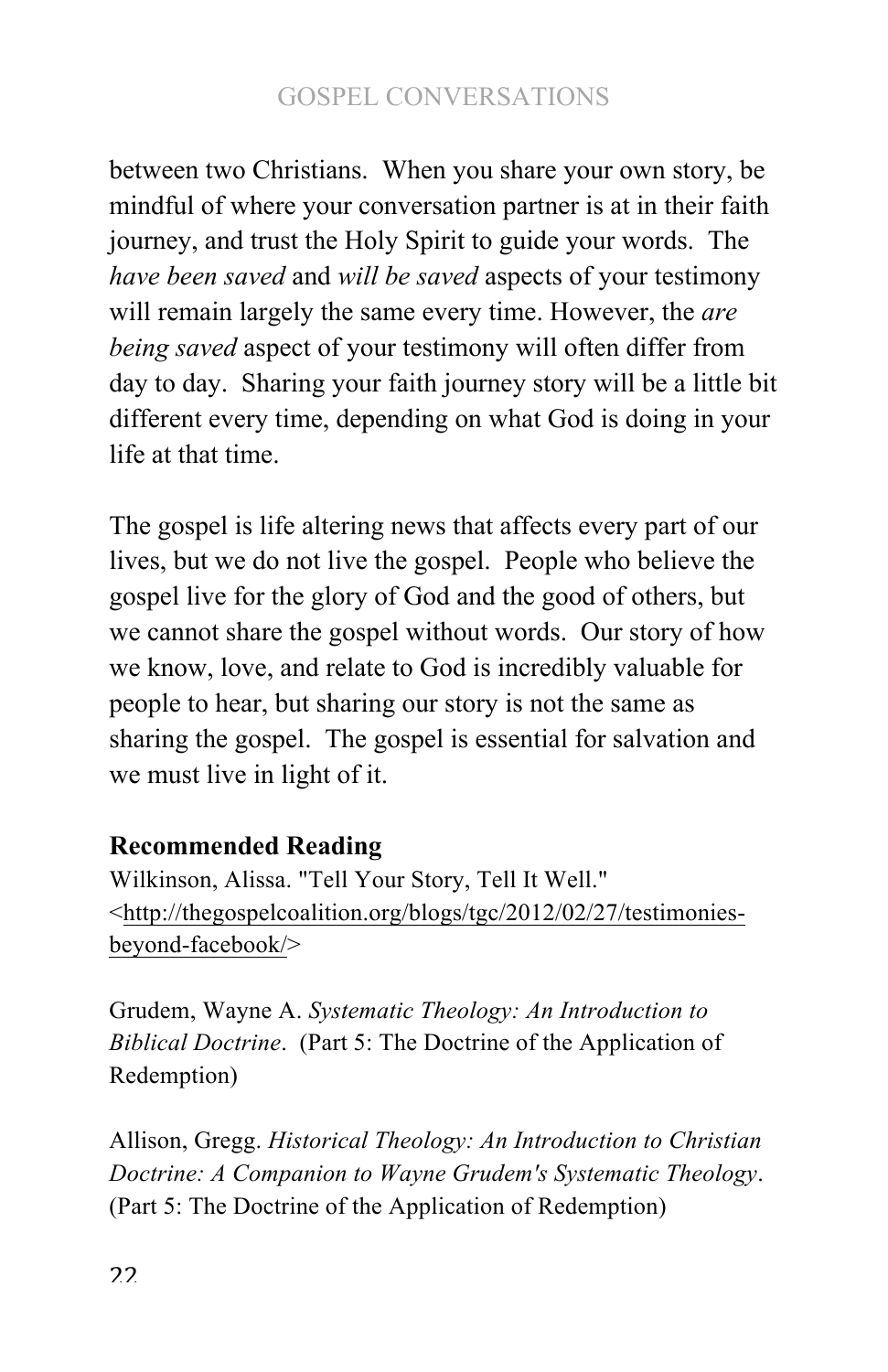#### **CHAPTER(3**

## **GOD'S SOVEREIGNTY AND GOSPEL CONVERSATIONS**

The words "evangelism" and "evangelist" produces a plethora of reactions. Some among us hear those words and immediately feel passionate and excited to talk to someone about the greatness and glory of Jesus. For some, the words lead to thoughts of bait-and-switch strategies, or aggressive and domineering salespeople. For others the words bring a deep sense of guilt and they would rather change the subject altogether. Both *evangelism* and *evangelist* come from the root word *evangel*. The word *evangel* comes from the Greek word *euangelion,* which means "good news." The word *evangel* is essentially synonymous with the word *gospel*. So, evangelism is simply communicating/articulating/preaching the good news, and an *evangelist* is someone who communicates/articulates/preaches the good news.

I have a friend named Fred. He can make friends with anyone and everyone - and he makes sure every single one of them knows how much he loves Jesus. God has equipped his Church by designing some amongst us to be gifted evangelists (Ephesians 4:11). These people find it incredibly easy to talk about Jesus in any (and every) situation without having to force it. Fred is one of these people, and I'm grateful that God has gifted him that way.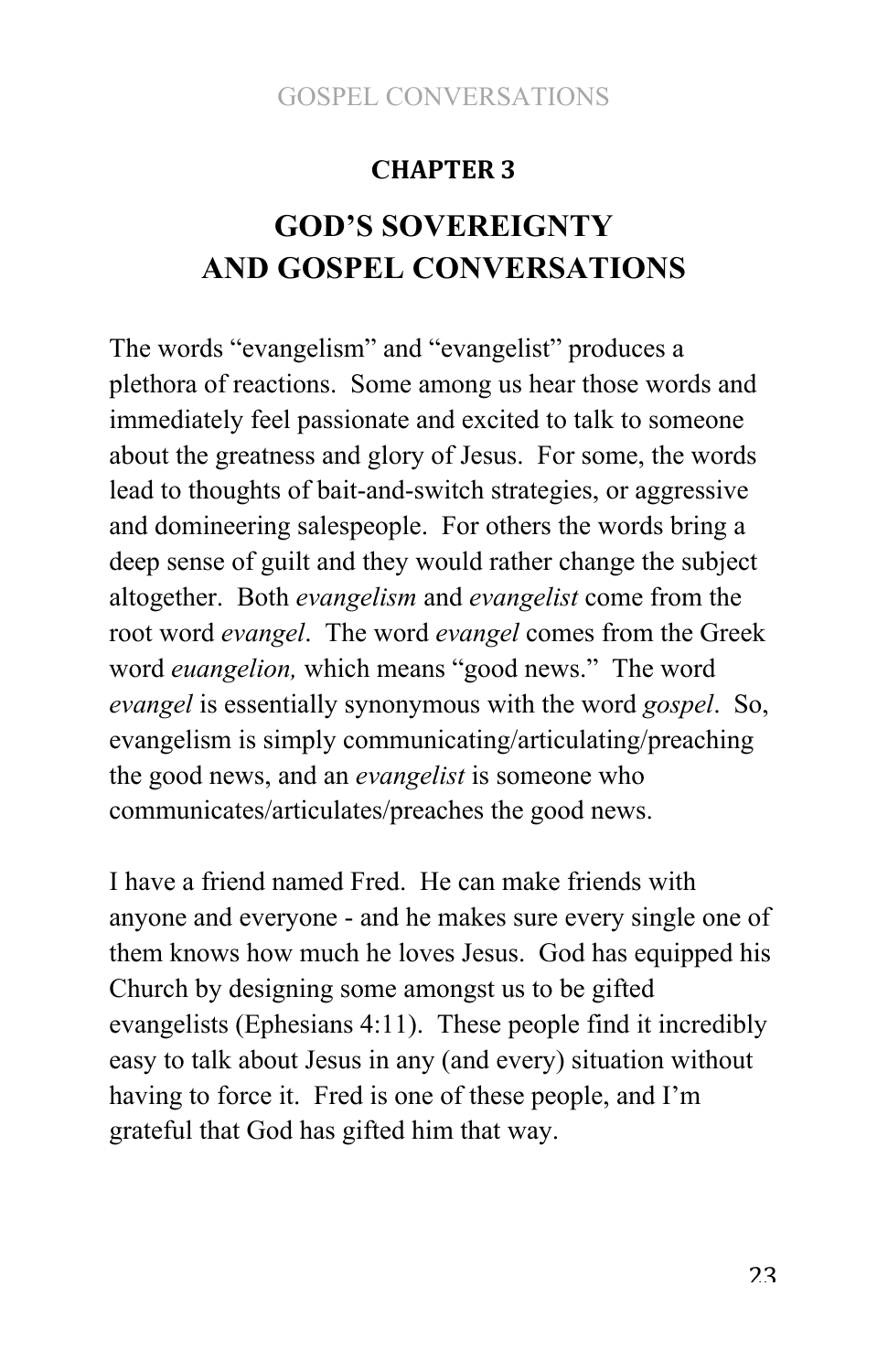Evangelists are also typically the ones who are often tapped on the shoulder to help the rest of the church learn how to be a gifted evangelist. Many resources and seminars try to persuade people that everyone is gifted as an evangelist and that the evangelism process is simple, natural, and easy. One can almost get the impression that evangelism is as effortless as breathing, and if it isn't then there must be something wrong with you.

For some, talking about the good news of Jesus is effortless. Others in the church have different gifts that they bring to the community (e.g., serving, teaching, helping, leading, etc.). However, it is clear that in the New Testament all disciples of Jesus must be disciple-making-disciples (Matthew 28:19-20). All disciples of Jesus ought to be able to communicate the basics of what they believe when the opportunities present themselves, even though not everyone will be gifted as an evangelist.

One author and teacher who helps Christians embrace their responsibility to talk about the good news of Jesus Christ is Randy Newman. Randy is someone who has worked on university campuses for decades, talking about the hope that can be found in Jesus, and yet he doesn't consider himself an effortless evangelist. For Randy, every time he is about to talk about the gospel he feels anxious and uncomfortable. In fact, Randy notes that one paradox of sharing your faith in Christ is, "If we think evangelism is supposed to be easy,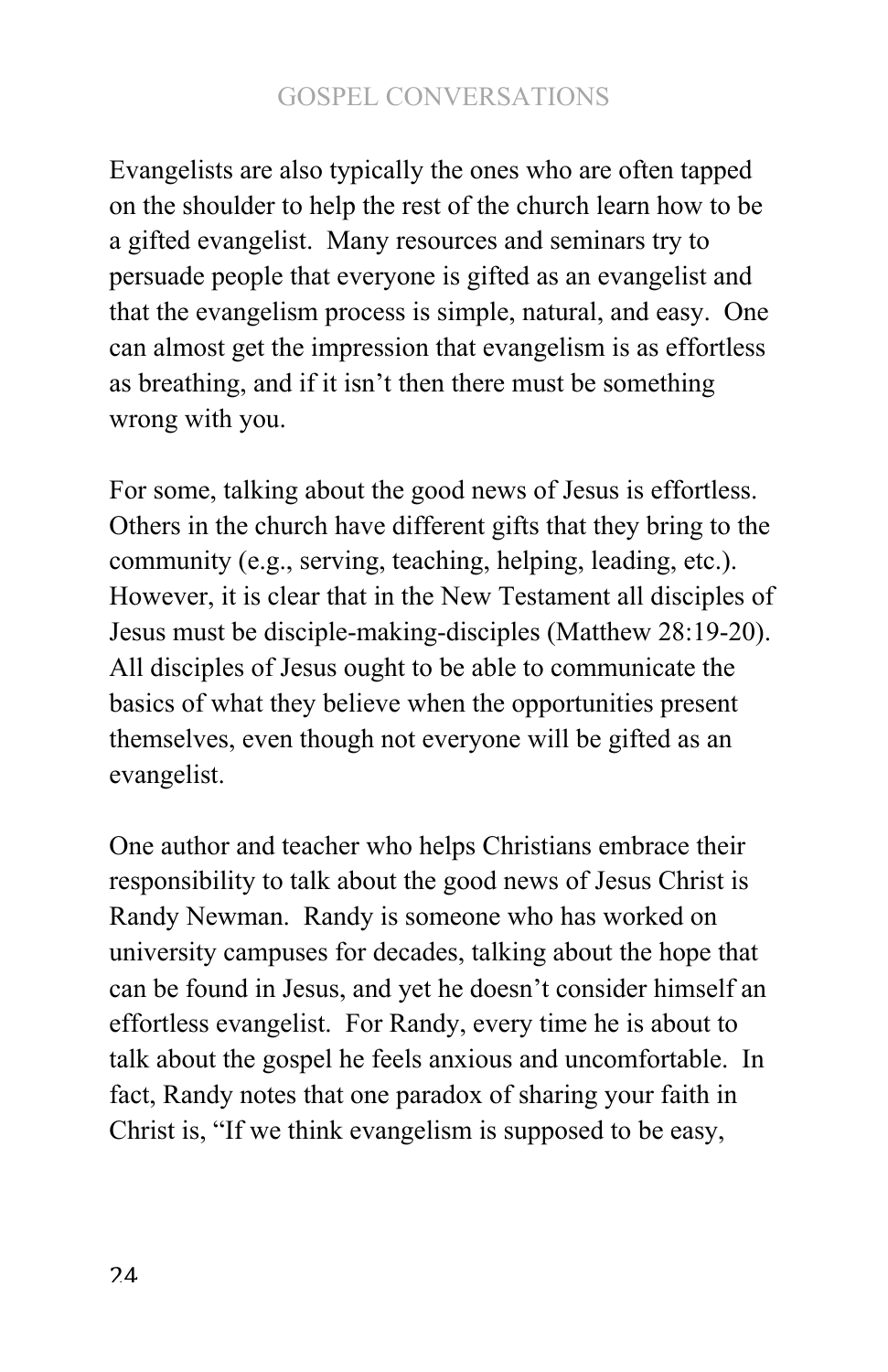we're more likely to quit."<sup>10</sup> Randy has embraced the fact that talking about Jesus will feel uncomfortable. Embracing that has helped him continue on with the task anyway.

Evangelism is simply the process of articulating the gospel, and discipleship is the process of helping people learn to follow and obey Jesus Christ as Lord and King. Evangelism and discipleship may be better understood as two points on a spectrum that are connected (like a piece of string) rather than two completely separated entities that vaguely relate to each other (like two cliffs separated by a chasm). It's for this reason that the term "gospel conversation" can be helpful. Every Christian should be able to talk about the good news of Jesus Christ, even if they aren't gifted evangelists. Furthermore, Christians should talk to people of all backgrounds about the importance of the gospel. They should talk about the gospel with atheistic, Sikh, Hindu, and Buddhist people in their sphere of influence. They should talk about the gospel with nominal Christians in their sphere of influence. They should even talk about the gospel with people in their sphere of influence who are committed to submitting to the Lordship of Jesus in all areas of their life. The gospel is the power of God for salvation, and salvation is a multidimensional process that includes our life today and our hope for tomorrow. The gospel is essential for all of life, therefore, conversations about the gospel are also essential for all of life.

<sup>&</sup>lt;sup>10</sup> Newman, Randy. "The Paradox of Evangelism, Part 2." <http://www.randydavidnewman.com/2011/06/07/the-paradox-ofevangelism-part-2/>.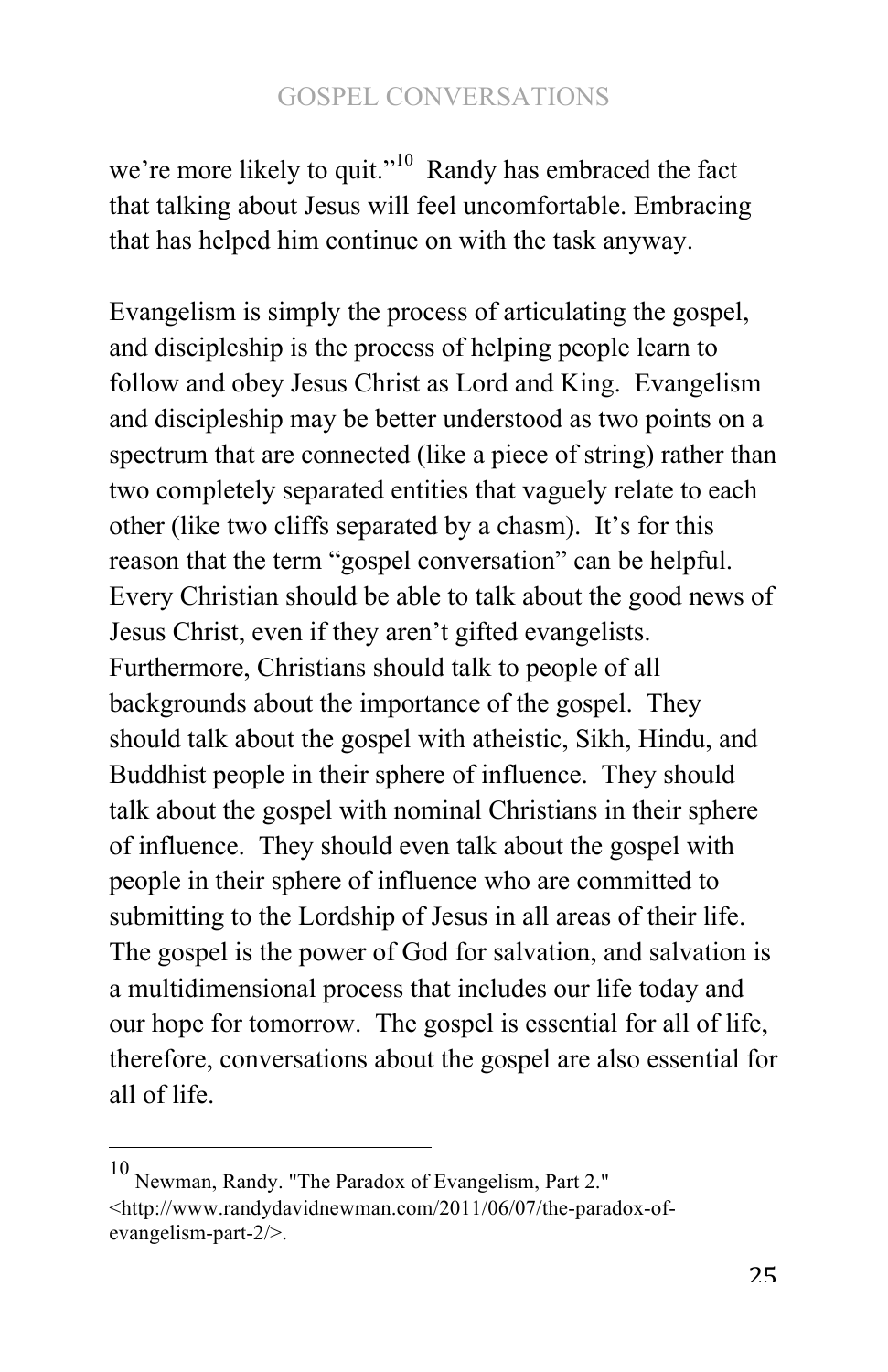What is meant when the term "gospel conversation" is used? For our purposes it can be defined as:

*A compassionate conversation that (1) clearly articulates the gospel (2) with the intent that the participants may turn from their sinful rebellion to holistically following and trusting Christ (3) for their good and God's glory.*

Let's spend a little bit of time unpacking each of the three main parts of our definition.

## **1. Clearly articulates the gospel**

In order for a conversation to be a *gospel* conversation, there must be an intentional articulation of the gospel. This does not mean that in order for a conversation to be a gospel conversation you have to articulate every aspect of the whole good news of the Bible (i.e., Creation - Rebellion - Reconciliation - Consummation), or every aspect of the message of salvation (i.e., God - Man - Christ). However, a gospel conversation will seek to intentionally explore and clearly communicate at least a portion of either the whole good news of the Bible or the message of salvation. While it is ideal to articulate the gospel from beginning to end, not all conversations will allow this to happen in a natural way.<sup>11</sup>

<sup>11&</sup>lt;br>It is appropriate at this time to mention that the Holy Spirit may prompt you to have a gospel conversation with someone you do not know at all, but the vast majority of our gospel conversations will occur with people we will talk with again. This fact ought not make us complacent, but it does give us a helpful perspective that the majority of our gospel conversation partners will be people we will have opportunities to talk about the gospel with at a later time.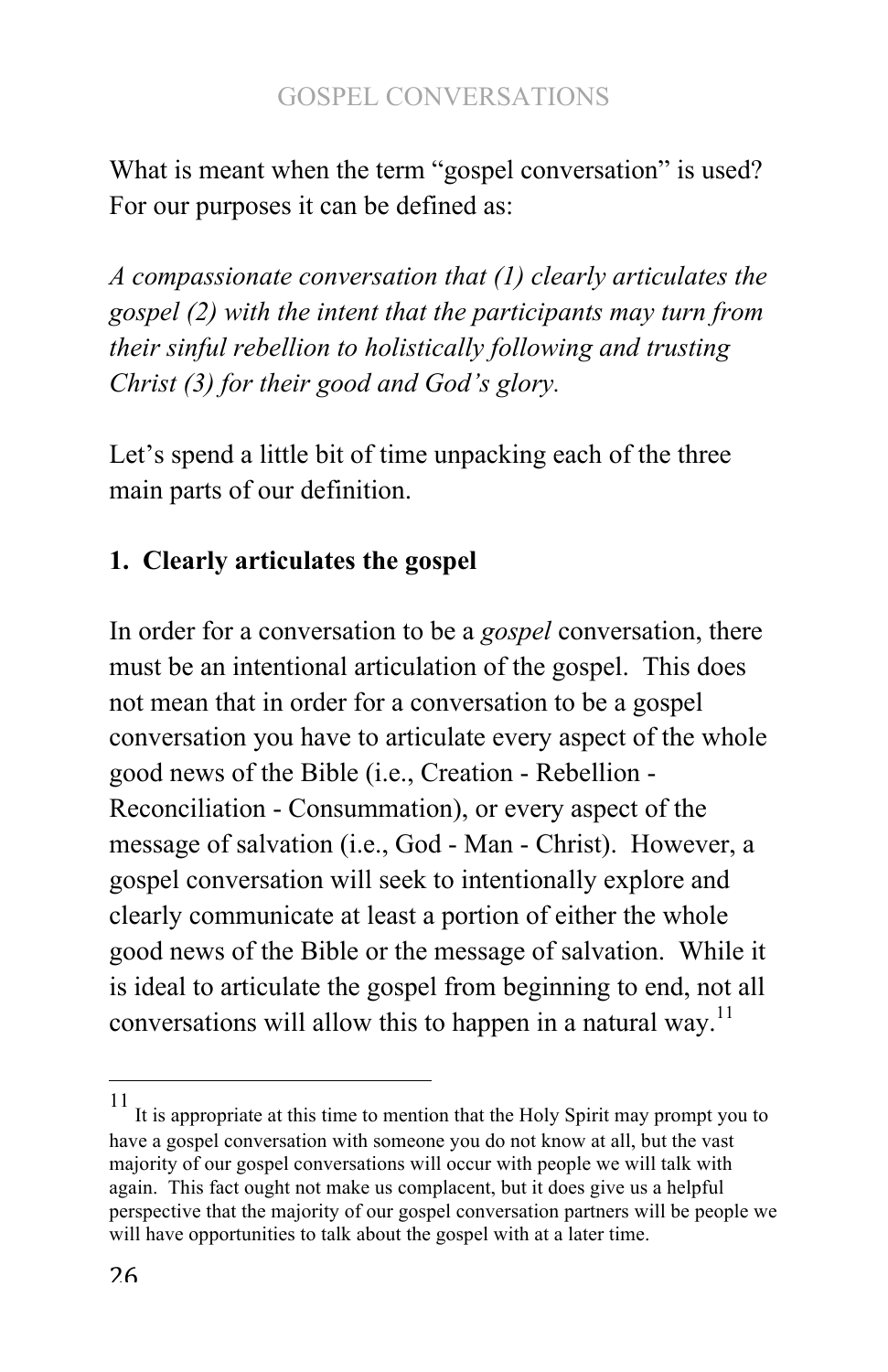## **2. Participants turn from sinful rebellion to holistically following and trusting Christ**

Monologues involve one person talking to another person or a group. A conversation is by its very nature a two-way exchange. It is for this reason that gospel conversations do not merely seek to influence one of the conversation partners, but both conversation partners. There is a desire and intent that both conversation partners will turn away from their sinful rebellion, believe and receive the gospel, and holistically follow and trust in Jesus Christ. It is not insincere or inauthentic to come to a conversation with intentions to communicate something. In reality, we all come to conversations desiring to be understood and to communicate something that we believe to be true, beautiful, or important. Intention is not disingenuous. However, intention and manipulation ought to be differentiated. While we have the intent in our gospel conversations for people to repent and believe the gospel, we ought never manipulate a person in the process. We can talk about how Jesus is more glorious than we can conceive of, but we must allow the Holy Spirit to do the work of convicting of sin and making Jesus seem more precious than they could have ever imagined. Our gospel conversations have the intent that God will transform people's lives. And we must always remember that the work of transforming lives is God's work, we are just his messengers. Transforming hearts is the Spirit's work, not ours. The Spirit will transform hearts through repentance and belief in the gospel.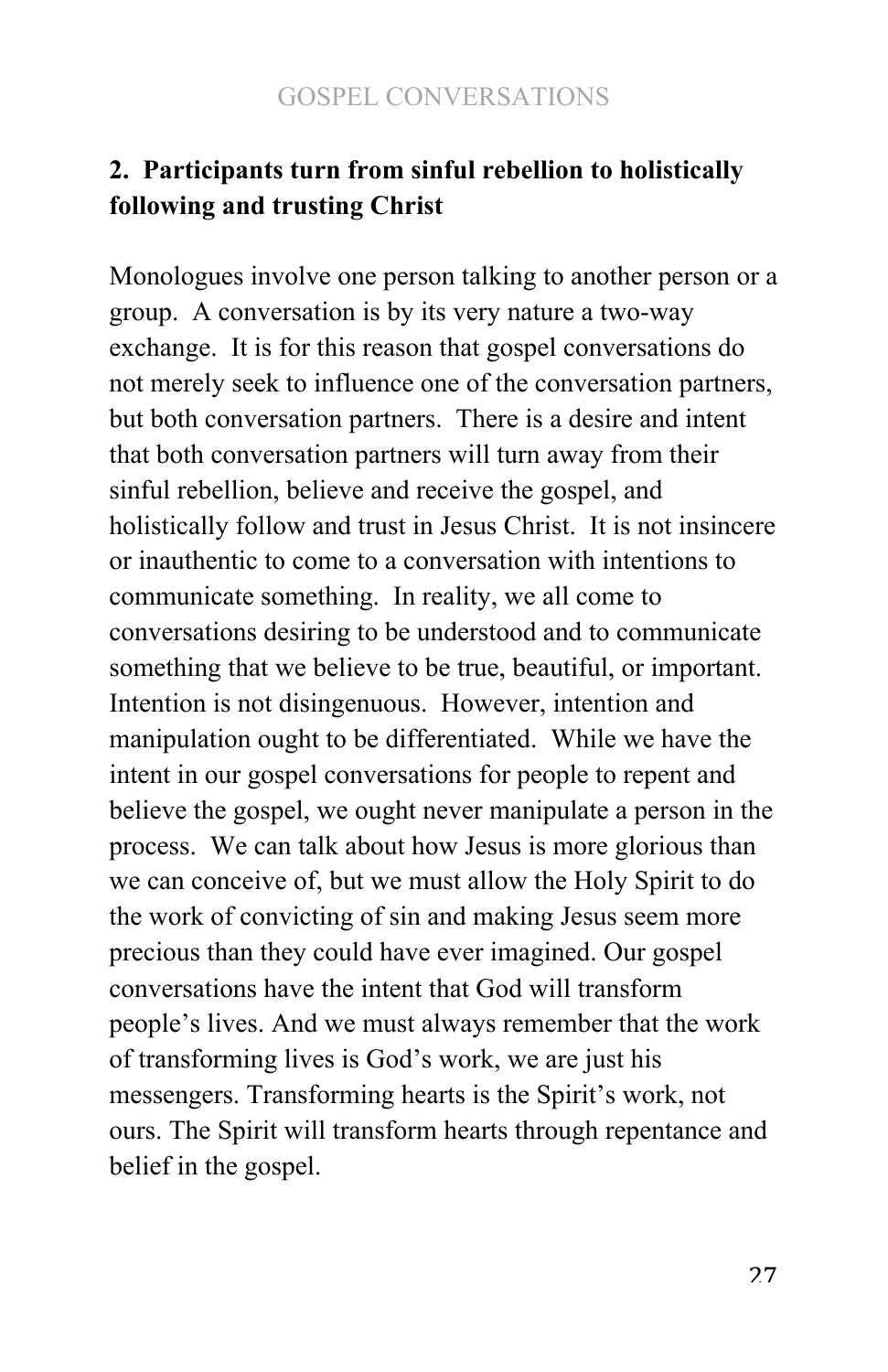## **3. Their good and God's glory**

How people respond to the gospel has an eternal effect. It's our desire that people would respond positively to the gospel so they can be reconciled to God, enjoy him more than anything else in the universe, and experience the benefits that accompany reconciliation with God. We don't communicate the gospel so we can feel less guilty or put a checkmark beside 'evangelize' in our mental Christian to-do list. We share the gospel for the benefit of others. We seek that in all areas of our life, including our conversations about the gospel of Jesus Christ, God would be glorified. The Creator has designed us to function at our best when seek to make much of God and enjoy him more than anything else in the universe, and also when we seek the wellbeing of others.

#### **Gospel Conversations and God's Sovereignty**

The Bible is full of examples of the sovereignty of God over all things.<sup>12</sup> God is sovereign over Creation (e.g., Job 38:1-21), our plans (e.g., Proverbs 19:21), and even salvation (e.g., Acts 13:48, Romans 8:29-30). Whenever the topic of God's sovereignty is raised in a conversation about evangelism and salvation, there is a myriad of responses. One response goes something like this: "If God is sovereign over salvation, then humans do not have the ability to choose freely; everything is

<sup>&</sup>lt;sup>12</sup> Taylor, Justin. "What Is God Sovereign Over?" Web log post. The Gospel Coalition. 18 Oct. 2011. Web. 19 Mar. 2012.

<sup>&</sup>lt;http://thegospelcoalition.org/blogs/justintaylor/2011/10/18/what-is-godsovereign-over/>.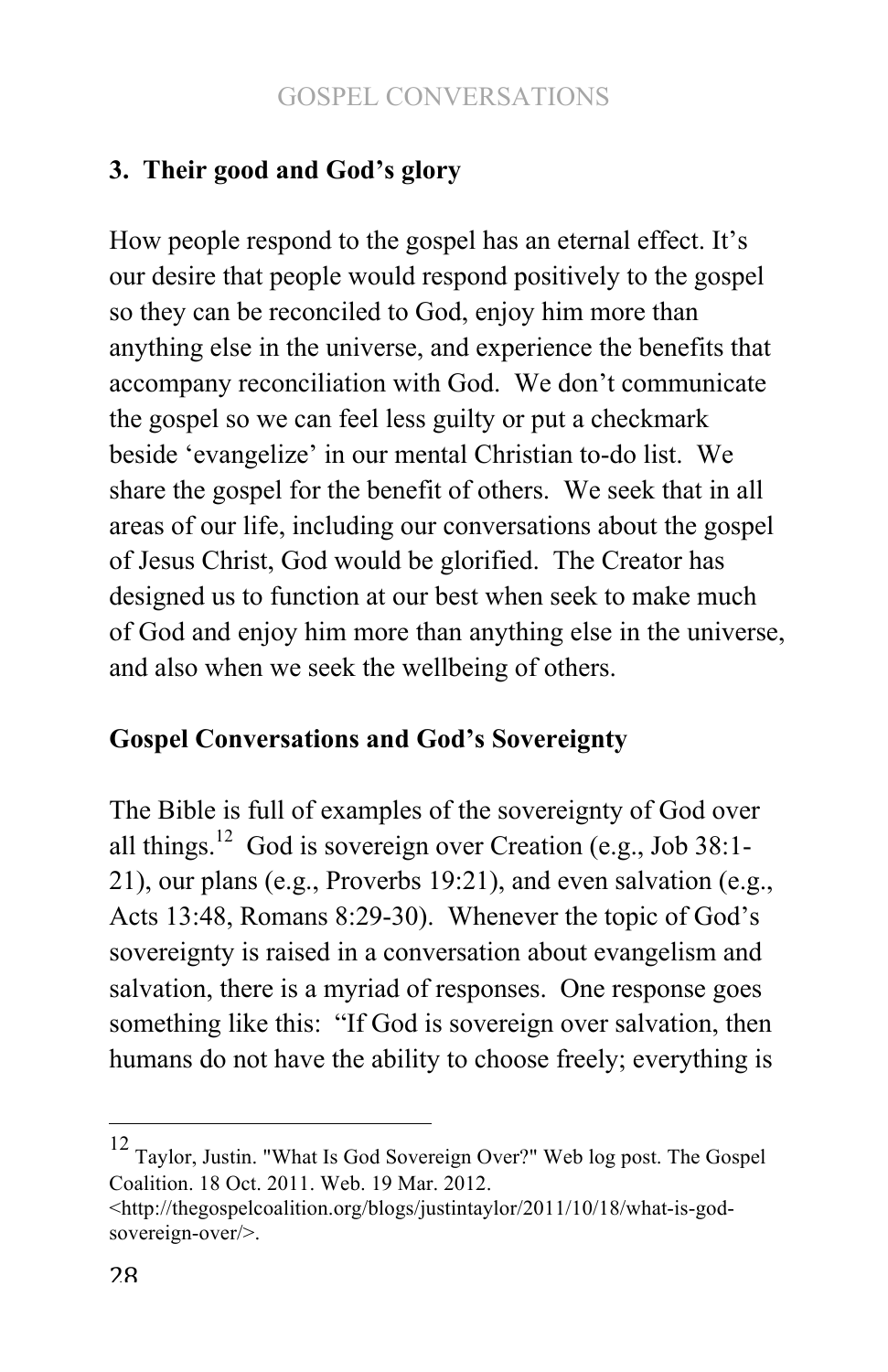determined and human actions have no consequence." Another response is: "If God is sovereign over salvation then he does not need us to evangelize in order for someone to come to faith in Jesus Christ."

After a lengthy discussion on the sovereignty of God over the salvation of both Jews and Greeks in Romans 9, the Apostle Paul says the following regarding the importance of both preaching, and responding personally to, the gospel:

> For there is no distinction between Jew and Greek; for the same Lord is Lord of all, bestowing his riches on all who call on him. For 'everyone who calls on the name of the Lord will be saved.' How then will they call on him in whom they have not believed? And how are they to believe in him of whom they have never heard? And how are they to hear without someone preaching? And how are they to preach unless they are sent? As it is written, 'How beautiful are the feet of those who preach the good news!' (Romans 10:12-15)

J.I. Packer's book, *Evangelism and the Sovereignty of God*, explores at length the connection between God's sovereignty and proclaiming the good news of Jesus. Packer argues that, rather than the sovereignty of God prohibiting our gospel conversations, it's only because of God's sovereignty that we have any hope of anyone coming to faith at all. Packer states that God's sovereignty doesn't negate the nature and duty of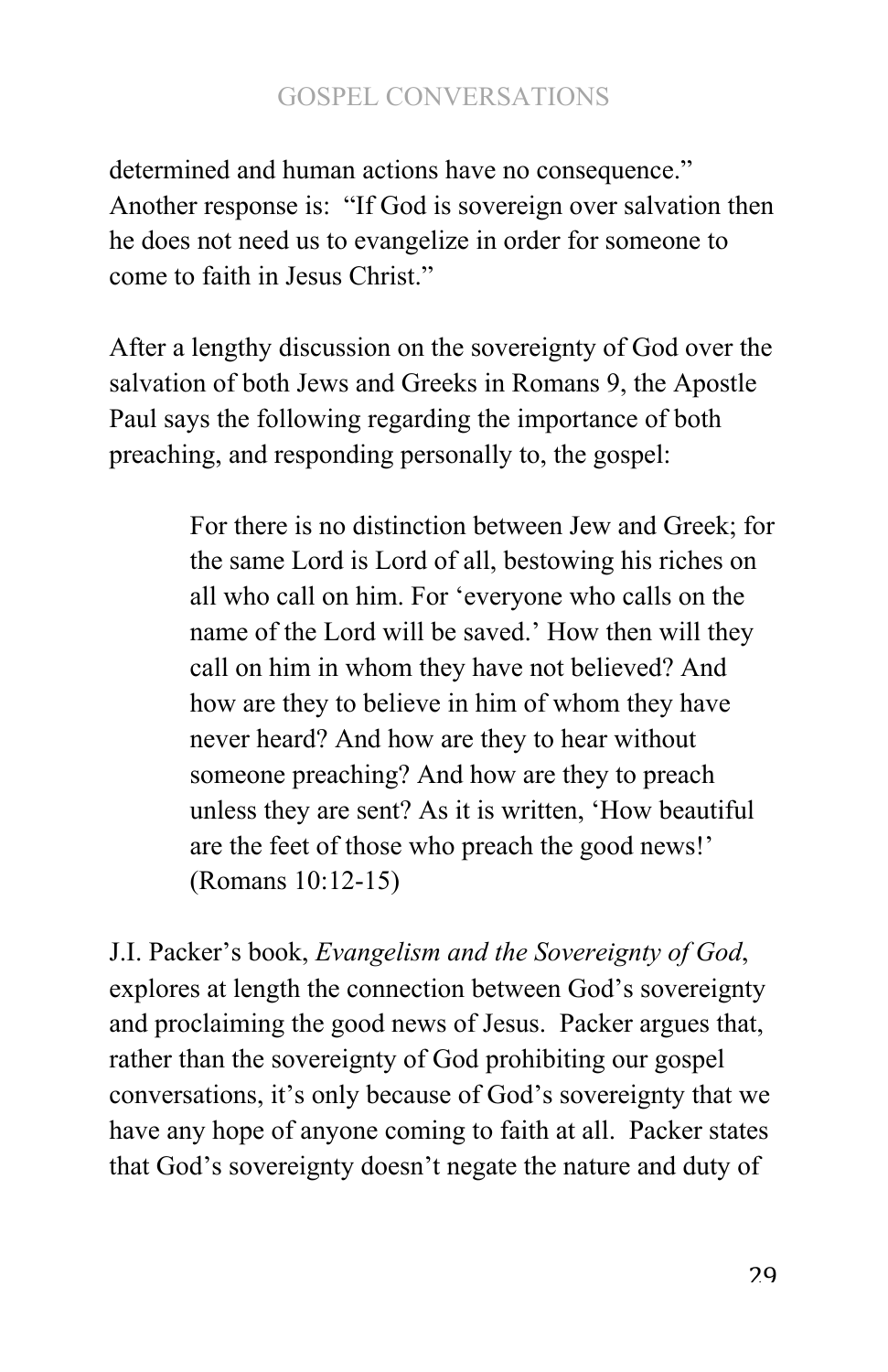gospel evangelism. $13$  He maintains four things regarding God's sovereignty and evangelism (or gospel conversations):

- 1. The belief that God is sovereign does not negate the necessity of gospel conversations
- 2. The belief that God is sovereign does not negate the urgency of gospel conversations
- 3. The belief that God is sovereign does not negate the genuineness of gospel invitations
- 4. The belief that God is sovereign does not negate the responsibility of people to respond to the gospel $14$

Furthermore, Randy Newman, in a discussion about the role that humans play in evangelism, articulated another helpful paradox of evangelism: "When we remember that evangelism is impossible, we are more likely to evangelize."<sup>15</sup> What Newman means is that without the sovereignty of God and the empowering of the Spirit, it would be impossible for someone to come to saving faith in Jesus Christ. God is sovereign over salvation and humans are responsible to respond to what they have heard. The Bible presents both the sovereignty of God and human responsibility as true. As disciples of Jesus it is our responsibility to help others begin, or continue, their life as a

<sup>&</sup>lt;sup>13</sup> Packer, J. I. "Divine Sovereignty and Evangelism." *Evangelism and the Sovereignty of God*. Downers Grove, IL: InterVarsity, 2008. Print. <sup>14</sup> Ibid. **Society of Gody. 12**<br><sup>15</sup> Newman, Randy. "The Paradox of Evangelism." *Randy Newman*. 7 June

<sup>2011.</sup> Web. 28 May 2012.

<sup>&</sup>lt;http://www.randydavidnewman.com/2011/06/05/the-paradox-ofevangelism/>.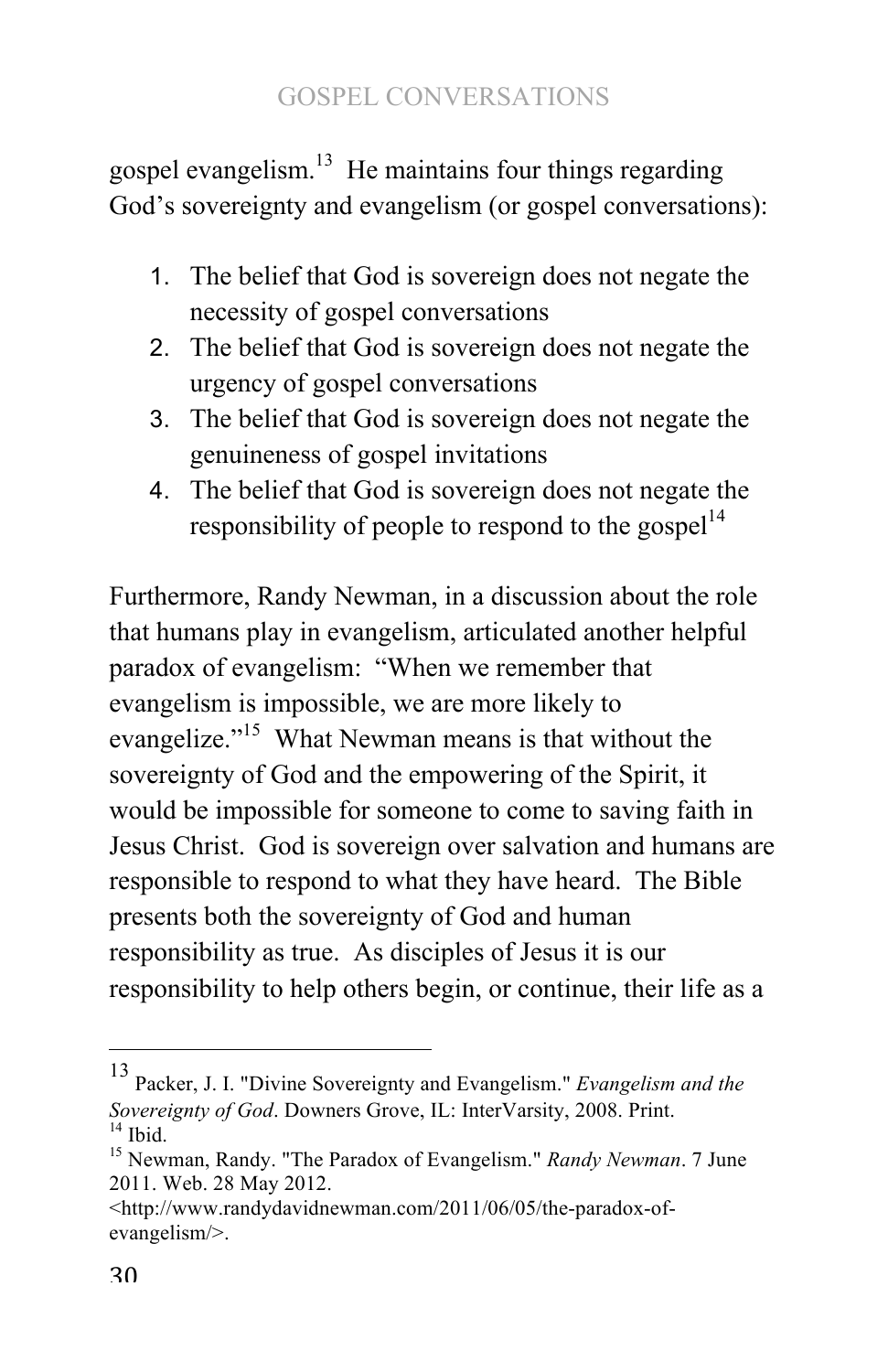disciple of Jesus. And knowing that God is sovereign ought to form our attitudes regarding our engagement in gospel conversations. Packer notes three attitudes that should be formed in light of God's sovereignty over salvation:

- 1. God's sovereignty makes us bold
- 2. God's sovereignty makes us patient
- 3. God's sovereignty makes us prayerful<sup>16</sup>

All three attitudes highlighted by Packer are important to keep in mind. We can be bold in our gospel conversations because we recognize that God is sovereign over salvation and it will only be through the Holy Spirit's work that someone will come to saving faith. We need not worry about fumbling with our words. The Spirit is able to use the words of the faithful to accomplish his purpose. God's sovereignty makes us bold in our gospel conversations.

We must also remember to be patient. We are not able to force someone, or convince someone, to believe the gospel. It is up to God's timing when someone will come to believe the gospel and submit their lives to the Lordship of Christ. We ought to continue on in our conversations with those in our sphere of influence no matter how hopeless or frustrating the situation may seem. God's sovereignty makes us patient.

We must remember to be prayerful. Prayer is essential for a gospel conversation. Prayer expresses our dependence on God. When we are prayerful we recognize that it is God who

Packer, J. I. "Divine Sovereignty and Evangelism." *Evangelism and the Sovereignty of God*. Downers Grove, IL: InterVarsity, 2008. Print.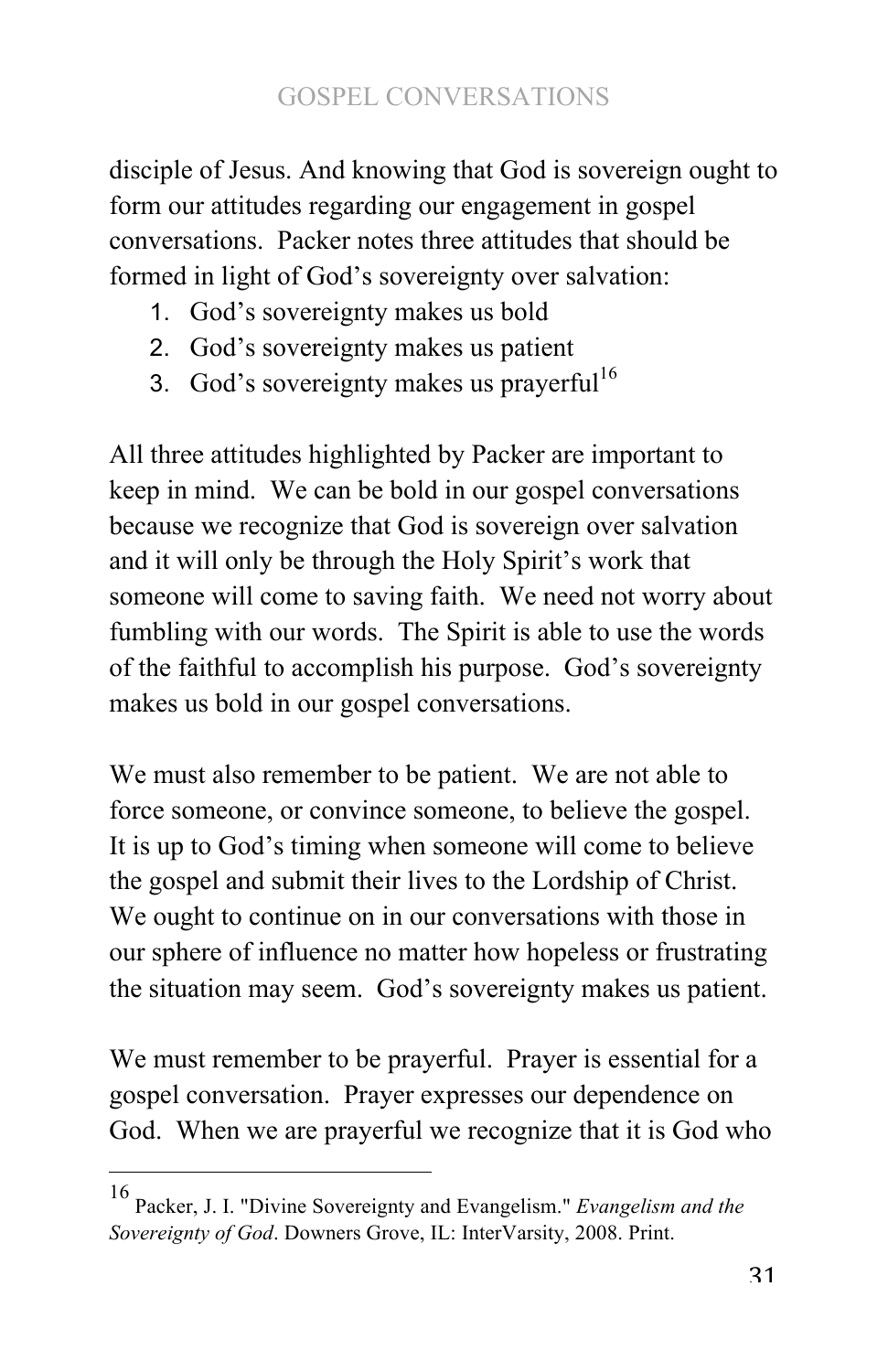saves (Acts 13:48, Romans 8:29-30). When we are prayerful we also recognize that it is God who empowers us to speak the gospel.<sup>17</sup> We must also understand that prayer is a means by which people come to, and grow in, their faith in Jesus Christ. Prayer is a priority for disciple-makers (Acts 6:1-4) and we are all called to be disciple-makers (Matthew 28:18- 20). God's sovereignty makes us prayerful. We pray for our gospel conversation partners before we chat with them, and we are wise to silently pray for them as we converse with them.

Even though we are not all gifted evangelists, we can all engage in gospel conversations. Gospel conversations are compassionate conversations that (1) clearly articulate the gospel (2) with the intent that the participants may turn from their sinful rebellion to holistically following and trusting Christ (3) for their good and God's glory. As disciples of Jesus Christ, we can trust that our Lord is sovereign to call and pursue people to himself. It is our job to be faithful in our witness about our faith, and we engage in the conversations with boldness, patience, and prayer.

## **Recommended Reading**

Packer, J.I. *Evangelism and the Sovereignty of God*.

 $17$  One of the recurring themes in the Book of Acts is the way that the apostles/disciples were filled with the Spirit and then spoke - e.g., Acts 4:8, 25; 6:10; Acts 13:9-10.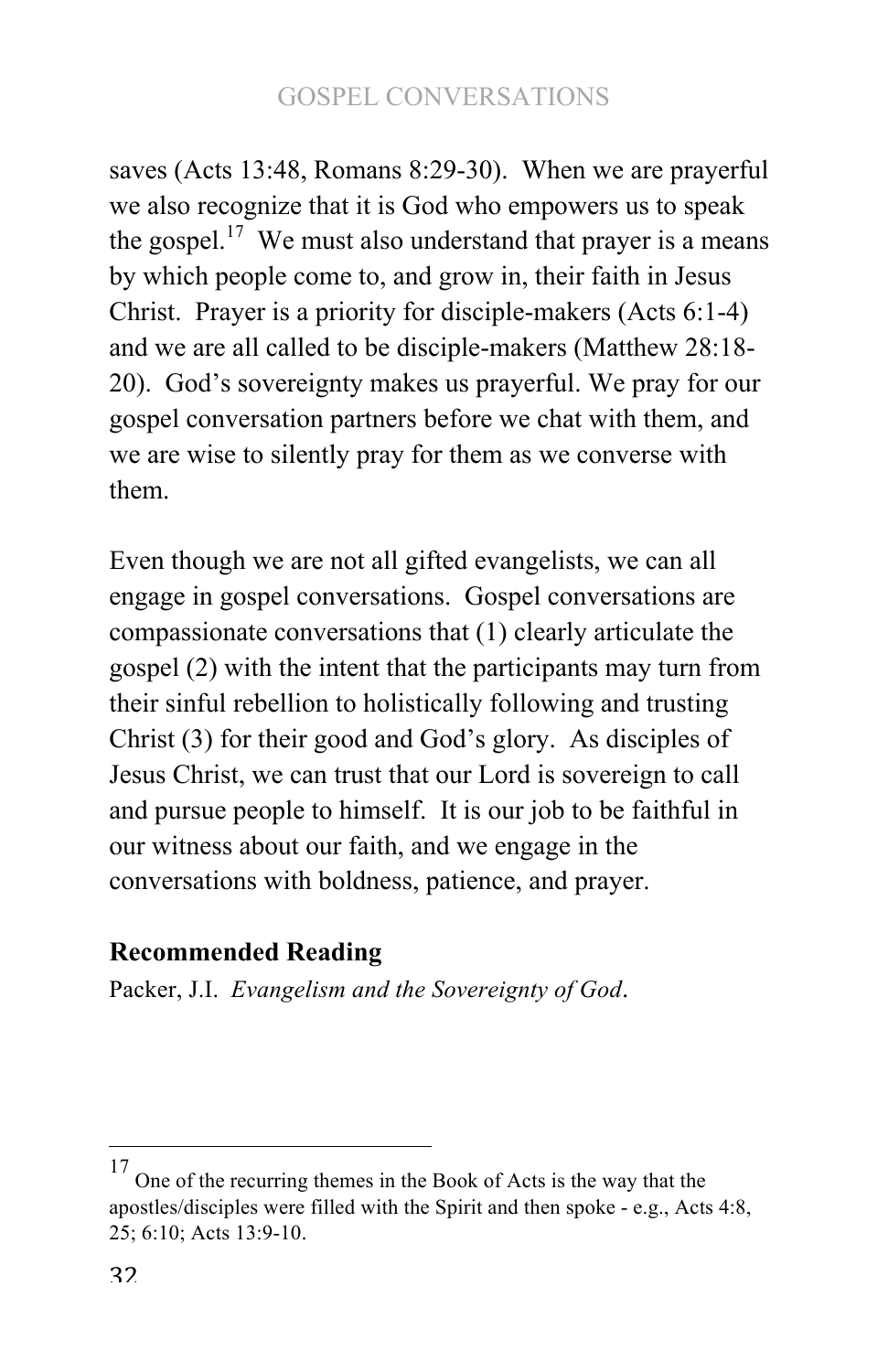## **CHAPTER 4**

## **LOVING OTHERS WELL**

My life changed when I met Claude on a rainy February afternoon in a coffee shop on the Downtown Eastside of Vancouver. My senses were overwhelmed. I was tasting lukewarm coffee, sitting on a rickety chair, smelling the musty odour of un-bathed bodies and unwashed clothes, looking at a man in desperation, and hearing a story that I would not soon forget.

Claude grew up in an abusive home in Quebec. He made some serious mistakes in his life, which led to his imprisonment for almost ten years, and he currently lives a lonely life. When he was finished serving his time in prison he ventured from the snowy streets of Eastern Canada to the rain soaked streets of Vancouver. Claude was stuck in a cycle of addiction that he had not been able to pull himself out of by his own strength, and he did not seem to have much of an appetite to seek the help of others either.

I didn't know how to respond. Claude must have sensed my discomfort because he asked me how I was doing. He didn't mean it in the way we ask others when we walk by them in a hallway. Claude wanted to know how I was doing with this overwhelming experience I was in, at that very moment.

I told him I was scared. I was scared of him, the other people around me, and the whole situation in general. After what seemed like an hour of silence, Claude responded: "I'm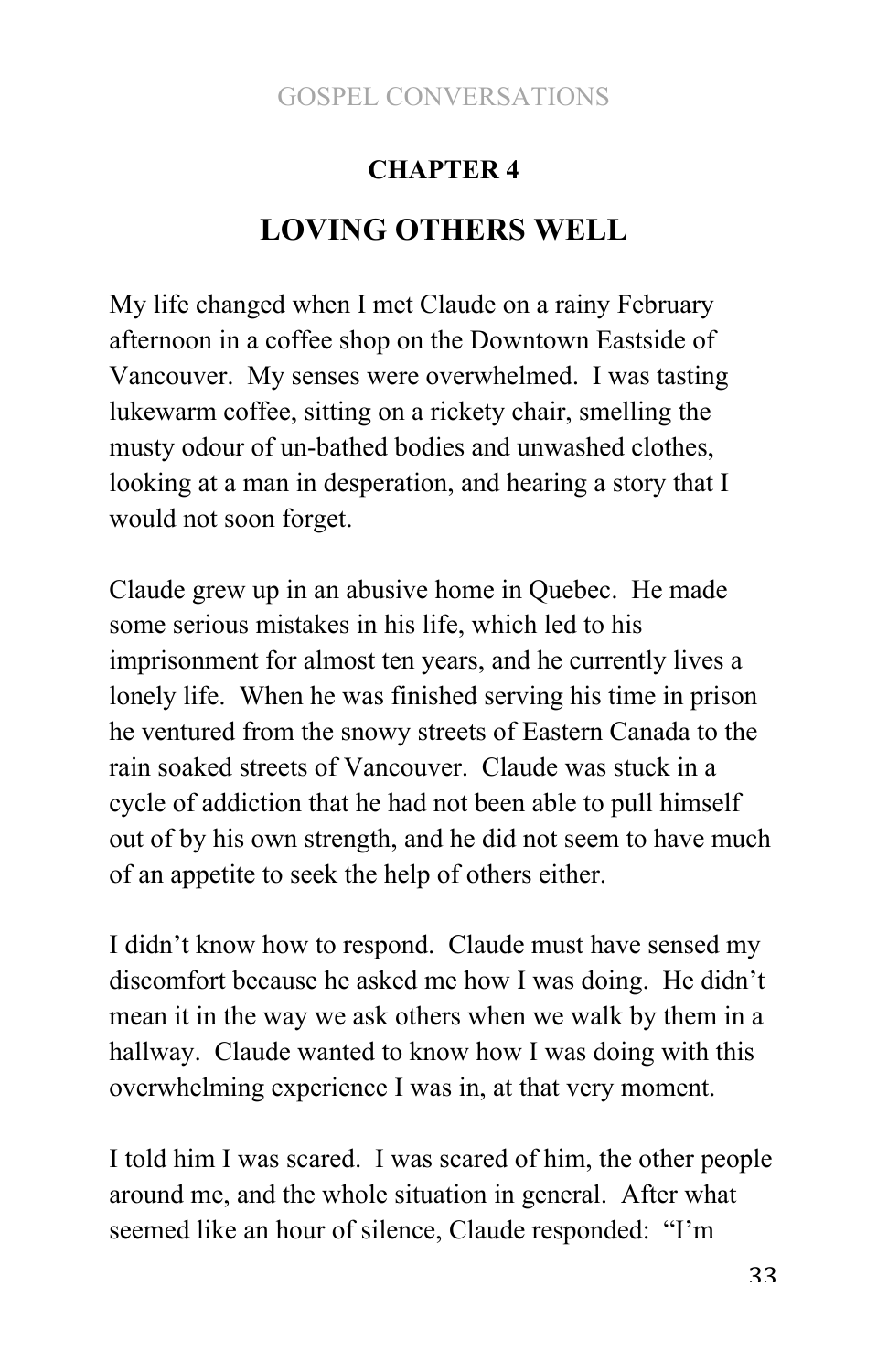scared too. We're all terrified down here." Claude thanked me for the conversation, took a last sip of his now cold coffee, and walked back onto the rain soaked streets of the Downtown Eastside.

His situation was unique to him but not altogether uncommon. His life was full of pain, guilt, and hopelessness. He needed to be released from the cycle of addiction and poverty. More than that, he needed to repent and believe the gospel so he could be reconciled with the God who formed him in his mother's womb. As I reflect on that encounter with Claude, my heart breaks. I don't know where he is at now. I missed an opportunity in that moment to talk about the hope of new life in Christ. I hope someone will love Claude enough to winsomely share the gospel with him.

## **Motivated by Love**

When the heart of a follower of Jesus is soaked in the truths of the gospel, conversations about Jesus are motivated by an extravagant love for people. This audacious, overflowing, gospel-speaking love for others is formed in Jesus' disciples through the work of the Holy Spirit. God is motivated by love to save sinners and Christians ought to be motivated by love in their gospel proclamation.

Luke 15 contains three of the most beloved parables in the New Testament. In the ESV, the parables are given the following titles: *The Parable of the Lost Sheep*; *The Parable of the Lost Coin*; and *The Parable of the Prodigal Son*. Out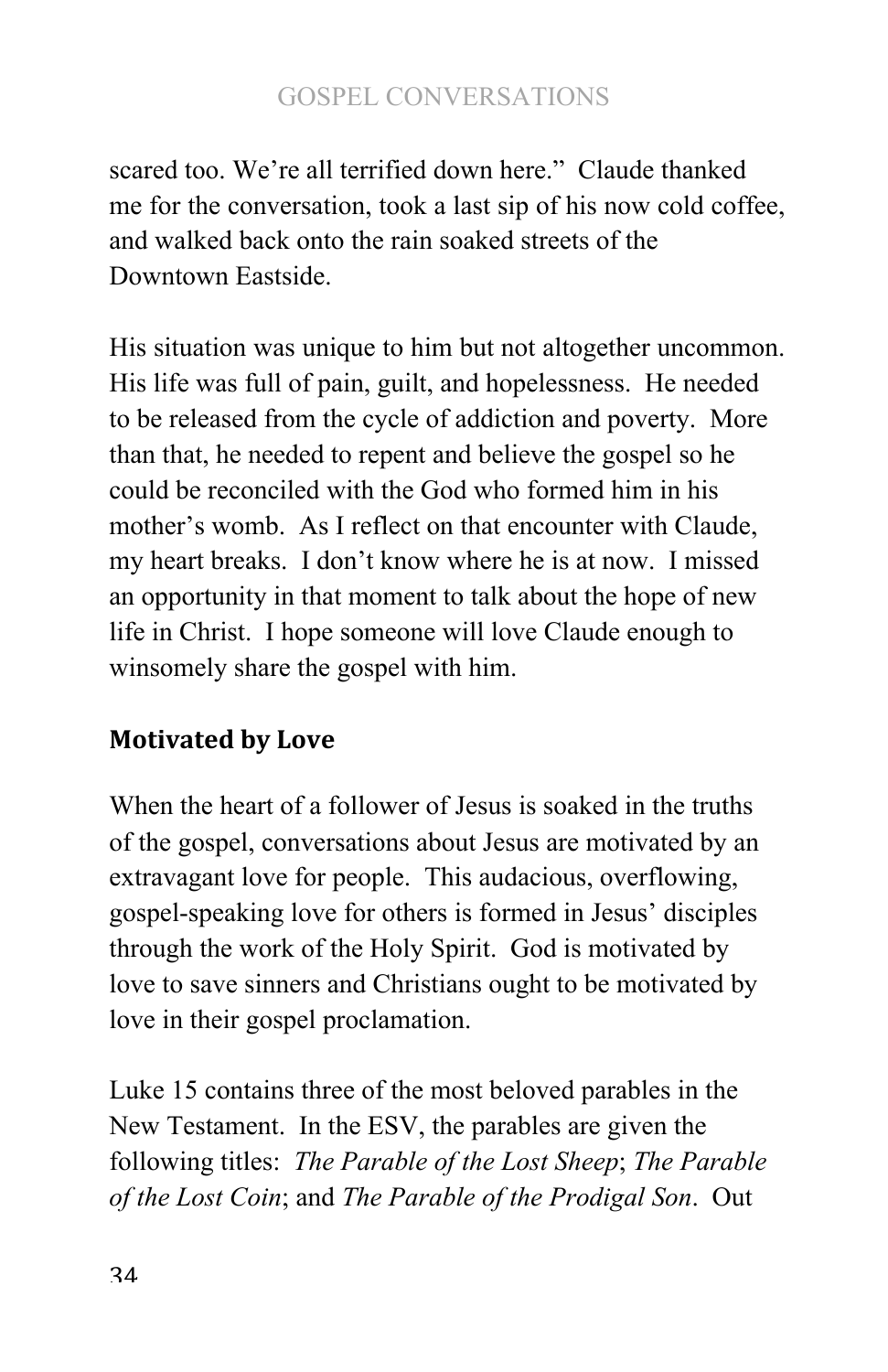of these three beloved parables, the most popular of the three is almost certainly the parable of the prodigal son. The background to this story is that Jesus is hanging out with tax collectors and sinners, and the Pharisees and scribes are grumbling about Jesus' actions. Jesus responds to the Pharisees by sharing the three parables. First, he tells the parable of the lost sheep:

> **4** "What man of you, having a hundred sheep, if he has lost one of them, does not leave the ninety-nine in the open country, and go after the one that is lost, until he finds it? **5** And when he has found it, he lays it on his shoulders, rejoicing. **6** And when he comes home, he calls together his friends and his neighbors, saying to them, 'Rejoice with me, for I have found my sheep that was lost.' **7** Just so, I tell you, there will be more joy in heaven over one sinner who repents than over ninety-nine righteous persons who need no repentance.

Secondly, Jesus tells the parable of the lost coin:

**8** "Or what woman, having ten silver coins, if she loses one coin, does not light a lamp and sweep the house and seek diligently until she finds it? **9** And when she has found it, she calls together her friends and neighbors, saying, 'Rejoice with me, for I have found the coin that I had lost.' **10** Just so, I tell you, there is joy before the angels of God over one sinner who repents."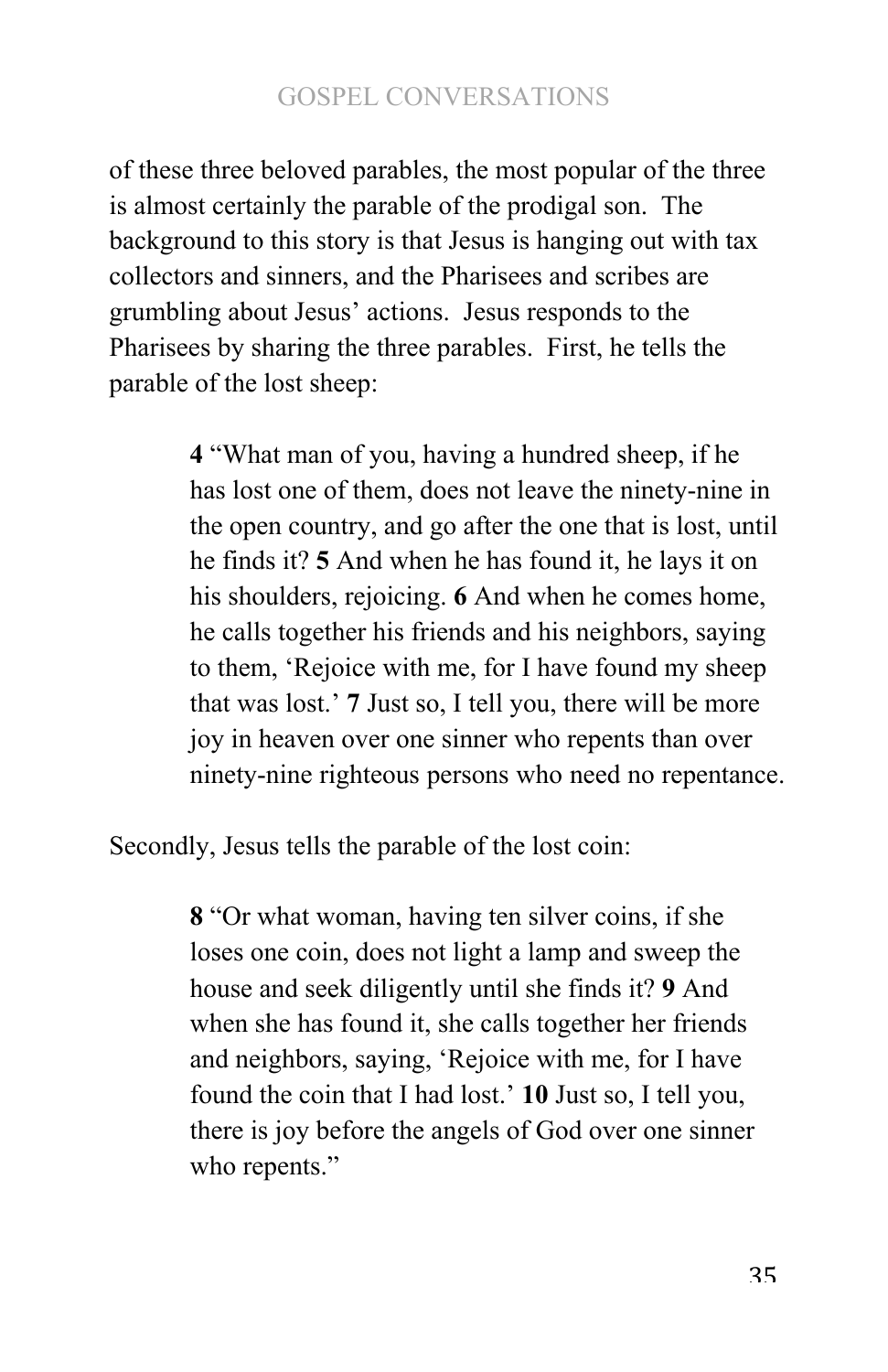Thirdly, Jesus tells this parable:

**11** And he said, "There was a man who had two sons. **12** And the younger of them said to his father, 'Father, give me the share of property that is coming to me.' And he divided his property between them. **13** Not many days later, the younger son gathered all he had and took a journey into a far country, and there he squandered his property in reckless living. **14** And when he had spent everything, a severe famine arose in that country, and he began to be in need. **15** So he went and hired himself out to one of the citizens of that country, who sent him into his fields to feed pigs. **16** And he was longing to be fed with the pods that the pigs ate, and no one gave him anything. **17** "But when he came to himself, he said, 'How many of my father's hired servants have more than enough bread, but I perish here with hunger! **18** I will arise and go to my father, and I will say to him, "Father, I have sinned against heaven and before you. **19** I am no longer worthy to be called your son. Treat me as one of your hired servants."' **20** And he arose and came to his father. But while he was still a long way off, his father saw him and felt compassion, and ran and embraced him and kissed him. **21** And the son said to him, 'Father, I have sinned against heaven and before you. I am no longer worthy to be called your son.'**22** But the father said to his servants, 'Bring quickly the best robe, and put it on him, and put a ring on his hand, and shoes on his feet. **23** And bring the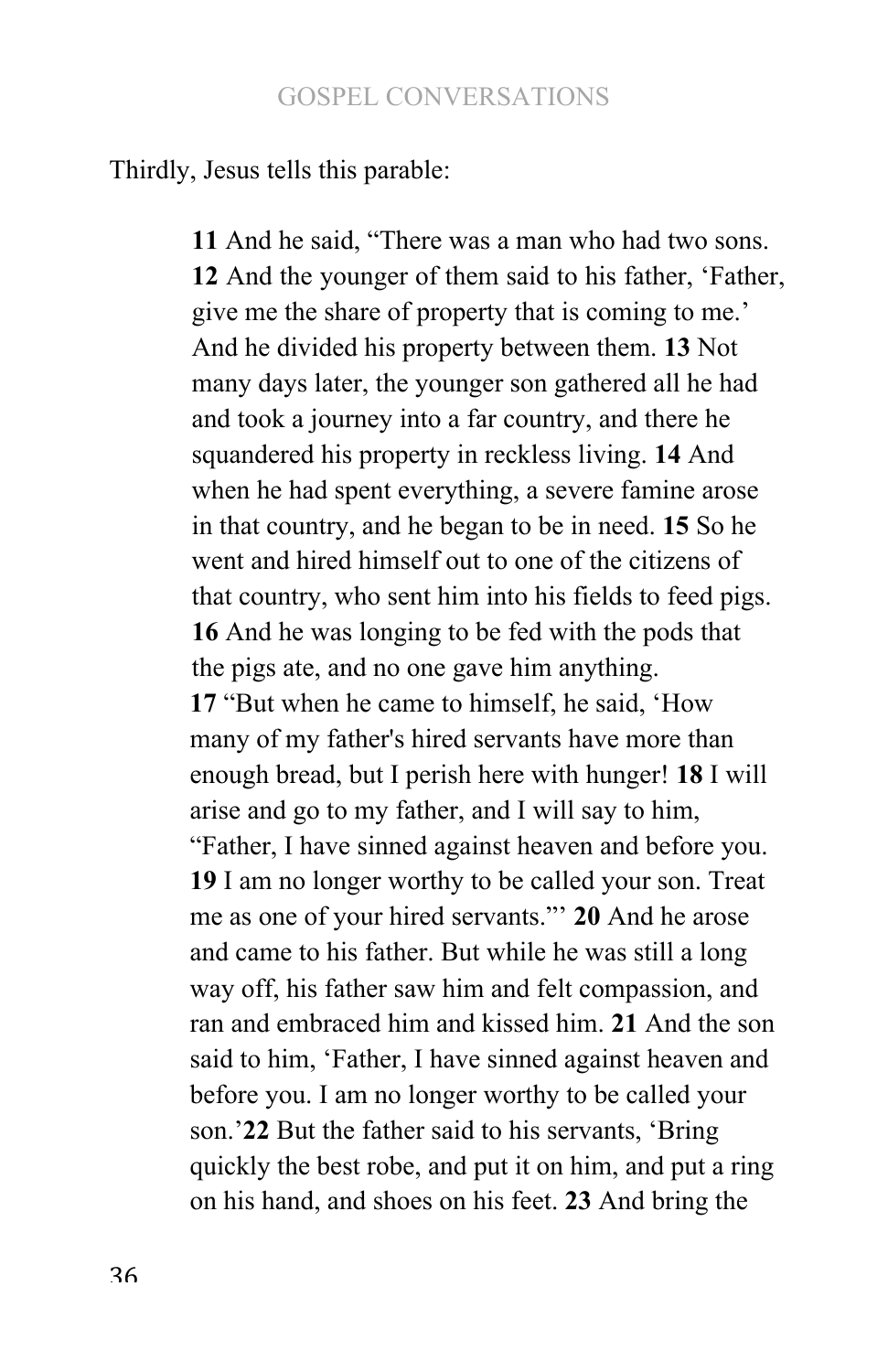fattened calf and kill it, and let us eat and celebrate. **24**  For this my son was dead, and is alive again; he was lost, and is found.' And they began to celebrate. **25** "Now his older son was in the field, and as he came and drew near to the house, he heard music and dancing. **26** And he called one of the servants and asked what these things meant. **27** And he said to him, 'Your brother has come, and your father has killed the fattened calf, because he has received him back safe and sound.'**28** But he was angry and refused to go in. His father came out and entreated him, **29** but he answered his father, 'Look, these many years I have served you, and I never disobeyed your command, yet you never gave me a young goat, that I might celebrate with my friends. **30** But when this son of yours came, who has devoured your property with prostitutes, you killed the fattened calf for him!' **31**  And he said to him, 'Son, you are always with me, and all that is mine is yours.**32** It was fitting to celebrate and be glad, for this your brother was dead, and is alive; he was lost, and is found.'"

The first two parables make a similar point: there is much rejoicing when what was lost has been found. The third parable is most often thought of as a story of one lost son being welcomed back into a family. The brilliant and respected scholars that translated the ESV even give this passage the title, *The Parable of the Prodigal Son*. There is no doubt that the return of the reckless son is a major aspect of the passage. However, if we think this story is about only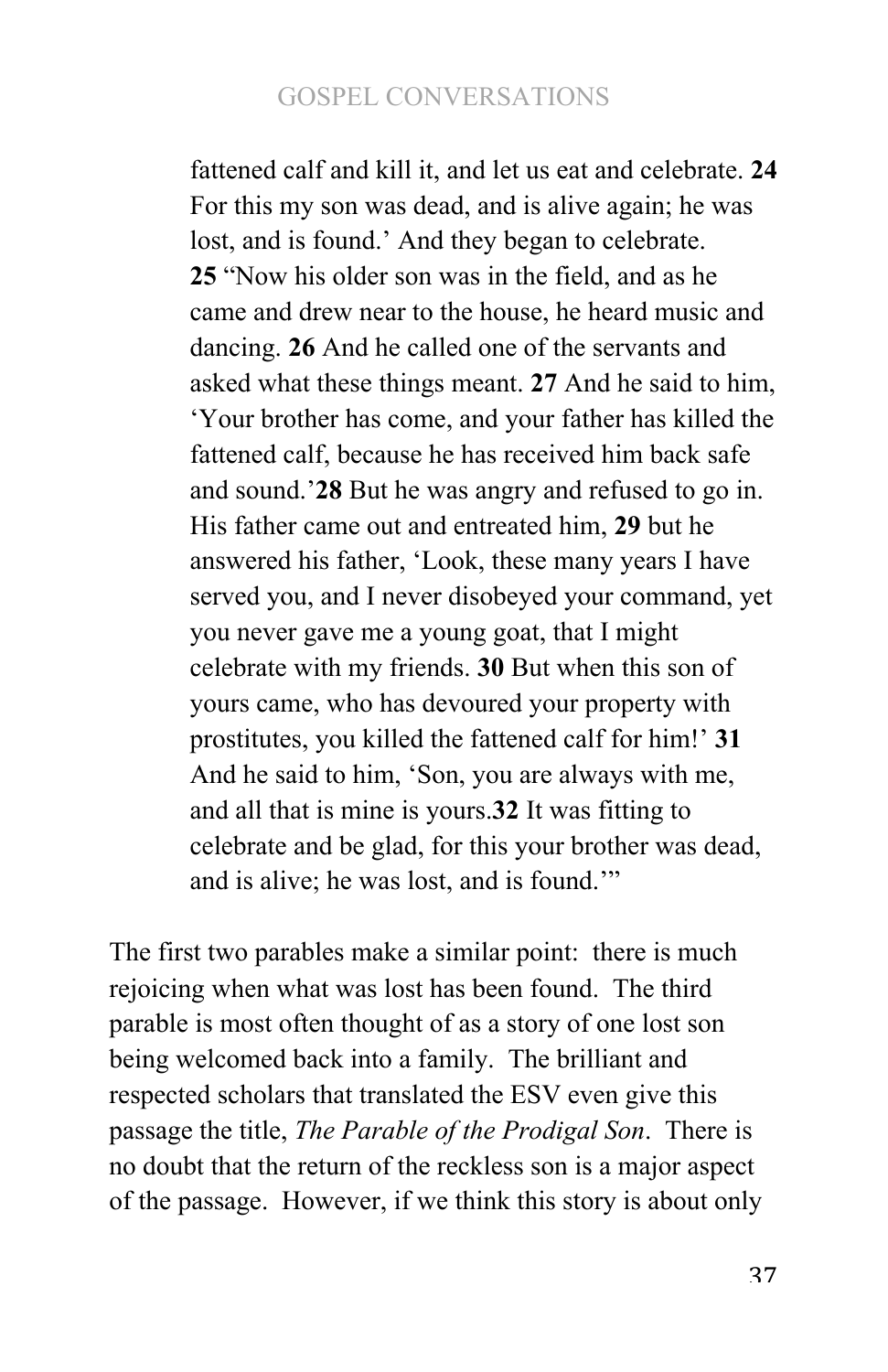one son, we miss Jesus' introduction and conclusion to the passage. In the story, the father has *two sons*. In the context for this passage, Jesus is talking to religious leaders about his acceptance of sinners and tax collectors. He is talking to the "older brother" about his heart for the "younger brother." What makes this parable a bit different from the previous two is this parable doesn't end with the reckless son's return. The parable ends with the father talking with the older son.<sup>18</sup>

The parable Jesus tells in Luke 15:11-32 is really a story about the father's heart to see the licentious younger brother *and* the legalistic older brother enter the banquet. God wants a relationship with people who are far away from him because of their sinful-licentious lifestyle. God also wants a relationship with people that are far away from him because of their sinful-legalistic lifestyle. At the end of the parable we know the younger son is at the party. We never find out if the older brother entered or remained outside. This passage has many implications for readers, but for our purposes these two emerge:

- 1. God wants both the reckless and the religious to get over themselves and accept the free offer of the gospel so they can enter into the banquet he has prepared.
- 2. We should be eager to engage in gospel conversations with all people because both the reckless and the religious need to repent and believe the gospel to join the banquet.

<sup>&</sup>lt;sup>18</sup> To read more on this parable, see Timothy Keller's *Prodigal God*.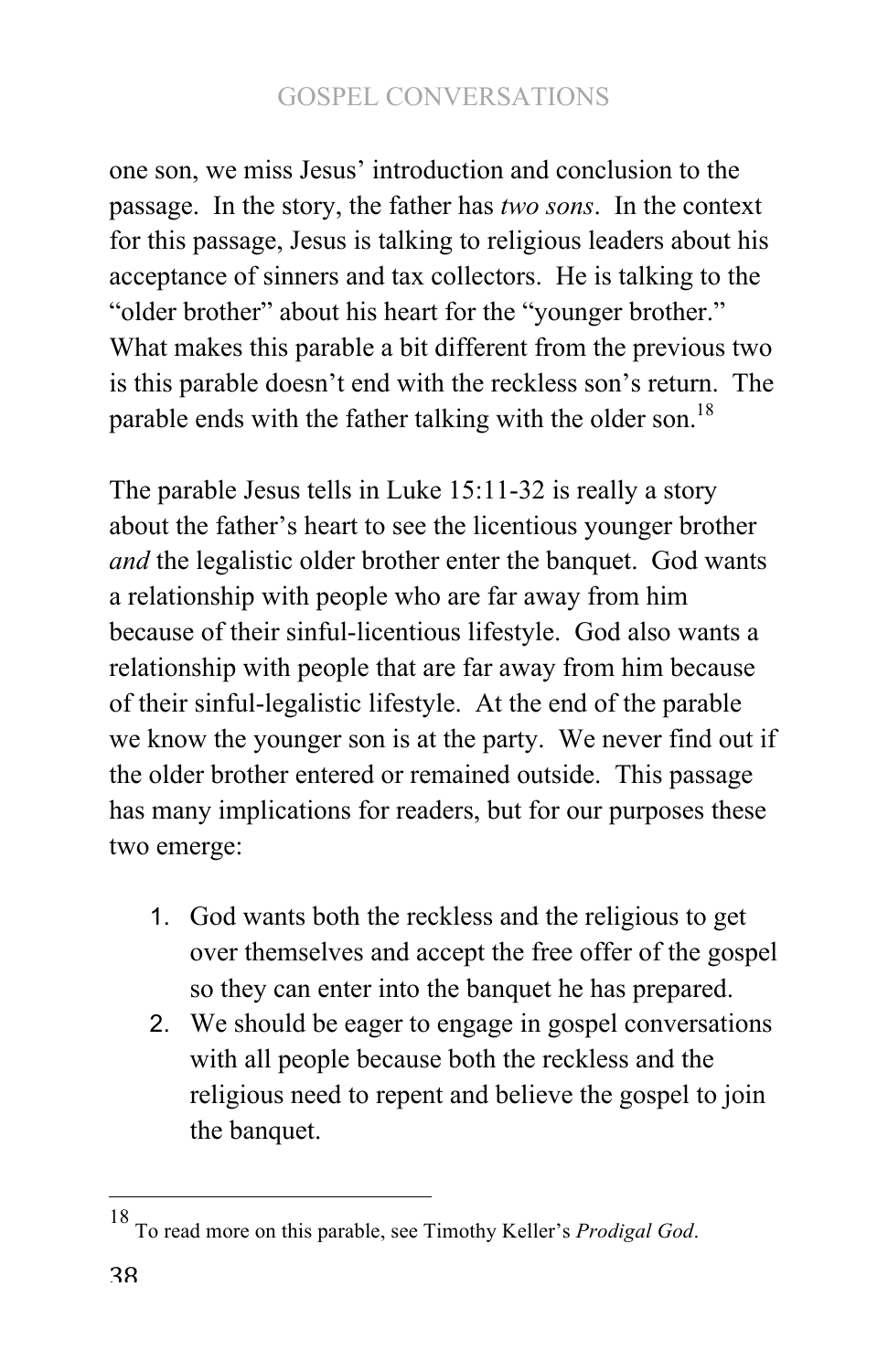#### **A Farmer or a Salesperson?**

It's clear that God wants us to talk about the gospel with all kinds of people. Followers of Jesus understand, and love, that God has a heart for all people to be reconciled to him. However, for some people who have spent many years involved in the local church, any discussion regarding sharing about the gospel procudes thoughts of a shady salesperson. Engaging in gospel conversations is not about closing a sale. Christians are called to be proclaimers of the gospel not converters of the heart. It is up to God to soften hearts, convict sin, and transform lives; it is up to us to articulate as faithfully as possible the gospel of Jesus.

It is very important to be confident in what we believe, and to know why we believe what we do. That said, people don't often repent and believe the gospel because they were convinced in an argument. When we talk about the gospel, we need to make sure we are having legitimate conversations with people, being as clear and humble as we can and recognize that it is God who works on their heart, not us.

When we engage in gospel conversations we do so with the hope that our conversation partner would repent of their sin and follow Christ as their Saviour and King. This is our hope. However, it isn't our job to close any sales for Jesus. If we approach gospel conversations like a sales pitch then we are missing the point. We don't want to fabricate the truth to make it more palatable and less offensive just so people will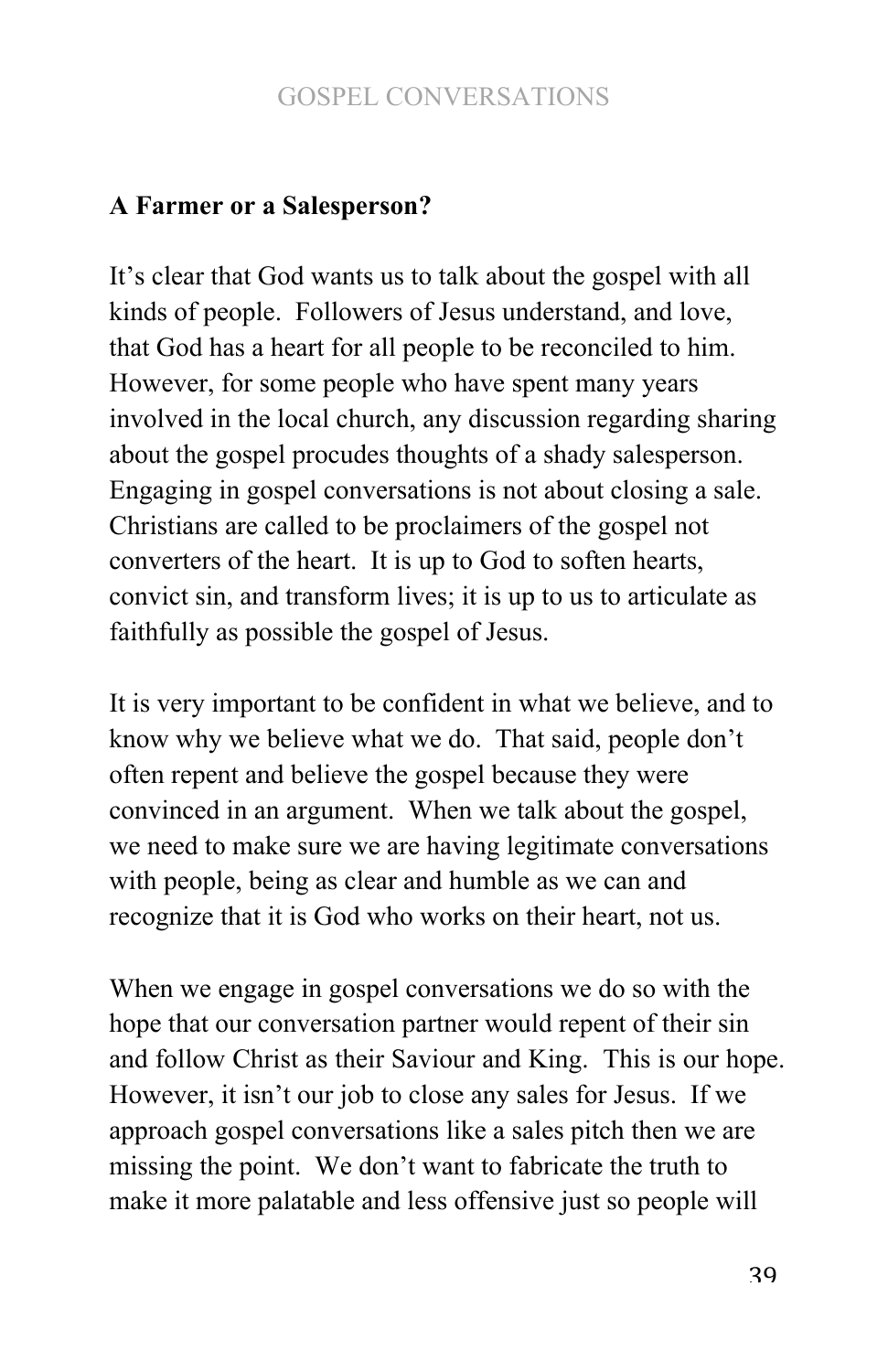turn to Jesus. We don't want to manipulate people into just making a decision. Being a Christian is an all or nothing, life-altering commitment. It isn't merely about trying to get people to pray a prayer. Approaching a conversation with the mindset of trying to close a sale shows that we want to close the sale so that we feel like our obedience has fruit. However, just like a farmer that works hard preparing for a crop but can't force it to grow, so too we work diligently to try to articulate the gospel well while also refusing to coerce or manipulate someone to follow Christ. Only God makes the fruit of repentance and belief grow. We hope and pray for repentance and belief, but we do so in the manner of a farmer not a salesperson.

#### **Knowing Your Conversation Partners**

I have been a lifelong hockey fan. I have participated in many hockey pools and have followed the NHL closely every year for as long as I can remember. There are definitely people who know a lot more about the intricacies of hockey in general and the NHL in particular, but I still think I know quite a bit about hockey. I, like many other Vancouver Canucks fans, look back on past draft years and marvel at the "could-have-been" situations if only the hometown team made different decisions. For example, if Vancouver decided to select, instead of pass up on, two local boys (Milan Lucic and Brendan Gallagher) in drafts separated by four years, the team would likely have a stronger team now and a more hopeful future. If you follow the NHL closely you will understand what I'm talking about, whether you agree with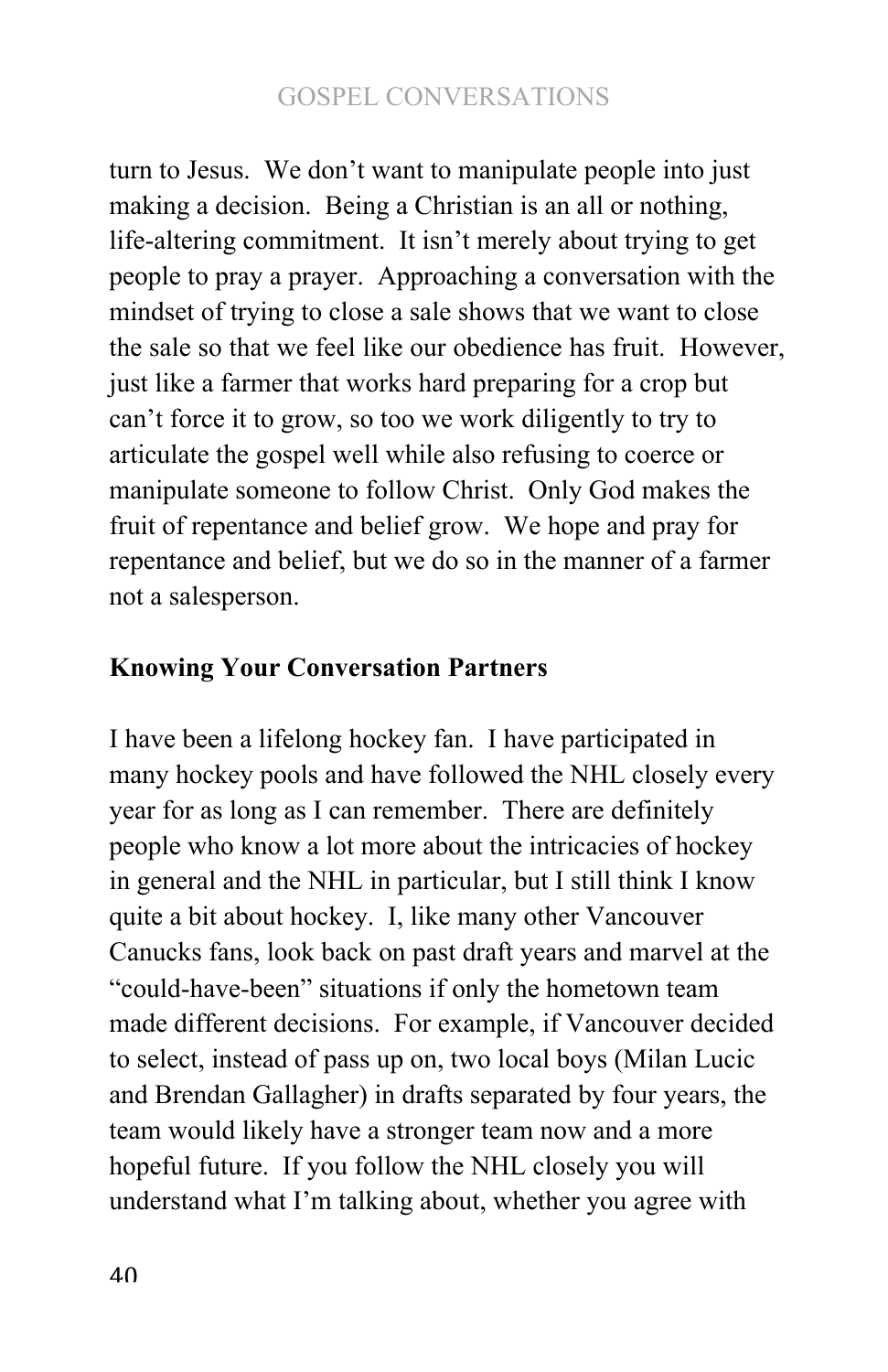me or not. However, if you don't follow the NHL, everything I just wrote was essentially worthless and a waste of time.

The point is that it's possible to know something but be unable to communicate it effectively to others. This often happens when the communicator goes off on a topic that their conversation partner has no framework in place to resonate with or understand. When we desire to communicate well we need to do the hard work of knowing our conversation partner. The best way to get to know someone is to carefully listen to them.

# **Listening Effectively**

One of the most valuable undergrad courses I took was Conflict Management with a professor named Janet Boldt. This course drilled into me the importance of listening well. Effective listening is hard work because it takes a lot of energy and intentionality. Listening is not synonymous with *not speaking*, and it's not a passive activity. Listening is a skill that is developed and an art that is crafted. There are many important components to effective listening but we will focus on three here: (1) Be Attentive, (2) Be Empathetic, and (3) Be Patient.<sup>19</sup>

First, when we listen well we are attentive. Attentiveness is essentially being intentional about your participation in the

<sup>&</sup>lt;sup>19</sup> See appendix A for more important components in effective listening.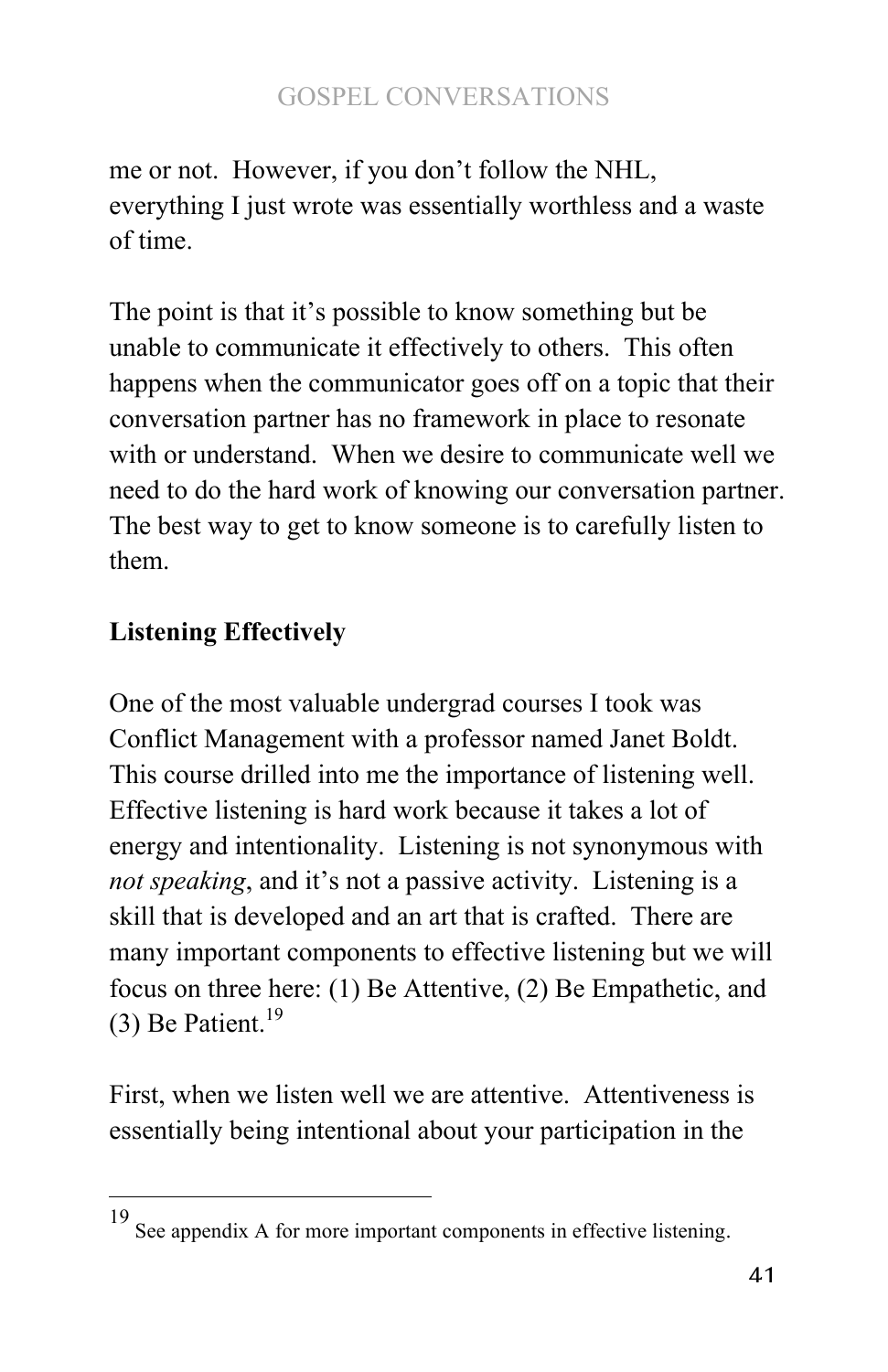conversation. God created us to be holistic beings - our minds and our bodies are connected. Attentiveness involves our mind as we concentrate, but it also involves our body language. When we lean forward, keep our eyes looking in our conversation partner's direction, and nod our head, we physically demonstrate our mental attentiveness. Now, of course, it's best to be subtle in our body language rather than aggressive. It would be weird to be bent over, fixating on someone's eyes, and nodding like a bobble-head doll. So don't do that. But, be sure to do something with your body to show that you actually want to be involved in the conversation, and that you are paying attention.

Secondly, when we listen well we are empathetic. We should do our very best to put ourselves in our conversation partner's shoes. When we hear their stories we should do our best to feel what they feel. When they are in a season of joy we should feel laughter brewing; when they are in a season of sorrow we should feel tears welling. Empathy is hard because it opens us up to feeling something we may not want to feel. However, when we empathize with others we are communicating that what is being said matters to us.

Thirdly, when we listen well we are patient. Patience, in the context of listening well, essentially means that we let the conversation develop the way it needs to. Sometimes this means conversations will move quickly, more often it means the conversation will move slowly. If while your conversation partner is talking, you are trying to think what about what you should say next so you can move the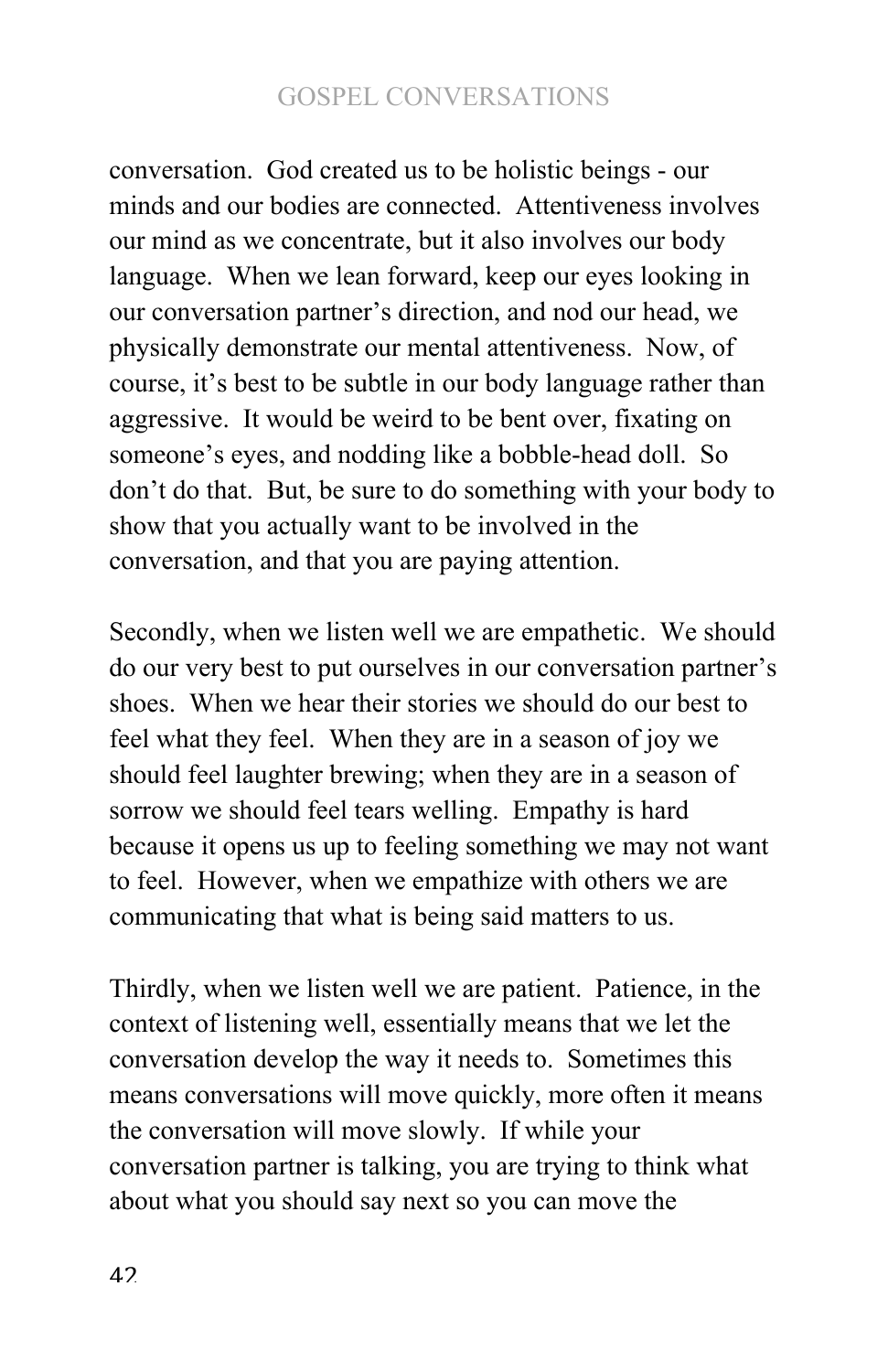conversation along, you aren't practicing patience and probably aren't listening well. Patience doesn't mean, however, that you talk for three hours longer than you planned. Patience lets the conversation develop the way it needs to, and if you can't get through everything you wanted to in the conversation before you need to pick up your kids from school or get to a doctor's appointment, you try to find another time to meet and continue the conversation. Important conversations can't be rushed.

#### **Meeting People Where They're At**

When we have listened to where people are coming from, what they think, and what they have experienced in their lives, we have the opportunity to engage in a *contextualized* gospel conversation. *Contextualize* is a big word that basically means we are meeting people where they are at so things make sense, yet being careful not to cut off the parts of the gospel that might be hard to hear.

In Acts 17, the Apostle Paul is preaching the gospel in Athens. When Paul entered the Areopagus in Athens he found himself in one of his first non-Jewish contexts. He was talking to a group of Greek people who believed in the existence of many gods (polytheism) rather than the Jewish and Christian belief in One God (monotheism). In order for Paul to engage in an effective gospel conversation with the crowd in the Areopagus, he needed to be aware of what his audience thought and believed. When Paul met his audience where they were at with the gospel message, he approached the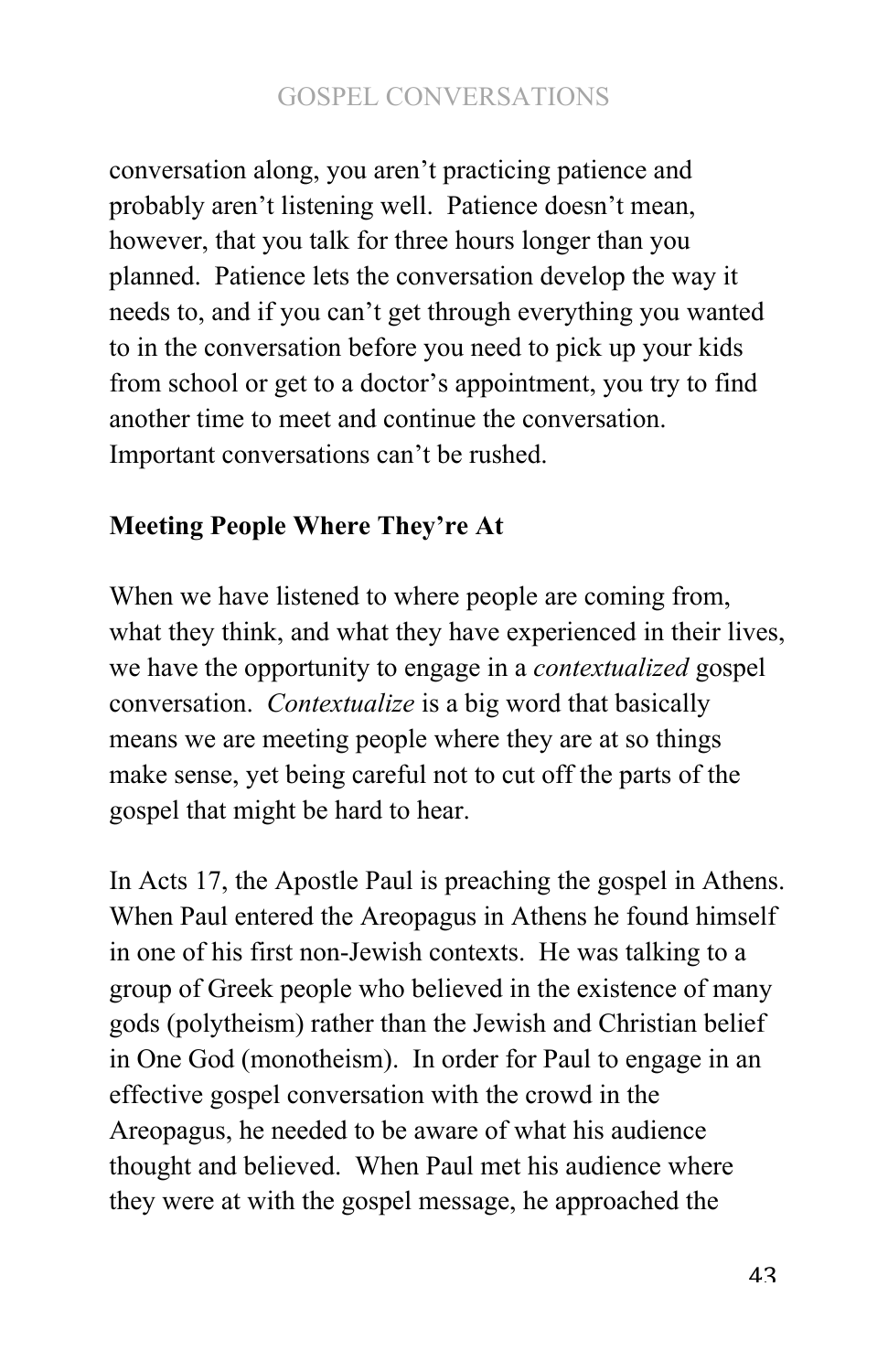conversation in three ways: (1) Making Points of Connection, (2) Addressing Points of Contention, (3) Proclaiming Jesus Christ as the Person of Completion.<sup>20</sup>

It is important to be able to find points of connection with your conversation partner. Even if it appears that two people are on polar opposites on an issue, there is going to be some point of connection that can be used to develop a good rapport. Even Paul, the committed follower and Apostle of Jesus Christ, when he entered the pagan-polytheistic Areopagus, was able to identify a point of connection: Paul saw that the people were very religious (verse 22), and even quoted from their own poets (verse 28). The Apostle Paul used the religiosity and culture of the men of Athens as ways to relate and contextualize his message.

By God's grace, every person has things within their worldview that can be used as a point of connection with the Christian story. When we are in a conversation with a staunch atheist who is committed to the scientific process as the only means of finding truth, we can make a point of connection that we too desire to know what is true about our world. While the two disagree on many things, the search for truth is not one. Or, when we are in a conversation with a committed Sikh who worships the sovereign Creator (known as Satguru or Vahiguru) as the Ultimate Reality as described in their

<sup>20</sup> Meeker, Kyle. "Christology in Contextualization: Another Look at Paul's Motivation, Methods and Message at Mars Hill (Acts 17) in light of the Missiological Debate surrounding Muslim-Christian Dialogue." Evangelical Theological Society - 2010 Southwestern Regional Meeting. New Orleans. 3 Apr. 2012. Reading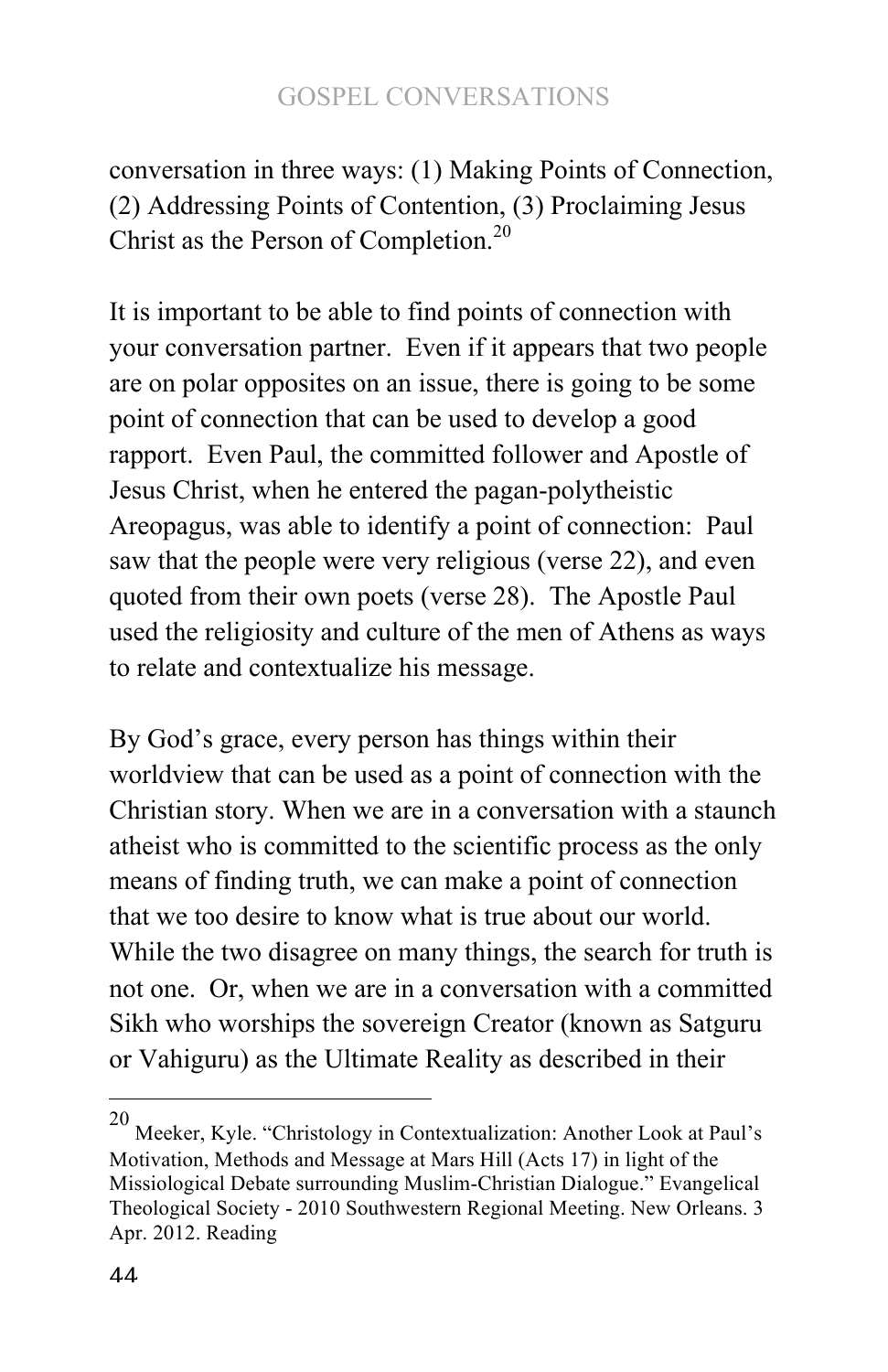Holy Book (the Guru Granth Sahib), we can make a point of connection that we too worship the sovereign Creator as revealed in our Holy Book. The above examples will require further nuancing to make clear what we mean by what we say, but that is to be expected - the Apostle Paul had to nuance his language as well.

If we make points of connection without nuancing our language to demonstrate how our beliefs are different than our conversation partner's, it can be safely assumed that we agree on everything. It is at this point that it is valuable to winsomely address our point(s) of contention or disagreement. The Apostle Paul does this in Acts 17 when he spoke to the people in the Areopagus about the nature of the 'unknown god' by describing the one true God (verses 23-27, 29-30). We ought not be contentious when we talk about our points of contention with our conversation partners. The only offense that should occur is the offense of the gospel itself, not by the demeanor and tone in which we speak. When we talk with our staunch atheist friend about our differences regarding how we understand truth, we do well to talk about how we understand truth primarily as the person of Jesus Christ (John 14:6). Jesus claimed many things about himself, including his own death and resurrection (e.g. Mark 10:33- 34). When hundreds of people saw him resurrected three days after he was buried, Jesus' claims about himself were all vindicated. Jesus was who he said he was, and therefore must be God. When we talk with our committed Sikh friend about our differences regarding who the one true God is, we would do well to talk about how we believe that God himself was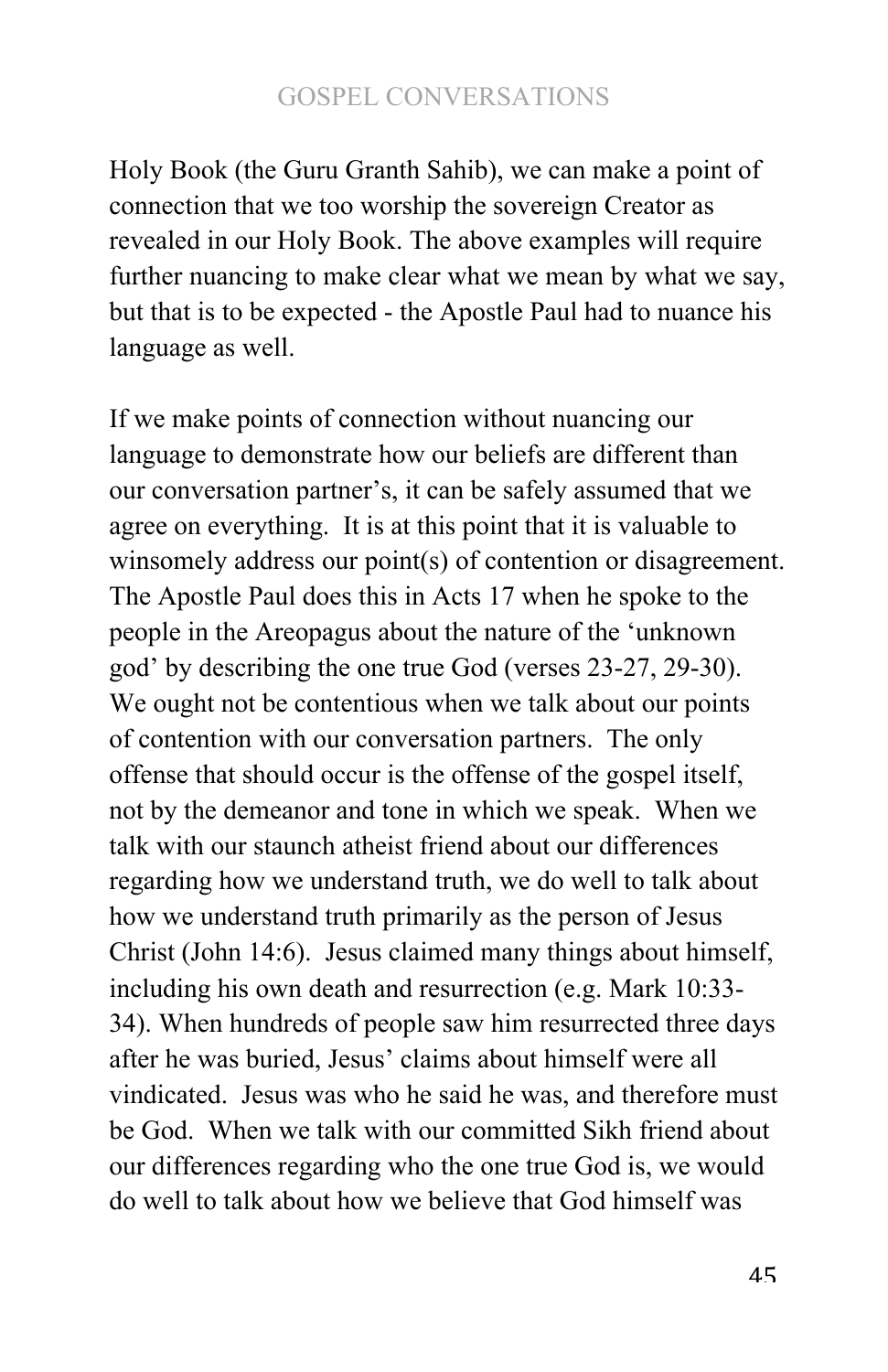made known to us not only by the words written by prophets but because God himself came to earth as a person. We don't know about God only from people who claim to have seen him, but we know about God because of the one who claimed to *be* him - and proved it by fulfilling his own claims of death and resurrection.

If we want our gospel conversations to meet people where they are, we need to find points of connection and contention. However, we must never leave the conversation there. We must do our best to point to Jesus Christ as the one who we trust, follow, and obey.

When we are trying to meet people where they are at, it is very helpful to follow the Apostle Paul's example. We need to find points of connection with our conversation partner, winsomely identify the points of disagreement, and do it all with the intention that they would come to see, know, and love Jesus Christ as the person who has completed what was necessary to reconcile us to God.

Even when we follow the Apostle Paul's model of contextualizing the gospel, it does not necessarily mean that people will repent and believe the good news of Jesus. There were three types of reactions to the Apostle Paul's gospel proclamation in the Areopagus: sneering (verse 32a), further interest (verse 32b), and repentance and belief (verse 34). When we meet people where they are at in our gospel conversations, we too should expect that some people will mock us, some will be skeptical but willing to hear more, and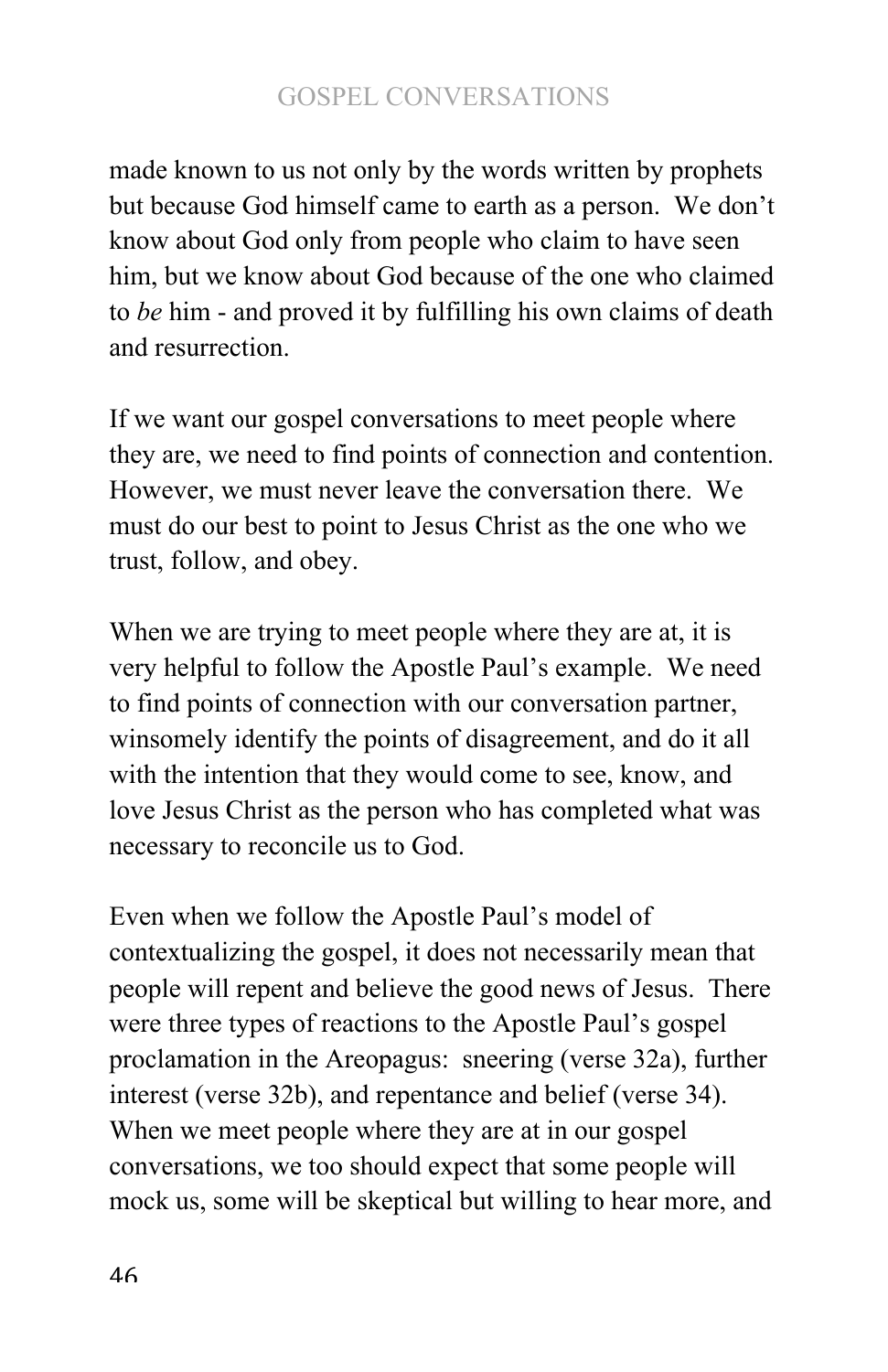some will be ready to repent and believe the gospel. The Apostle Paul experienced a myriad of responses to his faithful gospel proclamation, and we should expect to experience those same responses.

# **Belonging and Believing**

When we love and engage with people in our sphere of influence with intentionality, we will be developing genuine friendships. Authentic mutual friendships are a powerful foundation for gospel conversations. It is important for us to recognize that allowing these friends to see what Christian community is like will help their understanding of Christianity. Following Jesus needs to be a personal choice, but the disciple of Jesus cannot walk out their faith in isolation. Disciples of Jesus need be involved in a Christian community. When we incorporate our gospel conversation partners into our Christian community, we not only demonstrate what Christian community looks like, we give them a sneak peek of what holistically following Jesus looks like.

When we consider how and when to incorporate people into Christian community, we are contemplating the relationship between *belonging* and *believing*. There is no doubt that belonging to Christian community and believing in Jesus Christ are connected. The question, however, is how involved should someone exploring the claims of Christ be in Christian community? Surely this person should be welcome to participate in Christian community, but what does that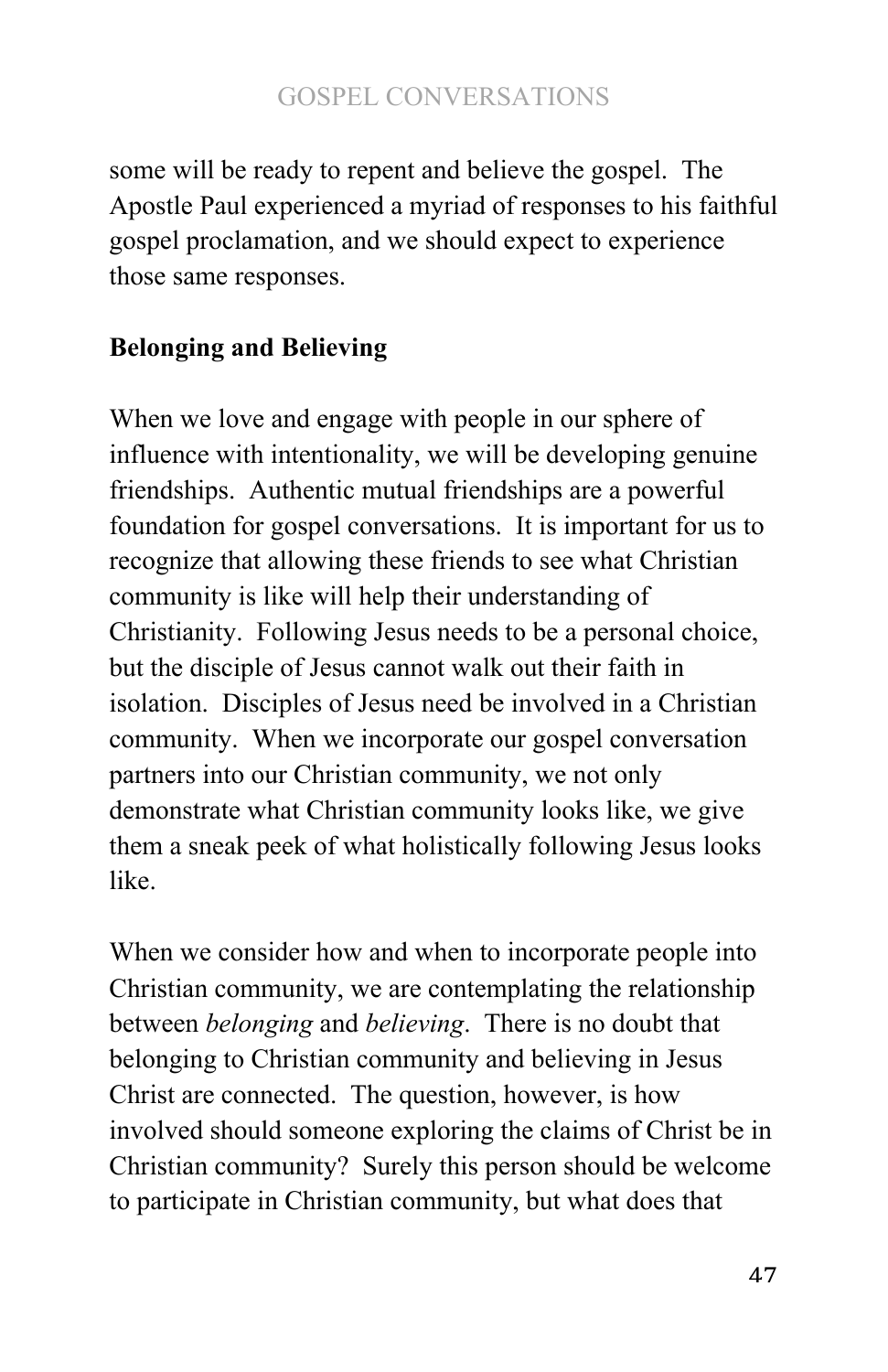participation look like? Many local churches have a *gathered* community in the form of a worship service, and also a *scattered* community in the form of community groups. Both these gathered and scattered communities have leaders and participants. Leadership in these gathered and scattered communities look different depending on the context, but usually involve facilitation and teaching of some sort. In the church service context, leadership can look like people serving as greeters, ushers, musicians, speakers, sound technicians, children ministry volunteers, and many other valuable roles. In the community group setting, leadership can look teaching, leading prayer, leading times of singing, and facilitating discussion. We ought not allow the person who has yet to submit to Christ's lordship be involved in leading within our communities, but they should nevertheless be encouraged to participate in our community.

When people feel they genuinely belong they are more willing to open up in sharing their thoughts, fears and questions. Inviting our friends into our homes and encouraging their participation in our communities provides a powerful relational foundation as they consider the claims of Christ.

#### **Recommended Reading**

Keller, Timothy J. *The Prodigal God: Recovering the Heart of the Christian Faith*.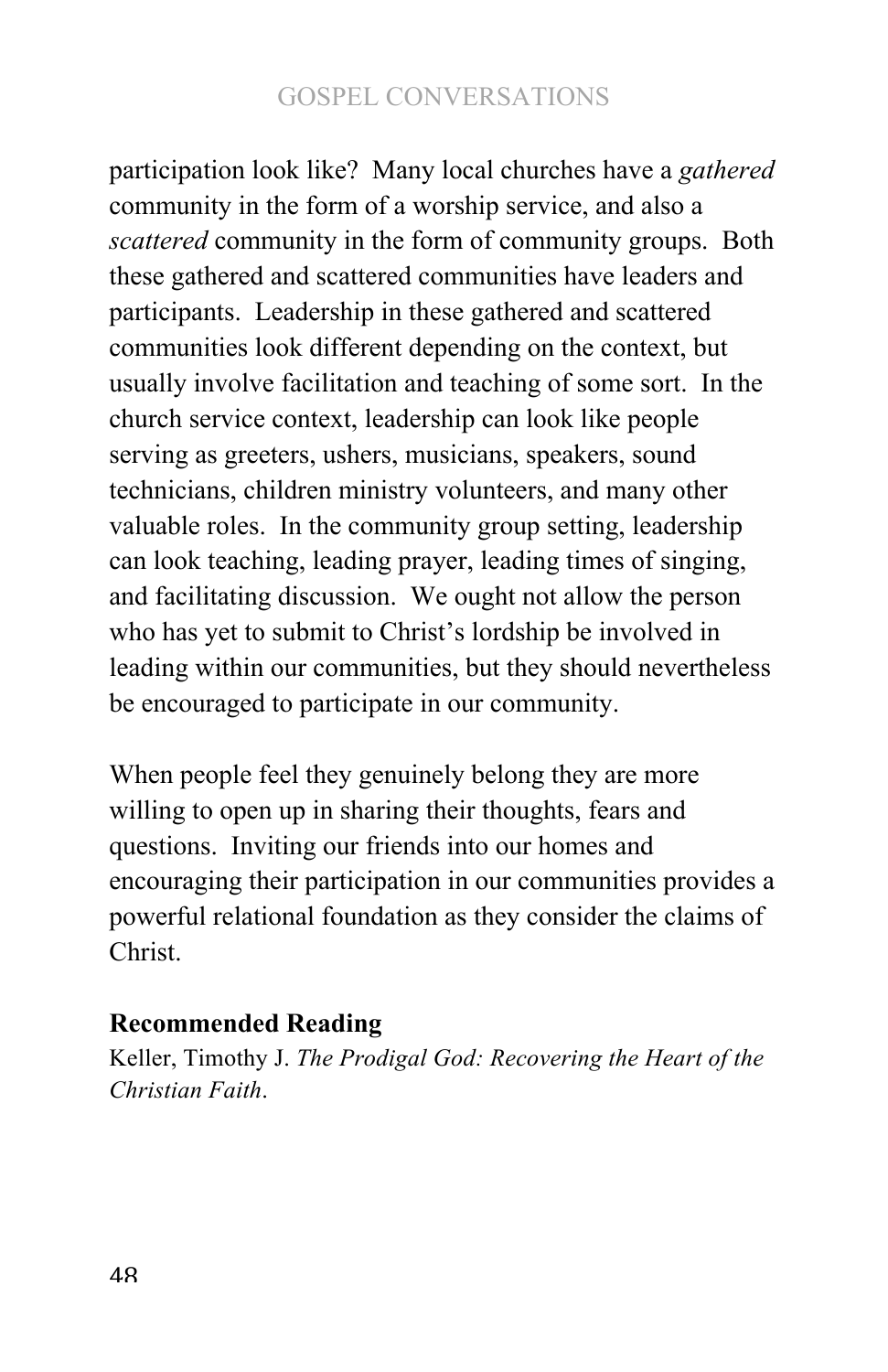# **CHAPTER<sub>5</sub> 3D GOSPEL CONVERSATIONS**

Conversations and monologues function very differently. There is a time and place where well-crafted monologues are edifying and life-giving. The great temptation for many Christians in the realm of talking about our faith is to craft a monologue and then hope for some opportunity to launch into our very best speech. There is not a lot of verbal interaction during a monologue. Listening to a monologue is by no means passive (it takes a lot of hard work to listen to well), but there are not a lot of opportunities during a monologue to ask the speaker to nuance what they just said. Conversations, however, happen much more naturally in our everyday life. They involve a give and take, opportunities to question and clarify, and opportunities to speak and to listen. When we think about sharing our faith with others, we are wise to view them as genuine conversations rather than opportunities to launch into a well-crafted speech.

In his book, *Questioning Evangelism*, Randy Newman talks about the three main components involved in every gospel conversation: Declaring, Defending, and Dialoguing. Newman presents a helpful paradigm that is both robust and practical. It captures all the important elements of a genuine conversation about any topic, but especially the gospel. Plus, it's catchy and easy to remember: real gospel conversations are in 3-D - *declare*, *defend*, and *dialogue*. Regardless of how easily or naturally the words flow out of us, when we engage in our gospel conversations with others we would be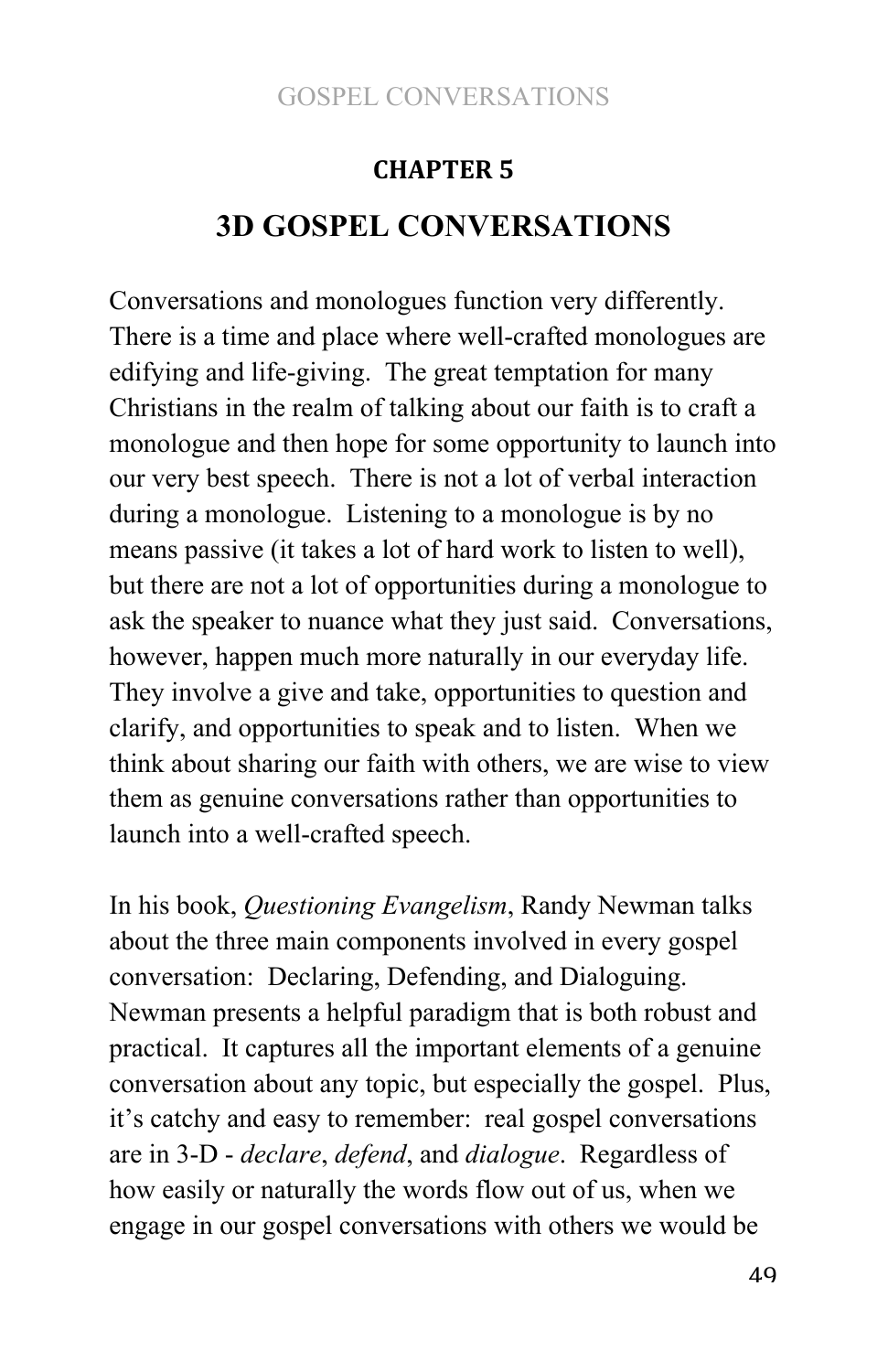wise to use the 3-Ds Newman mentions. Let's take some time and examine each element in a bit more depth.

# **Declare**

The first "D" we will take a look at is *declare*. Out of the three "Ds," declaring is probably the easiest one to understand. As a part of a gospel conversation we need to do our best to faithfully articulate the core elements of the gospel. We should be prepared to boldly, and winsomely, communicate that God is solely responsible for creating a good world. Humans willingly rebelled against God and his good plan. God initiated a plan to reconcile humanity back to himself ultimately through the perfect life, substitutionary death, and victorious resurrection of Jesus Christ. Jesus will return to judge everyone and will bring his Kingdom to fully and finally bear on all of creation when he makes everything new. Those who recognize, and repent of, their rebellion against God and trust in Jesus as their perfection and reconciliation will be a part of the New Creation, in the presence of God forever. A conversation is not a *gospel conversation* if there is no attempt to faithfully communicate all - or part - of the good news of Jesus Christ. Communicating the truths of the gospel is the way that people come to, and grow in, their relationship with Jesus Christ as their Lord and Saviour. Jesus has commissioned his followers to be active disciple-making-disciples (Matthew 28:18-20), and making declarative statements about the gospel is the primary way in which we will engage in this mission.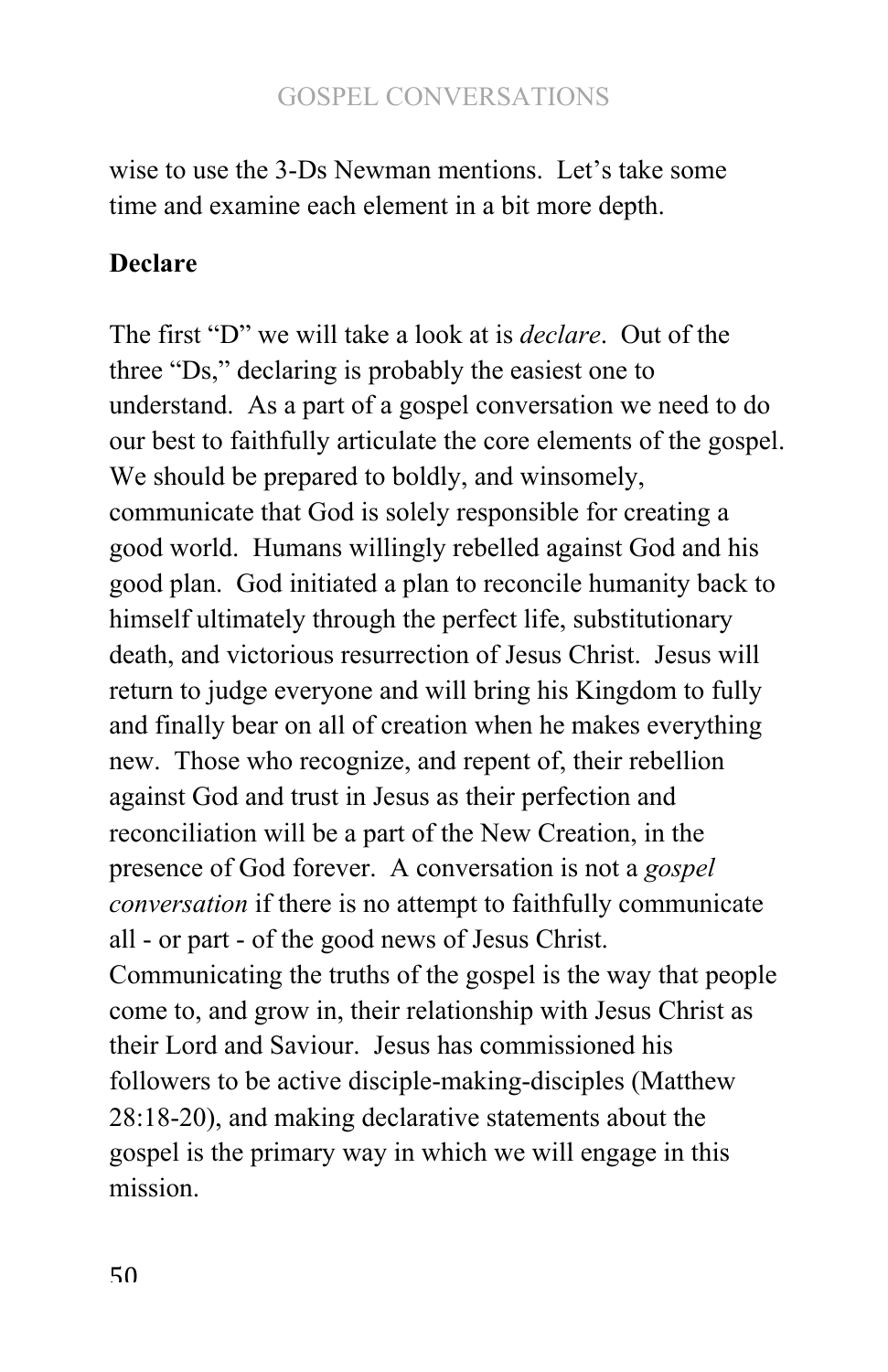# **Defend**

The second "D" we will examine is *defend*. It is a common occurrence in a conversation for someone to provide a defense for their declarative statements. Think of the last time you went out for a meal with a friend. It's likely that at some point during the meal your friend, or the server, asked you how your meal tastes. If for some reason your meal is really disappointing, you not only say *that* your meal is not good but you also provide *reasons why* your meal is not good. Without consciously knowing it, you have just made a declarative statement and provided a defense. The Apostle Peter wrote about the importance having reasons for our belief in 1 Peter 3:13-16:

> **13** Now who is there to harm you if you are zealous for what is good? **14** But even if you should suffer for righteousness' sake, you will be blessed. Have no fear of them, nor be troubled, **15** but in your hearts honor Christ the Lord as holy, always being prepared to make a defense to anyone who asks you for a reason for the hope that is in you; yet do it with gentleness and respect, **16** having a good conscience, so that, when you are slandered, those who revile your good behavior in Christ may be put to shame.

Many people we engage in gospel conversations with will see the world in a very different way than we do. When we gently give reasons for what we believe and how we think, we are providing a defense that will help our conversation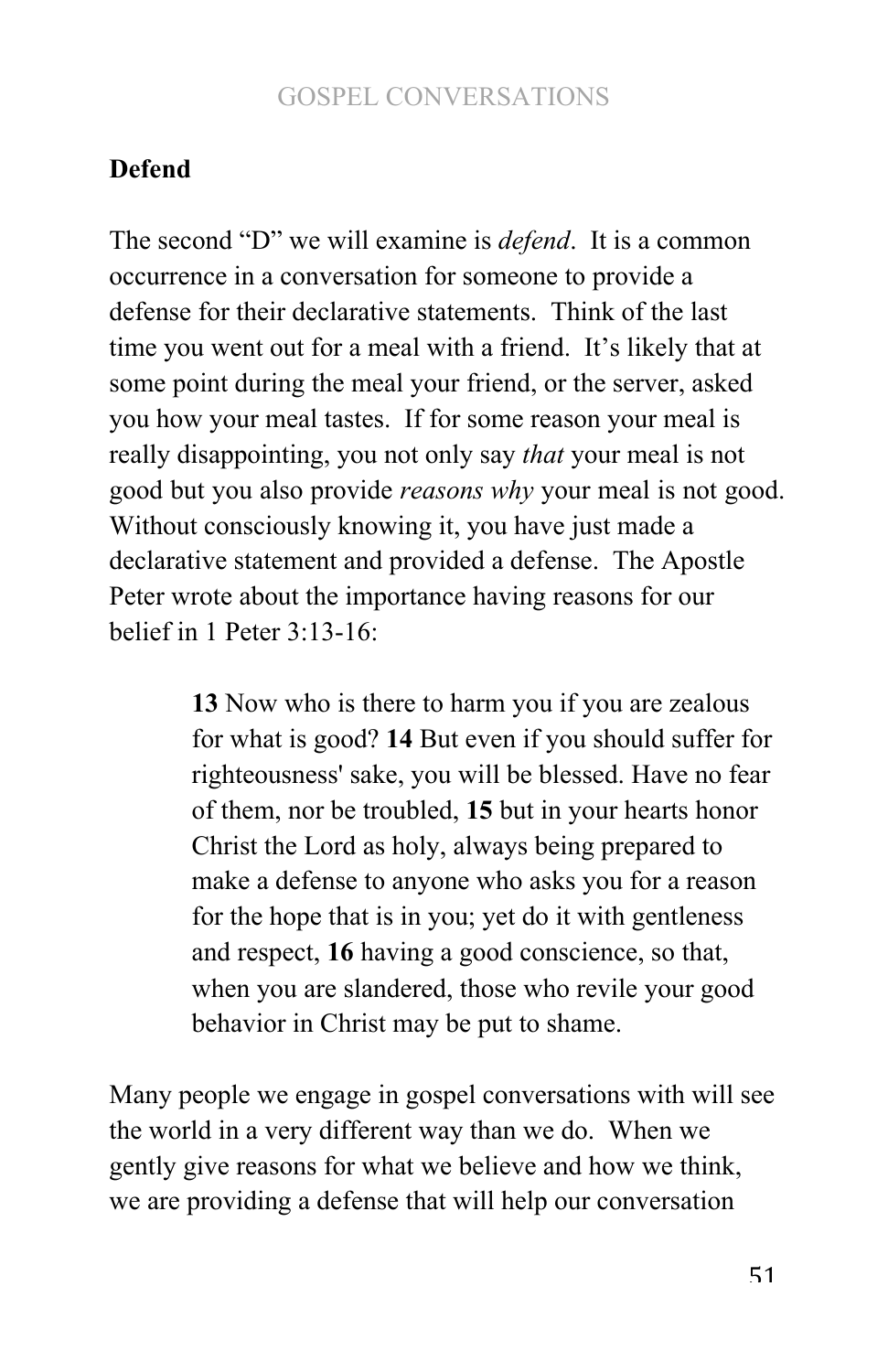partner know why we believe what we do. We need to be prepared to provide a defense for why we believe what we do. The area of defending Christian thought and belief is known as *apologetics*. There are many questions and claims that apologetics provides answers for, but there are two significant themes that will arise in most of our gospel conversations: (1) There can't be just one true religion; and (2) If a good and loving God exists then why is there is evil and suffering?

# **1. There can't be just** *one* **true religion.**

Canadian culture, more than that of many other countries, is intrinsically pluralistic. According to the latest Canadian statistics about religion in Canada,<sup>21</sup> almost 84% of the population self identifies as religious in one way or another (e.g. Catholic, Protestant, Muslim, Jewish, Buddhist, Sikh, etc.). While there is a seemingly growing population of staunch atheists in Canada, it is still very common for people in Canada to be respectful of your religious beliefs. However, what the majority of Canadians will not accept is the belief or attitude that there is *one true religion*. There are three claims that will often be made by people surrounding the belief that there *cannot be just one true religion*: All religions teach the same thing, all religions see a part of the spiritual truth but not the whole, and it is arrogant to insist one understanding of religion is right and all others are wrong.

<sup>21</sup> Stats Canada 2001 - http://www.statcan.gc.ca/tables-tableaux/sumsom/l01/cst01/demo30a-eng.htm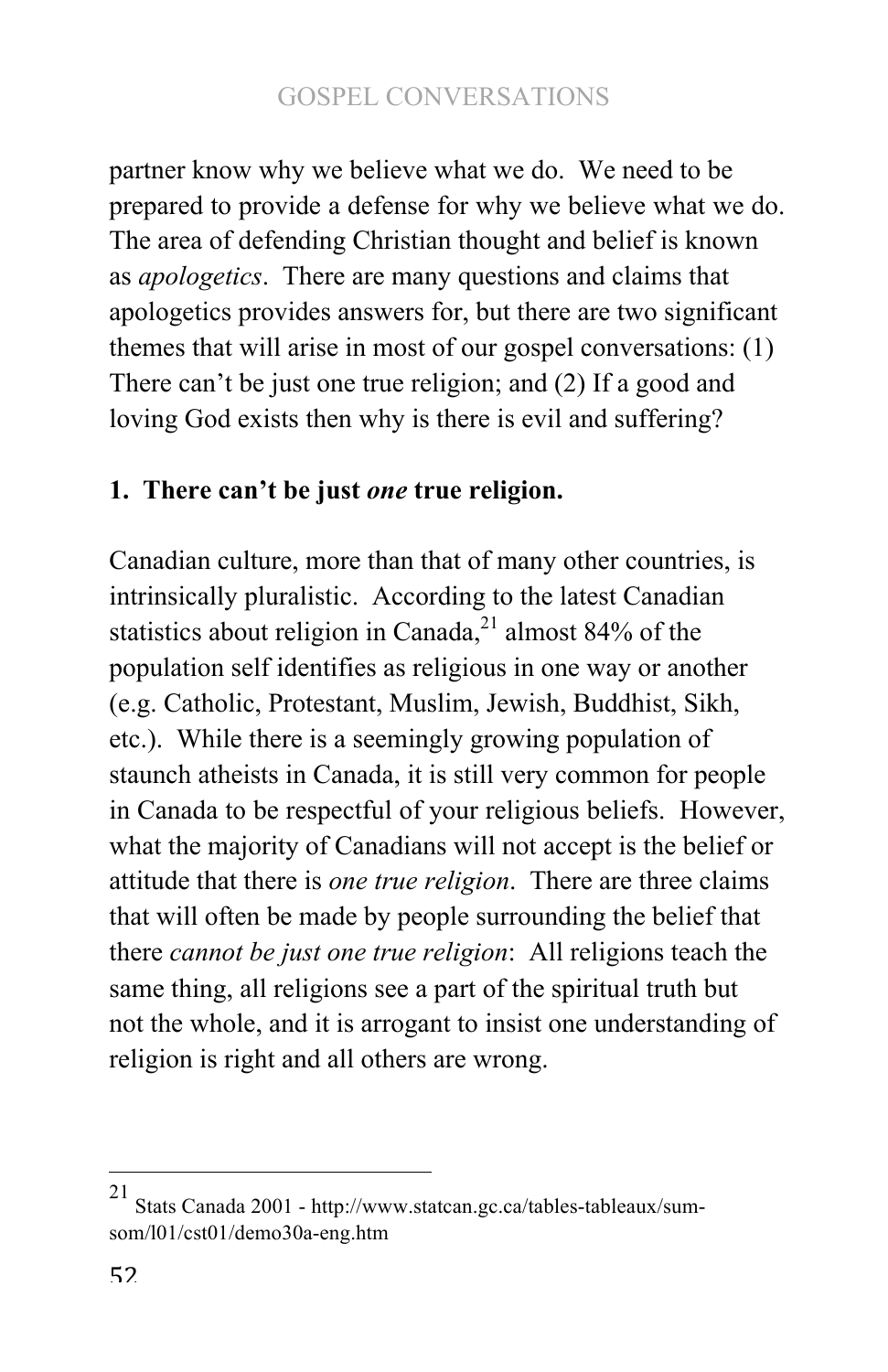The first claim made by people arguing there is no *one true*  religion is that all major religions are equally valid because they basically teach the same thing. Much of the multicultural efforts and events in our cities grow out of the belief that all religions essentially teach the same things (e.g., loving people, being kind, helping the poor, etc.). While there is certainly some overlap between various religions regarding how people should be treated, there are still distinctions. For example, within the Sikh worldview, all people are created equal regardless of their ethnicity or gender and should be treated fairly. The Sikh people try to feed the hungry and give money to the poor, regardless of who they are, as a part of their religious duty. However, in the Hindu worldview, people are divided into distinct and unchangeable castes. A person of a higher class ought *never*  engage with people of a lower class - and it would be unthinkable to help someone who is in a lower caste experience a better life because they deserve that life (the proof being that they were born into that caste). A quick exploration of these two Indian religions shows very clearly that while there may be similarities between religions, they do not essentially teach the same thing - even regarding how people ought to treat each other.

Furthermore, a closer examination and comparison of different religions shows that different world religions, at their very core, teach fundamentally different doctrine. One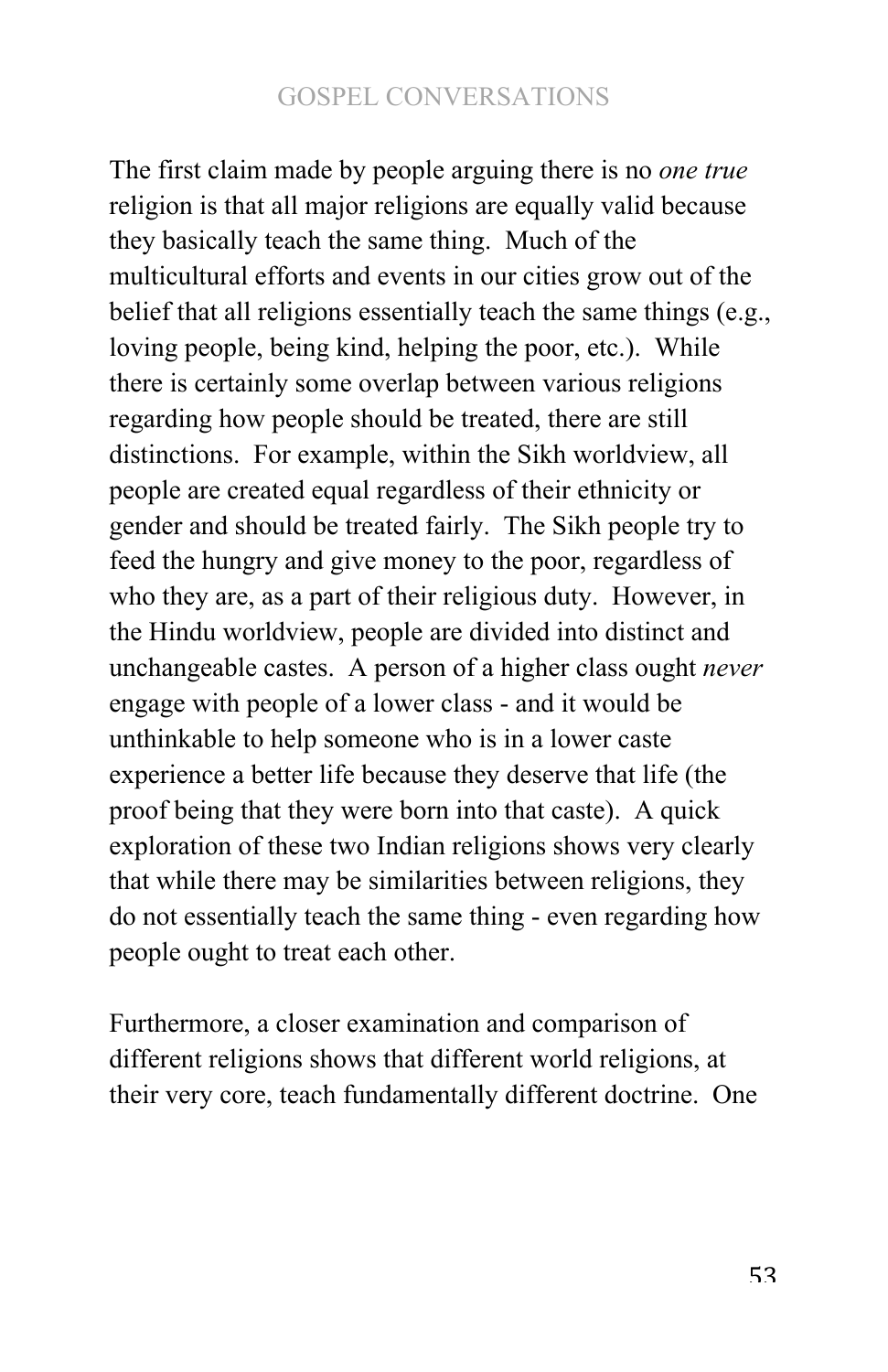quick example will hopefully suffice.<sup>22</sup> At the very core of Buddhism is an impersonal life force that overflowed so that the world, and people, appeared. The goal in life is to return, and become amalgamated, into this impersonal life force just as a drop of rain becomes indistinguishable from the ocean water it falls into. The very core of Christianity is that the God who was personally responsible for Creation, and who was rejected by the very people he created to have relationship with, entered into history as the man Jesus of Nazareth (who was fully God and fully man) so that he could die to absorb all of the consequences and punishments due to humanity for their rebellion against him. Jesus rose from the dead to prove that he is truly God, that all he taught was true, and that he has finished all that is necessary for humans to be reconciled to God and enjoy him forward. When humans choose to follow Jesus they are reconciled to God and wait in anticipation to enjoy eternal life with him and everyone else who trusts and follows Jesus. The two fundamental narratives of Buddhism and Christianity could not be more different. One is essentially atheistic, in the sense that it does not believe in one god or multiple gods; the other is monotheistic, or holds to the belief that there is one true God. One brings 'salvation' through human effort; the other offers salvation to all who trust in the One who is fully God and fully human.

 $22$  For further exploration on understanding various world religions - see Halverson, Dean C. The Compact Guide to World Religions. Minneapolis, MN: Bethany House Publishers, 1996.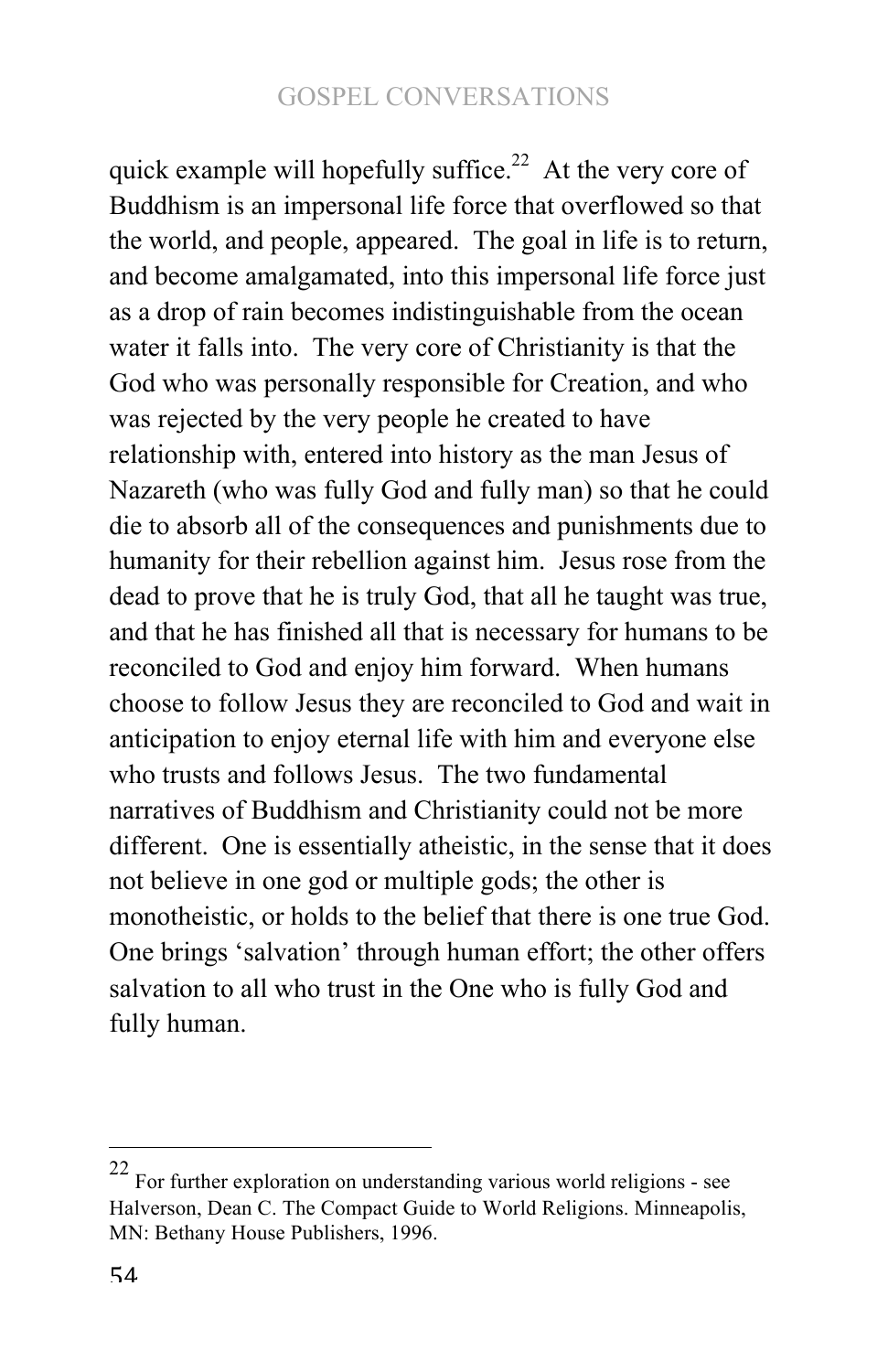When someone makes a claim that all religions teach essentially the same thing, it is evidence of their desire for people to get along and not fight each other (a noble desire!), but it is also evidence that they have not spent significant time investigating the narratives and claims of the different major world religions. The more one invests time in learning about different world religions, the more one realizes just how *unique* Christianity is from all the other world religions. There are certainly some similarities between different world religions, however the claim that all religions essentially teach the same thing is simply an untenable and flawed statement.

The second major claim made by people in a multicultural and pluralistic setting is maintaining that there is no one true religion (that each religion sees part of the spiritual truth, and that no one religion can see the whole truth). Often this claim will be quickly followed by a story about three blind men and an elephant. The story goes something like this:

There are three blind men who stumble upon an elephant. Each man encounters a different area of the elephant. They ask each other what this object is that is in front of them. One blind man puts his hands out in front and he feels the firmness and flatness of the elephant's side. He emphatically proclaims, "This object is certainly a wall!" A second blind man puts his hands out in front and he wraps his arms around the wide, sturdy, and circular characteristics of the elephant's leg. He yells with excitement, "No, this object is certainly a tree trunk!" The third man feels the tube-like features of the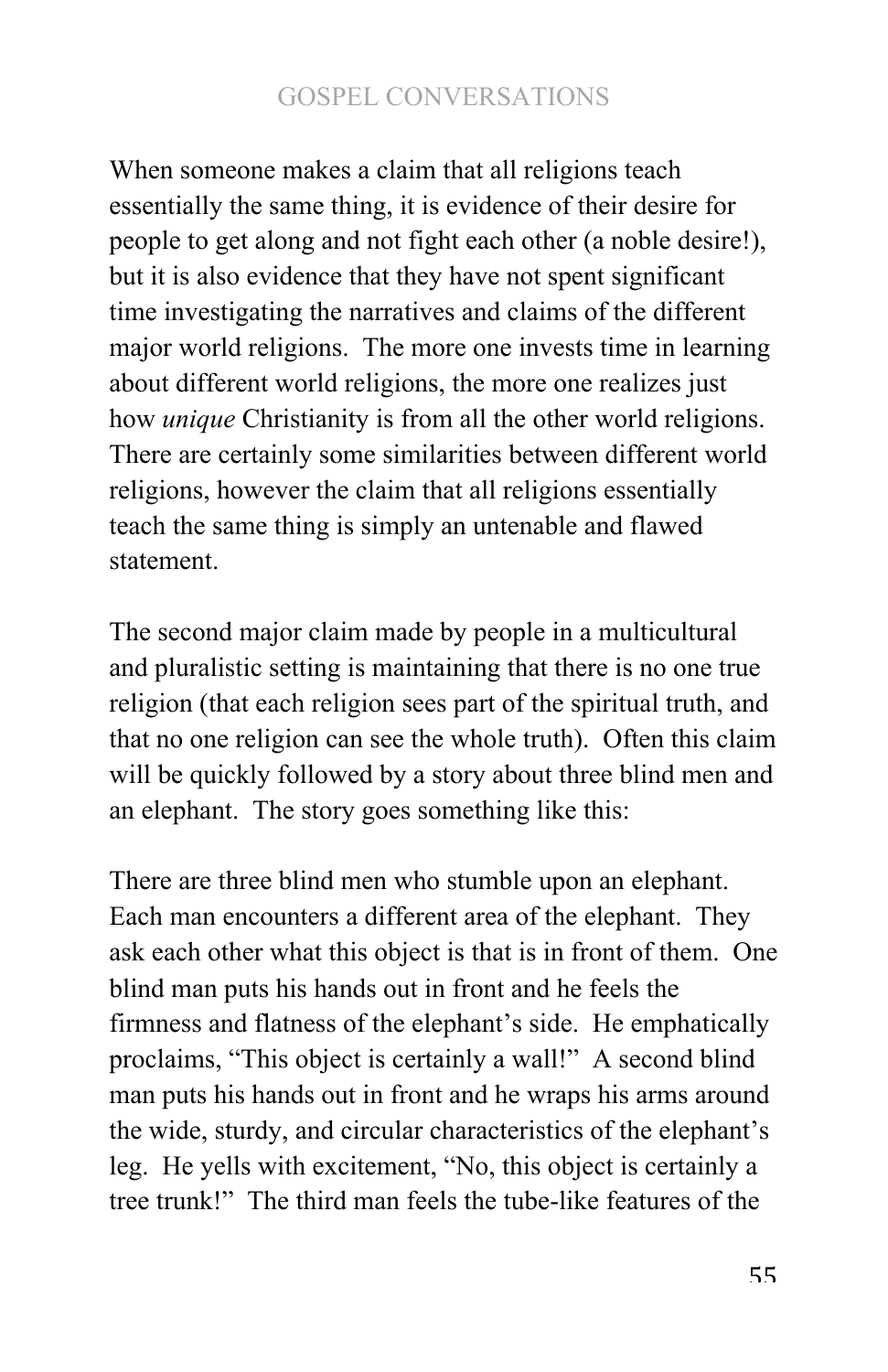elephant's trunk. He emphatically responds, "No, the object is certainly a hose!"

The story seems to be a great metaphor for the claim that all religions see only part of the spiritual truth, but not the whole truth. However, the story ironically makes a better case for believing that there actually is only one true worldview that excludes the truthfulness of other worldviews. There certainly are three blind men in this parable, but they are not the only ones involved in the story, there is a storyteller who watches the whole scene unfold. The narrator knows the whole story and is in a position of privilege. The truth of the parable is that the object under investigation was not actually a wall, a tree trunk, or a hose (like the respective blind men honestly *believed*); the object in question was indeed *an elephant*. So the question that one must ask at this point is, which worldview or religion gets to narrate the story? Which worldview or religion gets to see not just *part* of spiritual truth but gets to see *all* of the spiritual truth?

We live in a world of competing worldviews. That only one of them can be right, and all the others wrong, is not an outlandish belief. Therefore, it is the task of the spiritual seeker not to throw up her arms in bewilderment, but to do the hard work of investigating the claims and histories of the various world religions and worldviews to see which makes the most sense of the world around them. What worldview makes the most sense of the fact that we as humans desire things like love, comfort, and relationship? What worldview makes sense of the fact that we as humans believe that things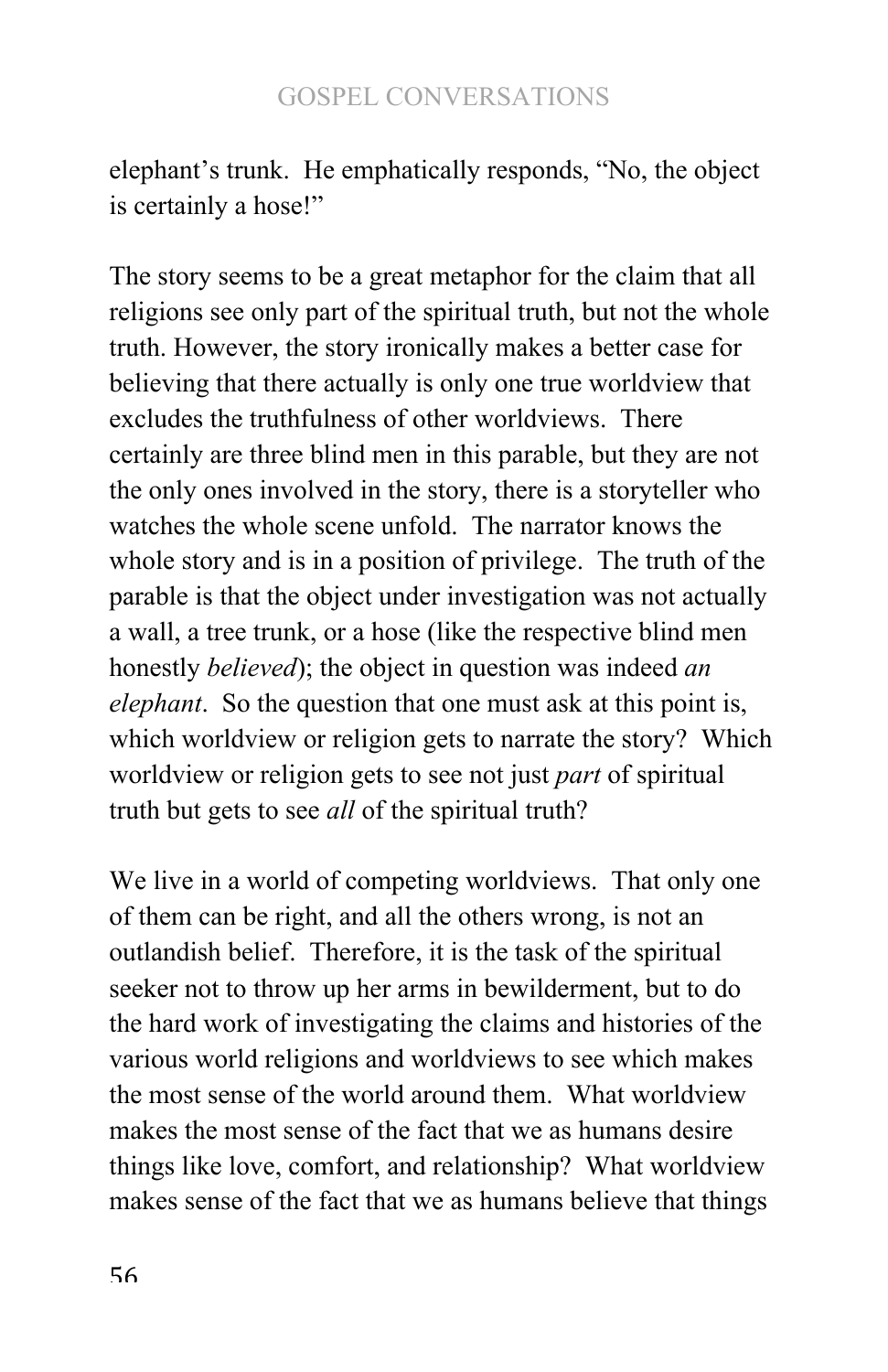like a baby's smile, delicious food, and caring friends are good and enjoyable; yet rape, genocide, and incest are evil and ought to be opposed? As followers of Jesus, we believe that God gets to be the narrator, and Christianity is the one true story. It is the narrative of Christianity that lets us know that the elephant is not a wall, a tree trunk, or a hose but is actually an elephant.

The third claim made by people arguing against the existence of one true religion is that it is arrogant to insist that your religion and beliefs about God are right, and it is unkind to try to convince other people of your perspective. This claim rests firmly on the belief that to claim certainty is arrogant and to disagree with someone else is intolerant. However, the very logic upon which this claim rests is the same logic that makes this claim indefensible. The claim that there is no one true view on a issue, is *in itself* a claim of being the one true view. The claimant is guilty of the very arrogance of which they accuse the other. Furthermore, the claim that it is unkind to try to convince other person of your perspective is once again self-refuting logic. The claimant is trying to convince the other that *they* are right. Therefore, the one making the claim must also be unkind in their insistence on being right. While this claim seems to be a conversation ender, it can actually be a comment that may continue the conversation in a (hopefully) healthy and helpful direction. To winsomely show someone that their claim is self-refuting may provide an opportunity to make the concession that both parties think they are right and the other is wrong, but nevertheless they hope the conversation can continue.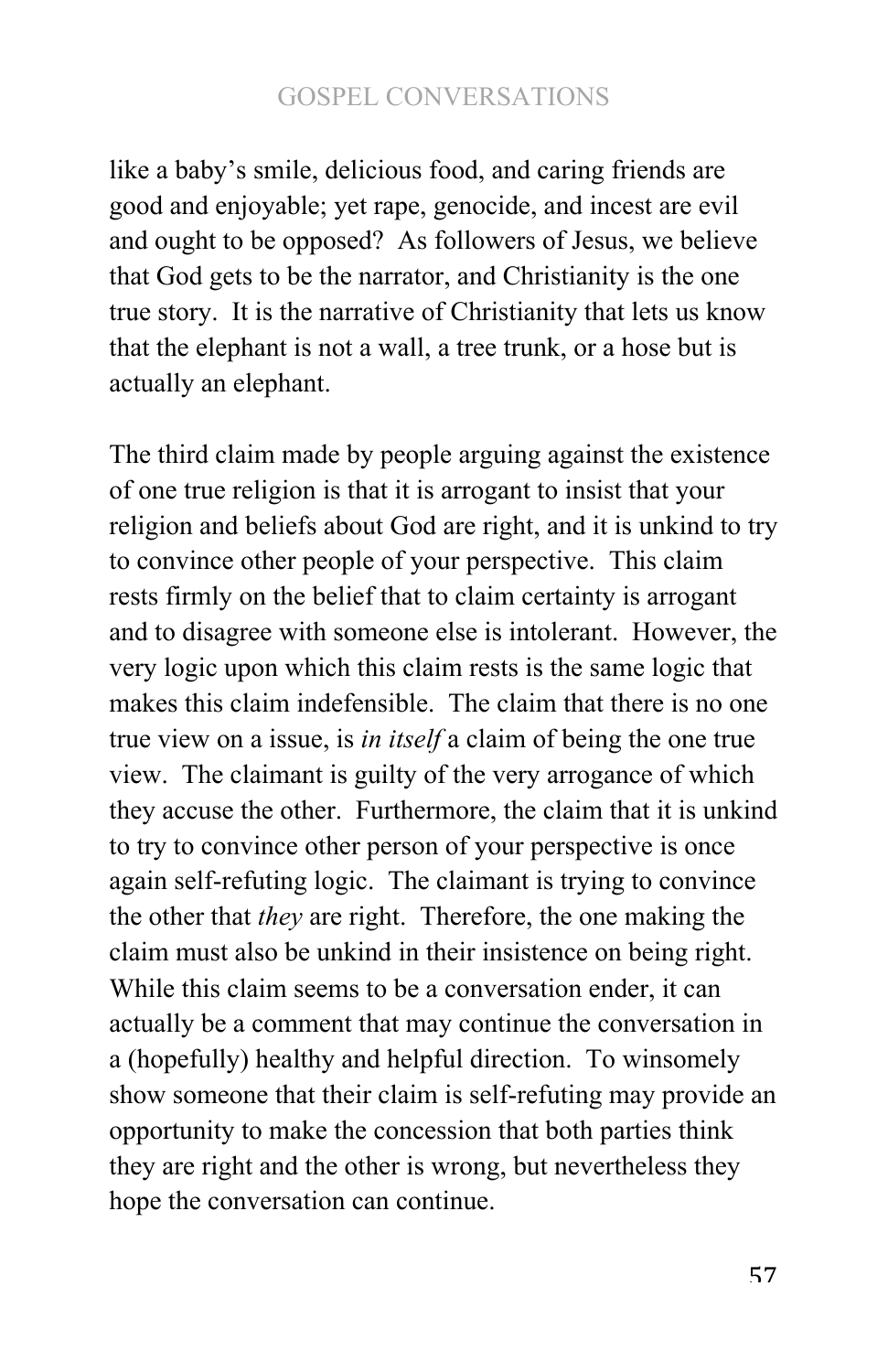# **2. If a good and loving God exists, why is there evil and suffering?**

The idea that a good, loving, and all powerful God can exist even though there is evil and suffering in the world is not a very difficult philosophical idea to defend. However, I won't be unpacking the philosophical reasoning of it here. The reason for this is because in the context of the vast majority of our gospel conversations, the question of a good and loving God coexisting with a world full of evil and suffering is not coming from a place of philosophical curiosity but rather a place of deep experiential pain. What your conversation partner likely needs most in the moment is not a philosophically sound argument, but a compassionate and caring friend who acknowledges their pain.

Responding to a claim like this one by saying something to the effect of, "There are many people smarter than I who have thought through this issue and have come to the conclusion that a good and loving God *can* coexist with a world full of evil and suffering. But, philosophical explanations don't usually take the pain away." This answer does two main things. Firstly, it acknowledges that there is an answer to the question. Secondly, it acknowledges that you care more about them as a person than you do looking like you're smart and have all the answers.

If your conversation partner is one of the very few people who asks this question from a place of pure philosophical curiosity, you can refer them to good resource for their own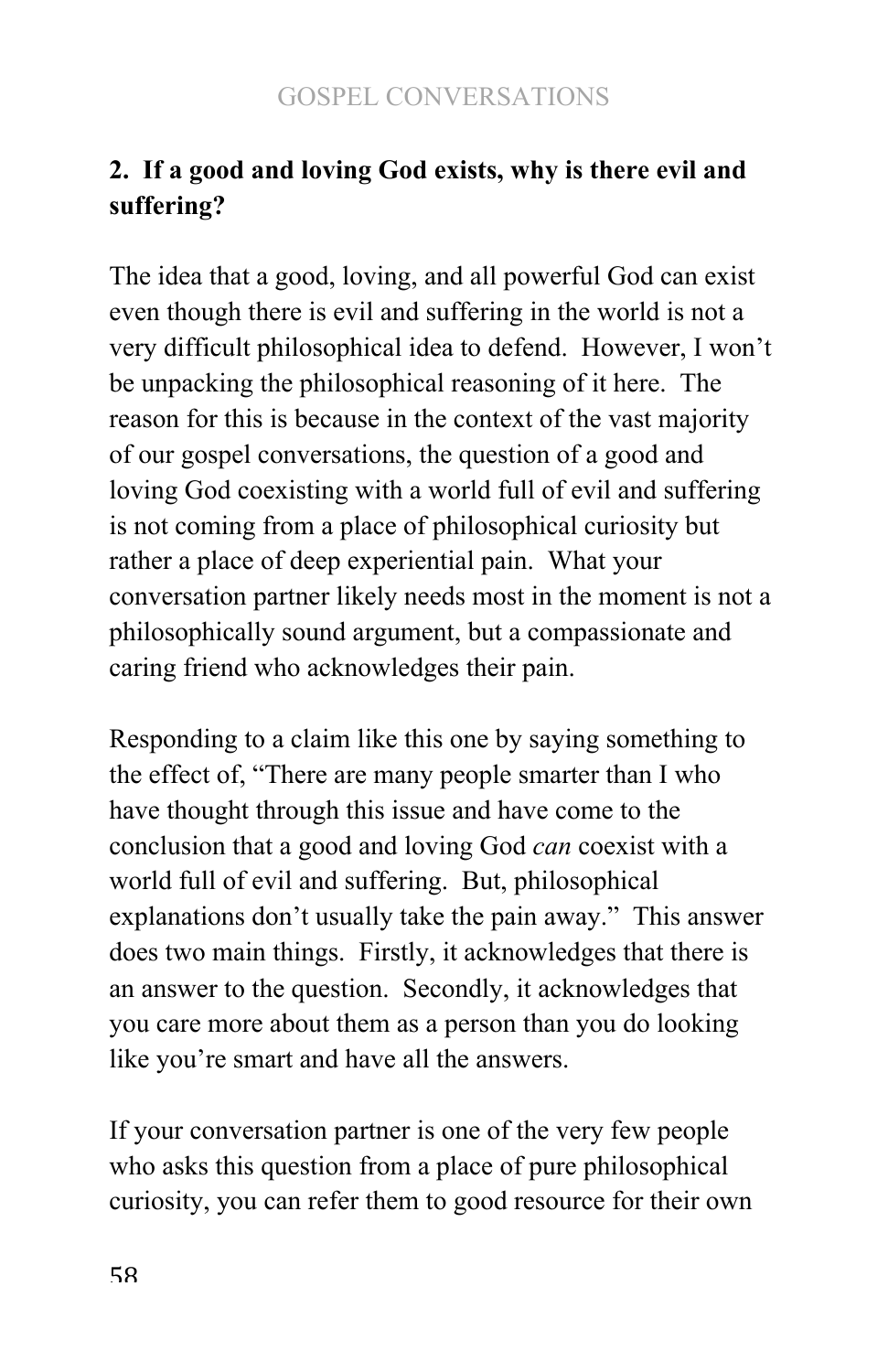examination.<sup>23</sup> Let them know that you will read it too, and if they want to talk about it sometime you'd be happy to. By removing yourself from being the one who *gives the answer* on this topic you are able to continue to build your relationship with the person, and you remain a person who is a true friend during times of pain and struggle. Often it is a true friend who cares, and not a philosophically reasonable argument, that brings comfort in a season of pain and suffering.

We have just scratched the surface of Christian apologetics. Honesty is always the best policy when we answer our conversation partner's questions about Christianity. It is not a failure to honestly admit when we don't have an answer for a question. Actually, it is probably a wise strategy to admit when we don't know the answers rather than making something up out of fear of looking stupid. We don't have to know everything, but we should have some places that we turn to in order to help us find an answer. There are many good books and resources available at both the academic and popular level that can help believers think through their faith.<sup>24</sup> Regardless of the question, and answer, it is imperative to remember that when we defend our faith we do so in a gentle and winsome way. We should not try to win an argument at the expense of losing a conversation partner.

 $23$  One good source for an answer on this topic is: http://www.reasonablefaith.org/the-problem-of-evil

<sup>24</sup> For suggested apologetic resources, see Appendix C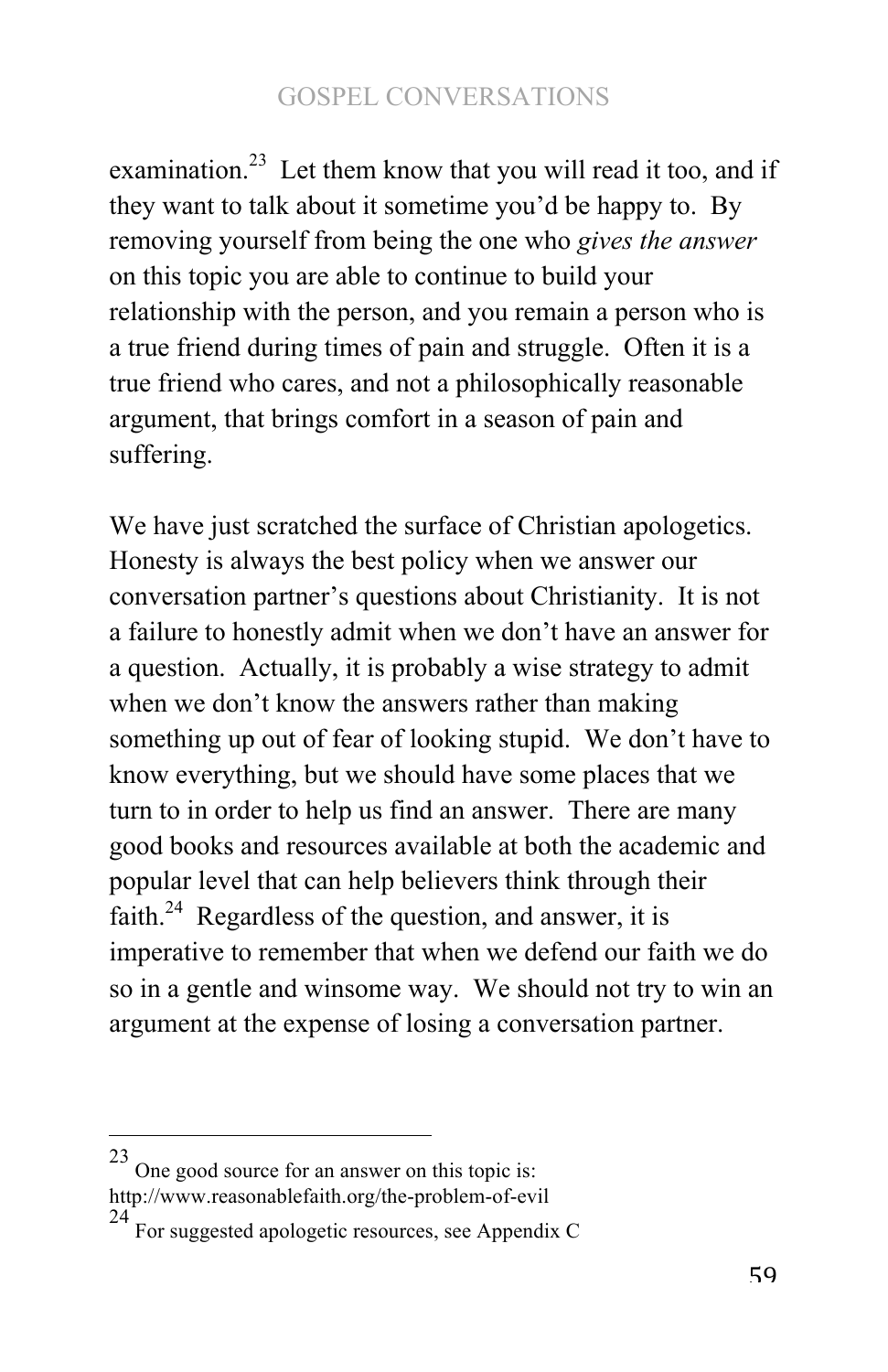#### **Dialogue**

The third "D" we will explore is *dialogue*. It is to this element of the gospel conversation that Randy Newman has devoted his book *Questioning Evangelism*. It is a book that I think we would all benefit from reading, because it is the part of our gospel conversations that I think we most often forget to include. That we need to make declarative statements about God, Man, and Christ or Creation, Rebellion, Reconciliation, or Consummation isn't hard to grasp. That we should be prepared to gently give reasons for what we believe (engaging in *apologetics)* has been encouraged by Christian leaders for years. However, the idea of incorporating asking genuine questions and letting the conversation have a real life of its own is something that isn't talked about as often. Dialoguing through asking good questions is the essence of every good conversation in general, and every good *gospel* conversation in particular. When we engage in dialogue with people by asking good questions, we are following in the footsteps of our Lord Jesus.

A friend of mine, Andrew, once asked me to help him with a sticky situation he found himself in with a colleague of his from work. Andrew said that almost every day his colleague would ask him something to the effect of: "As a Christian, do you think that non-Christians like me will go to hell?" Andrew said that he tried to answer him as gently as possible, that yes, indeed that is what he believes the Bible teaches. His answer would infuriate his colleague and the conversation would end abruptly. Andrew told me that this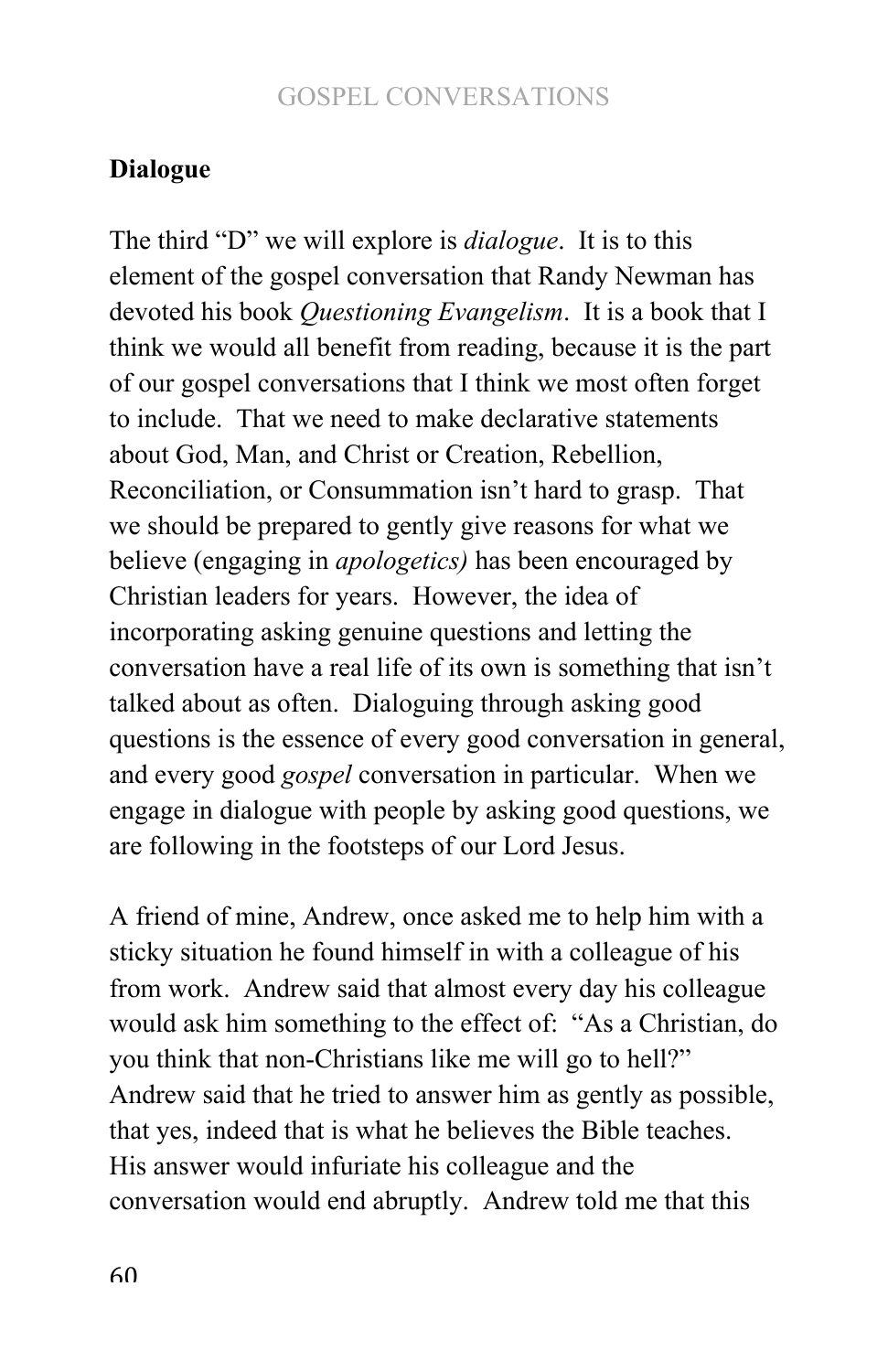exchange happened often and he didn't know what else to do. He didn't want the conversation (and his relationship!) to be so full of hostility, but he also didn't want to back down from what he believes the Bible teaches. I asked Andrew to respond to his colleague's question about hell with another question, "Do you believe hell exists?"

This question does a few things. The first thing is that it takes Andrew off the hot-seat. The second thing it does is it provides an opportunity for further conversation and thinking. If Andrew's colleague responds by saying that he does indeed believe that some sort of hell exists and is populated, Andrew can ask him a question like, "Well, if hell exists and people go there, what do you think is the criteria for who is in hell and who is not?" If Andrew's colleague responds by saying that he does not believe hell exists, Andrew can ask him a question like, "Well, then why are you fixated the issue? Why do you care what I think about a place you don't even think exists?" Either way, answering a difficult question with a thoughtful question provides an opportunity for the conversation to continue in a more honest, open, and courteous way.

Answering a question with a question was a common tactic used in the 1st Century by Rabbis in general and Jesus in particular. One example of Jesus answering a question with a question is found in Mark 10:17-18.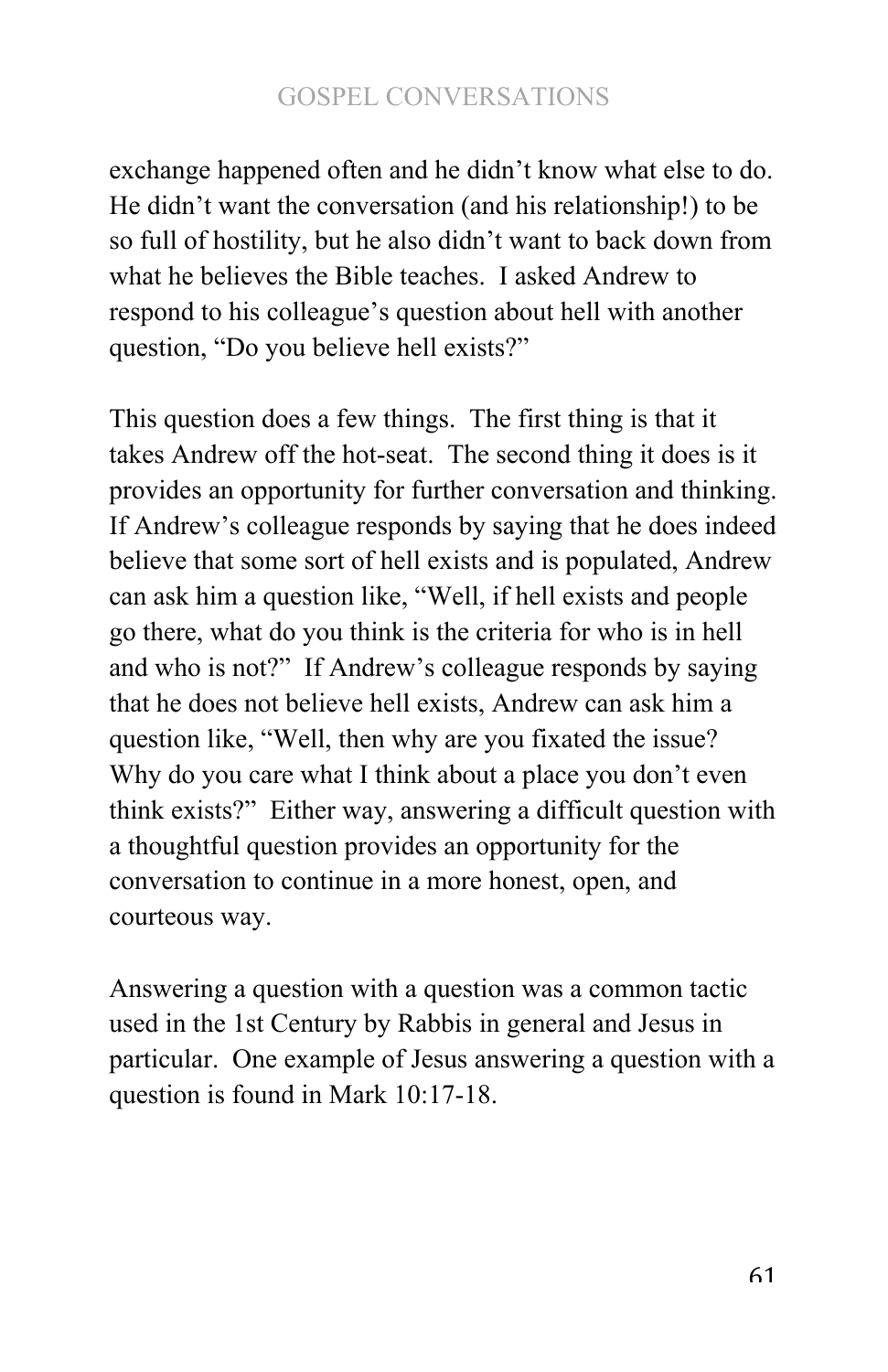**17** And as he was setting out on his journey, a man ran up and knelt before him and asked him, "Good Teacher, what must I do to inherit eternal life?" **18** And Jesus said to him, "Why do you call me good? No one is good except God alone."

If there was ever a time that I would launch into a declarative presentation of the gospel, it would be when someone asks me how to inherit eternal life. This seems like hitting a slowpitch toss floating towards the plate, or shooting a soccer ball into a wide-open net from ten feet away. Jesus responds in a way that seems counterintuitive. He answers a question with a question. He engages the man in a dialogue.

The key to implementing dialogue within our gospel conversations is to ask good questions and listen intently. There are at least two reasons why we ask questions in our gospel conversations: We ask questions to discover the views and opinions of our conversation partner, and we ask questions to help us understand how to answer our conversation partner later in the conversation (or in a conversation that happens later).

When we are trying to understand where people are coming from we are wise to try to understand what people mean when they use certain terms and the basis for their opinions. We can ask people to define what they mean when they use certain terms by asking them, "What do you mean by ?" In Andrew's workplace situation about hell, he could ask his colleague what he means by hell, so he knows what his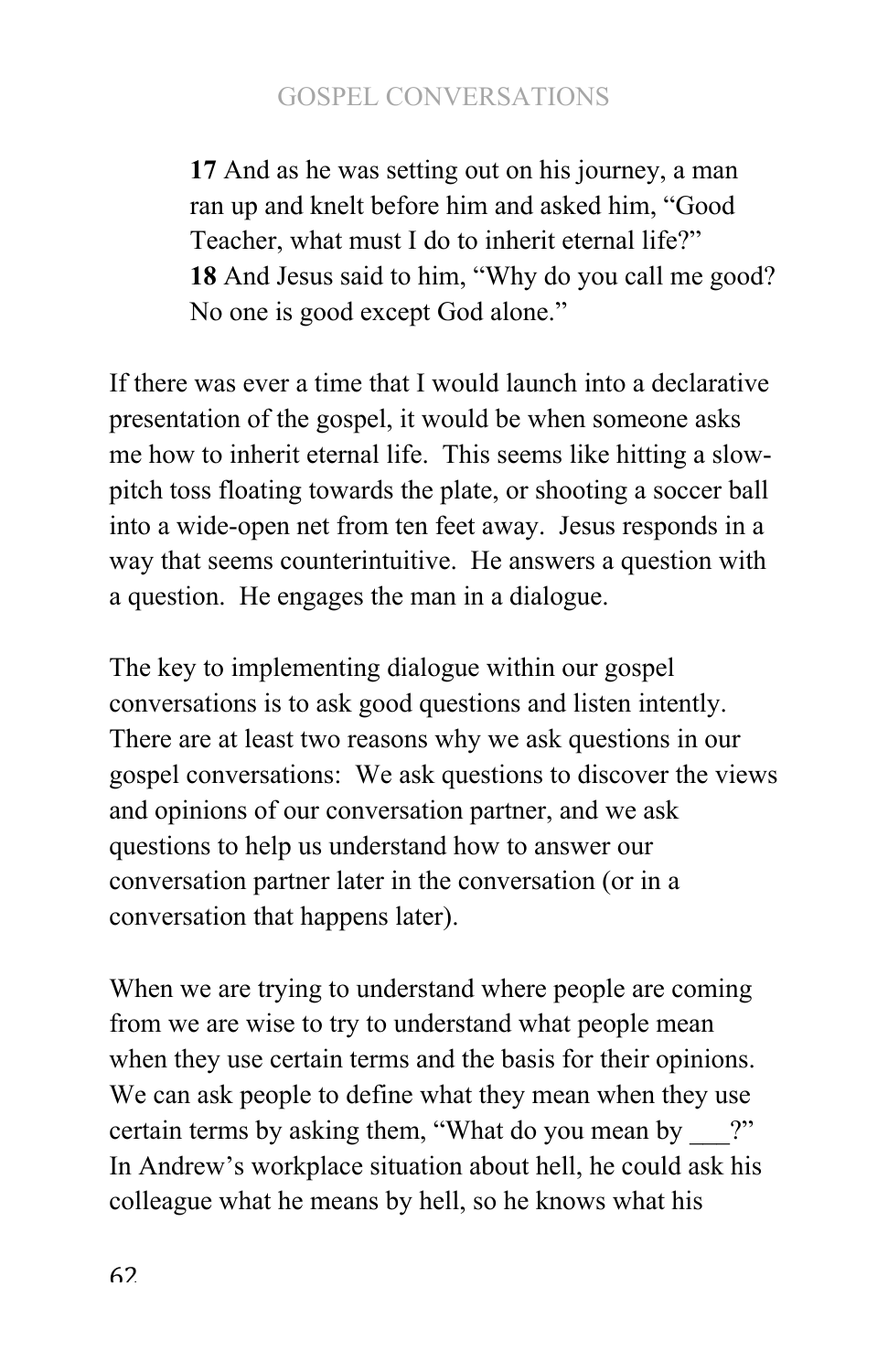colleague believes hell is (or is not). Gospel conversations are always more effective when the tone of the conversation is calm, cool, and collected. Arguments tend to provide more heat than light. A lot of confusion and frustration can be avoided when we understand how people are understanding and using certain terms. Before we launch into a tirade when someone says something we think is ridiculous, we are wise to ask them to define their terms to see if our opinions are closer than they may first appear.

Another important step in understanding what people think and believe is to ask them what the basis is for understanding things the way they do. It is helpful to know how people arrive at certain conclusions. Have they heavily investigated something or is it just a gut feeling? To determine your conversation partners basis for their opinion you can simply ask them, "How did you arrive at that conclusion?", or "How did you get there?" In Andrew's workplace situation about hell, this question would help determine the life situations and experiences that have influenced his colleague's opinion. People do not come to their beliefs in an experiential vacuum. Events in our lives, and relationships with other people significantly impact our views on issues in general, and our views on religious issues in particular.

When we ask questions to understand our conversation partner, we can then use our discernment to see how we should answer them. The book of Proverbs categorizes people into two groups: people who are wise and people who are fools. Wise people fear and love God. Foolish people do not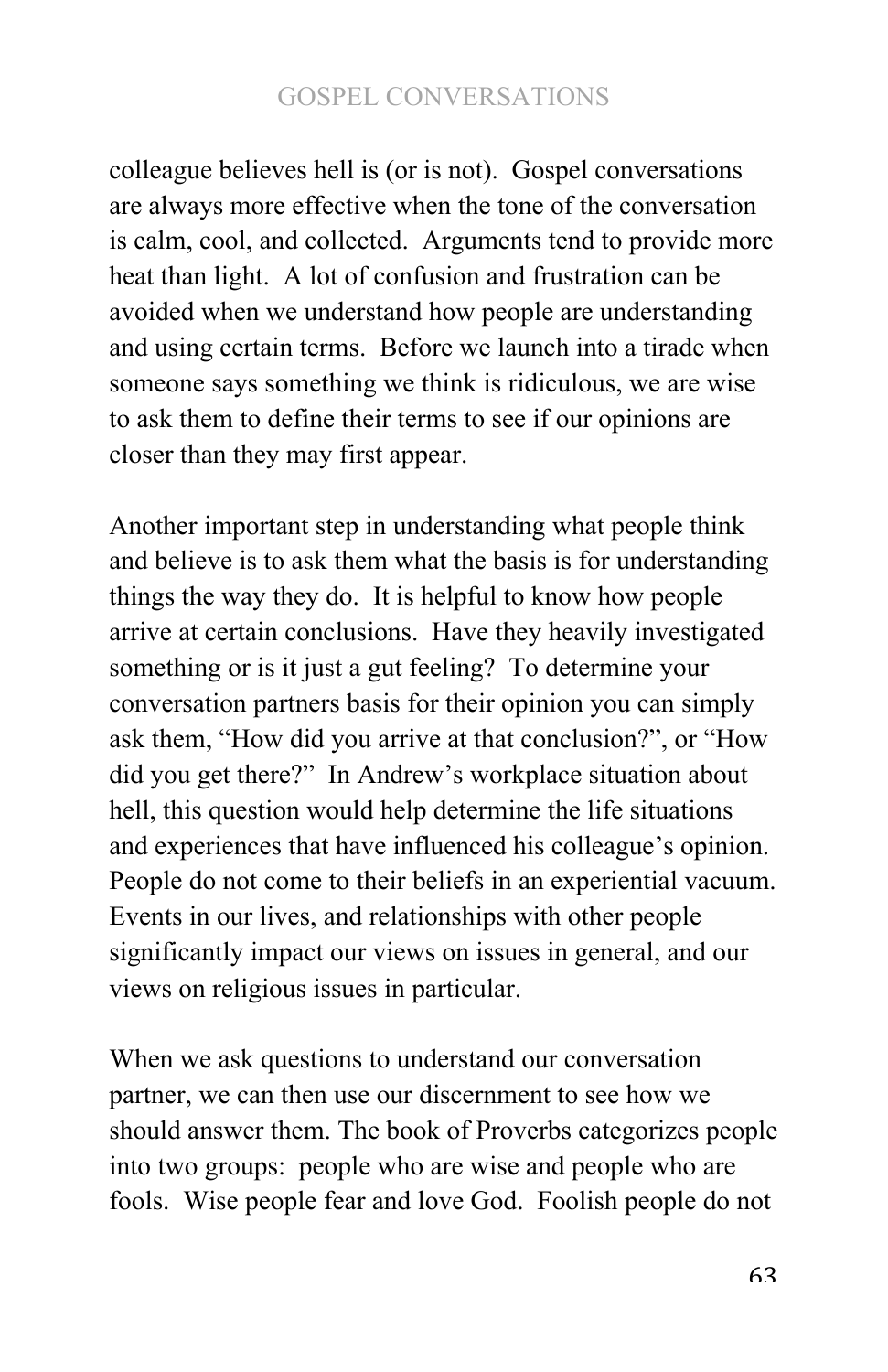fear or love God. Proverbs 26:4-5 are two of my favourite verses in the Old Testament:

> **4** Answer not a fool according to his folly, lest you be like him yourself. **5** Answer a fool according to his folly, lest he be wise in his own eyes.

These verses in Proverbs make it clear that we will obviously be in situations where we need to answer our conversation partner's questions, and times when we ought not answer their questions. So how do we determine whether our non-Christian conversation partner is a fool that we should answer according to their folly or not? The way that I apply these verses into my conversations is by discerning whether my conversation partner is genuinely curious about something, or if they are merely antagonistic and uninterested in my actual opinion. Someone can ask me the question, "What do you think?" in a way that makes it clear that they do (or not) care about what I actually do think. When someone cares about the answer to their questions we are wise to answer them. When someone does not genuinely care about the answer we are wise not to answer them.

Asking good questions helps turn our gospel conversations into a legitimate dialogue rather than a series of monologues that go back and forth.

The gospel is the best news we could possibly hear. We all have a role to play in communicating the gospel to those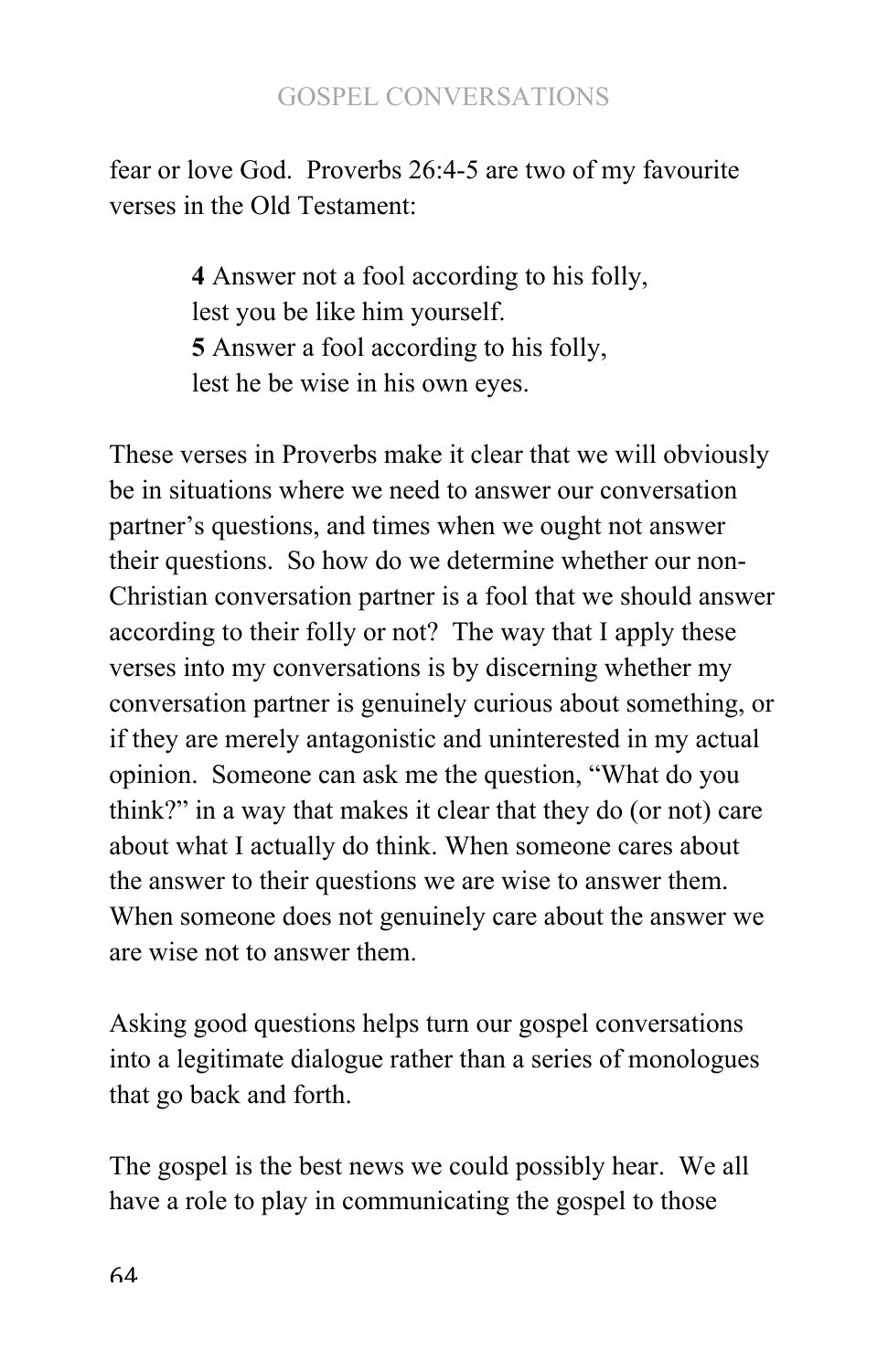around us. For some of us, it will be a simple, easy, and natural process because God has gifted us in a particular way. For others, it will be a process full of nervousness and discomfort because God has gifted us in other ways. Just because the process is hard for some of us doesn't mean we quit. Regardless of whether we find talking about the gospel easy or difficult, it is wise to use the 3-Ds (declare, defend, and dialogue) in our conversations for the good of others and the glory of God.

# **Recommended Reading**

Keller, Timothy J. *The Reason for God: Belief in an Age of Skepticism*.

Newman, Randy. *Questioning Evangelism: Engaging People's Hearts the Way Jesus Did*.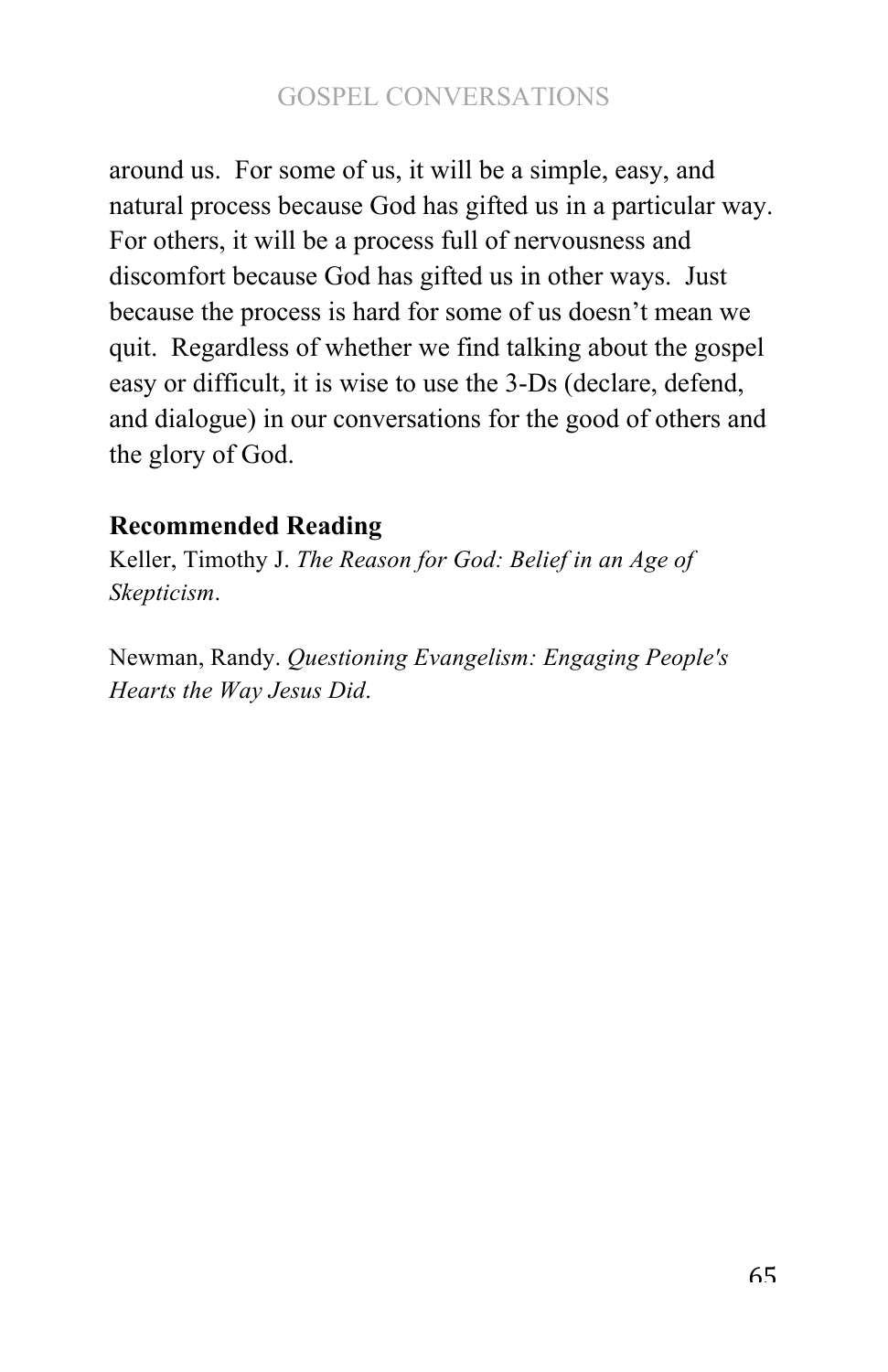# **EPILOGUE**

I recognize that I have a responsibility in my everyday life to talk to people about the gospel in relevant ways. I also recognize that I get nervous every time I even think about sharing the gospel with someone. So, like many Christians, I've participated in evangelism training seminars. One of the common occurrences of these seminars is the really wellspoken, joke-telling, and enthusiastic person telling the group how *simple*, *easy* and *natural* it is to talk about the gospel with strangers and friends. Some people do indeed find it easy, simple, and natural to talk about the gospel with those who don't know and love Jesus. I'm not one of those people. I've been to Bible College and work in a church, and when an opportunity presents itself to talk to someone who doesn't know and love Jesus about the gospel, I still get really nervous. I have to swallow that lump in my throat, and hope the nervous energy in my stomach subsides. Usually, the lump stays and so does the nervous energy. For some of us, talking about the gospel with others in our everyday life is easy. For some of us, talking about the gospel with others in our everyday life is hard. However, both kinds of people still have a responsibility to have conversations about Jesus Christ with those around them.

If you are a person who finds talking about your faith easy, you probably can't wait to put down this book and talk to a friend right now! And, consider this permission to do so.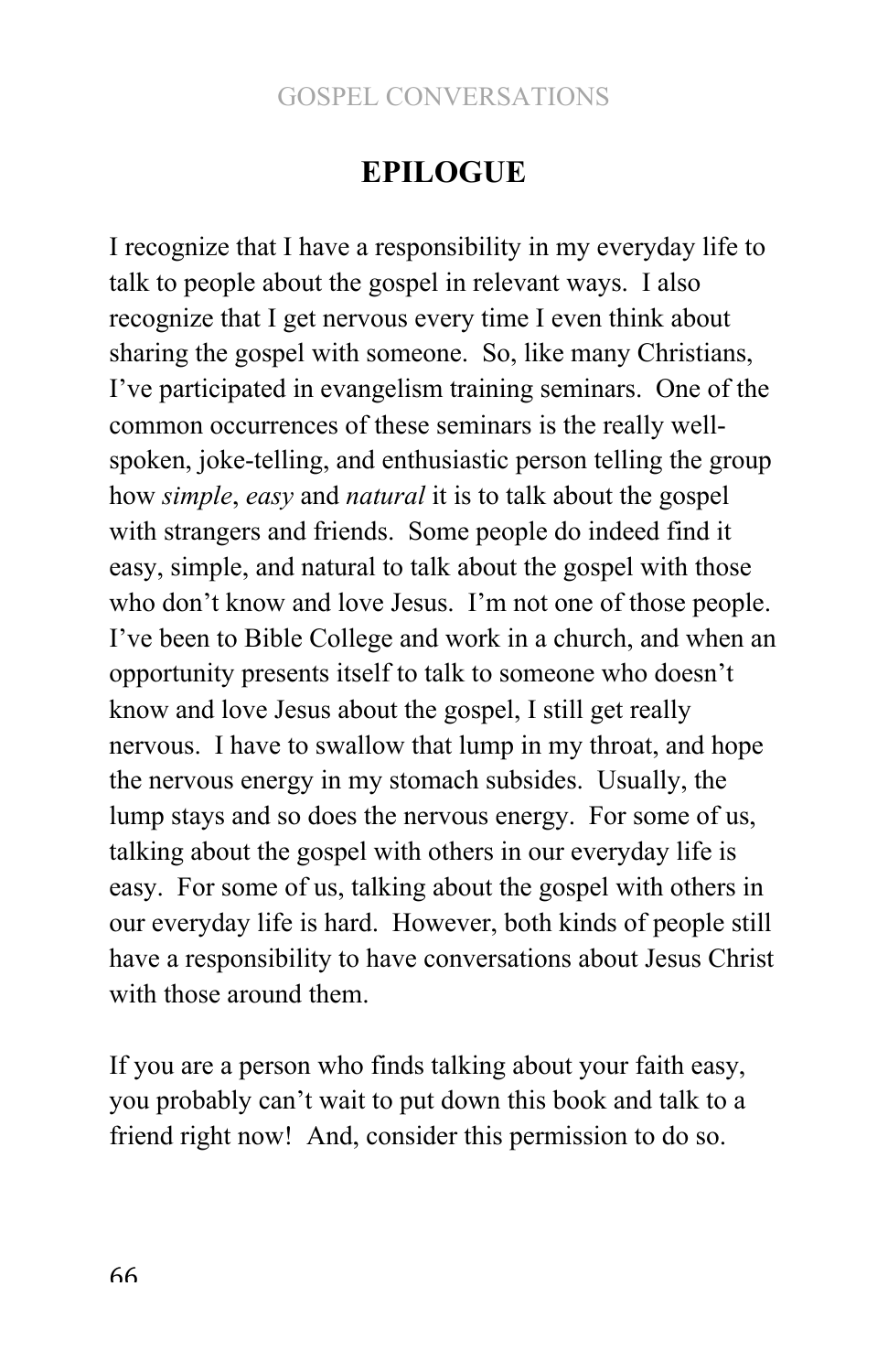Now that leaves the rest of us. If you are a person who finds talking about your faith difficult, I hope you find these this quote as encouraging as I did. It comes from Randy Newman. Randy has noticed in his life that, "If we think evangelism is supposed to be easy, we're more likely to quit." $25$ 

That line of thinking has been very encouraging to me. Recognizing that evangelism may not ever be easy, actually comforts me. It takes the pressure off of feeling like I only need to practice it longer in order for it to feel natural. The truth is, it may never feel natural. So, when I'm presented with an opportunity to have a gospel conversation I can tell myself that the lump in my throat isn't a sign to not engage. The butterflies in my stomach are not the Spirit telling me to shut my mouth and not talk about the glories of the gospel. It is probably just my nerves and discomfort, but those will pass over time. It won't be easy, and I might even stumble on my words, but I can still do my best to be faithful to the command to be a disciple-making-disciple and engage in a gospel conversation.

<sup>!!!!!!!!!!!!!!!!!!!!!!!!!!!!!!!!!!!!!!!!!!!!!!!!!!!!!!!</sup> 25Newman, Randy. "The Paradox of Evangelism, Part 2." *Randy Newman*. 7 June 2011. Web. 28 May 2012.

http://www.randydavidnewman.com/2011/06/07/the-paradox-of-evangelismpart-2/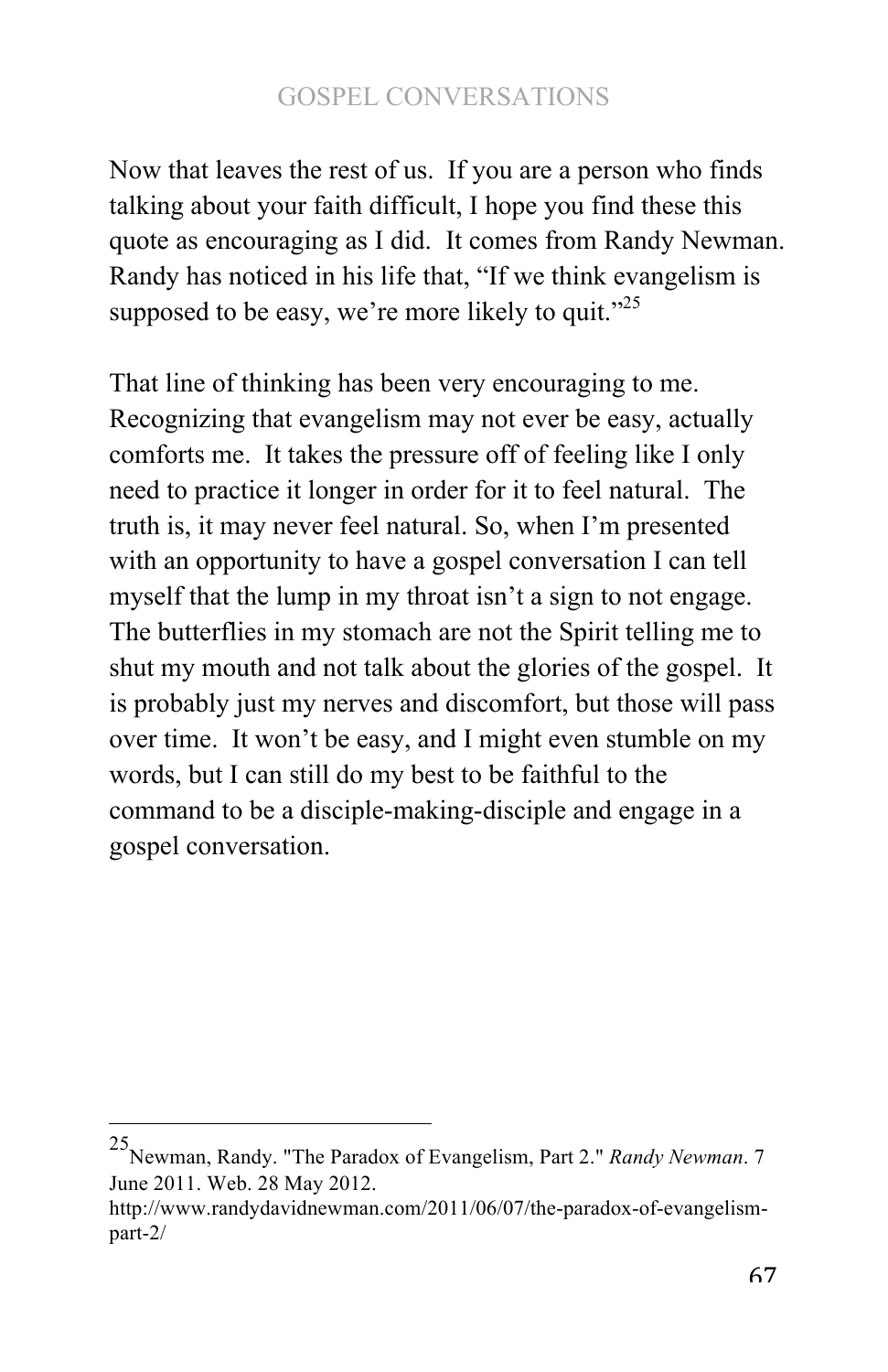# **BIBLIOGRAPHY**

*(The following resources were consulted and/or referenced in the development of the Gospel Conversations course and booklet.)*

- 1. Anderson, James. "Can We Prove the Existence of God?" *The Gospel Coalition*. 16 Apr. 2012. Web. 17 Apr. 2012. <http://thegospelcoalition.org/blogs/tgc/2012/04/16/ca n-we-prove-the-existence-of-god/>.
- 2. Arnold, Bill T., and Bryan Beyer. *Encountering the Old Testament: A Christian Survey*. Grand Rapids, MI: Baker, 1999. Print.
- 3. Carson, D.A., Timothy Keller, John Piper. "Ministries of Mercy". *The Gospel Coalition*. 15 Jul. 2011. Web. 14 May 2012. <http://thegospelcoalition.org/resources/a/ministries\_o f mercy>. Video.
- 4. Carson, D. A. *The God Who Is There: Finding Your Place in God's Story.* Grand Rapids, MI: Baker, 2010. Print.
- 5. Chandler, Matt, and Jared C. Wilson. *The Explicit Gospel*. Wheaton, IL: Crossway, 2012. Print.
- 6. Covell, Jim, Karen Covell, and Victorya Michaels. Rogers. *How to Talk about Jesus without Freaking out*. Sisters, Or.: Multnomah, 2000. Print.
- 7. Dawson, Scott. *The Complete Evangelism Guidebook: Expert Advice on Reaching Others for Christ*. Grand Rapids, MI: Baker, 2008. Print.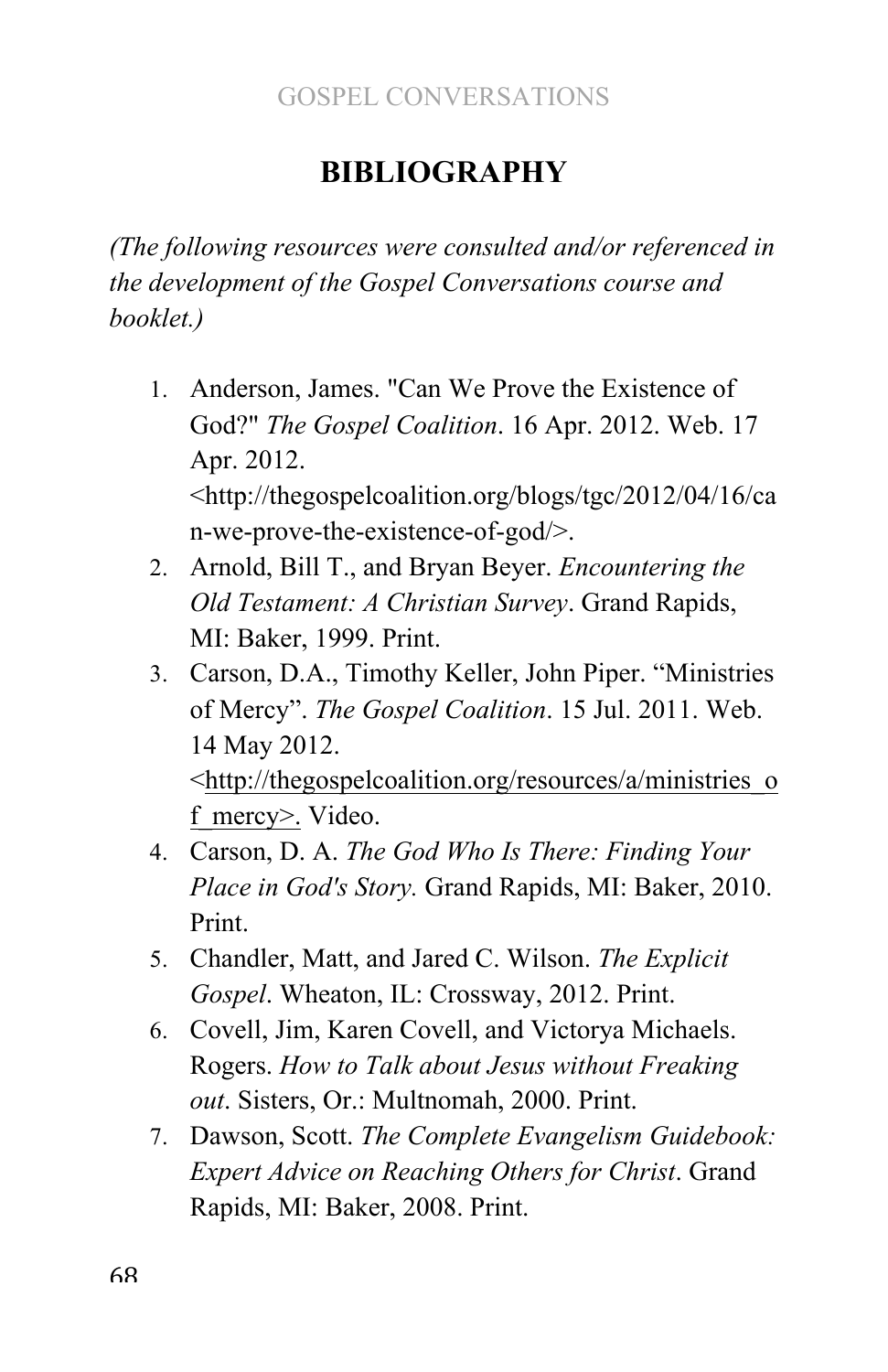- 8. DeYoung, Kevin, and Greg Gilbert. *What Is the Mission of the Church?: Making Sense of Social Justice, Shalom, and the Great Commission*. Wheaton, IL: Crossway, 2011. Print.
- 9. Dever, Mark. *The Gospel and Personal Evangelism*. Wheaton, IL: Crossway, 2007. Print.
- 10. Dodson, Jonathan. "Delving Deeper in Gospel Conversations." *Theresurgence.com*. 10 Jan. 2011. Web. 05 June 2012. <http://theresurgence.com/2011/01/10/delvingdeeper-in-gospel-conversations>.
- 11. Dodson, Jonathan. "How to Lead Gospel Conversations." *Theresurgence.com*. 26 Dec. 2010. Web. 05 June 2012. <http://theresurgence.com/2010/12/26/how-to-leadgospel-conversations>.
- 12. Dodson, Jonathan. "Leading Gospel Conversations: Sympathize and Discern."*Theresurgence.com*. 04 Jan. 2011. Web. 05 June 2012. <http://theresurgence.com/2011/01/04/leading-gospelconversations-sympathize-and-discern>.
- 13. Elwell, Walter A., and Robert W. Yarbrough. *Encountering the New Testament: A Historical and Theological Survey*. Grand Rapids, MI: Baker Academic, 2005. Print.
- 14. Frame, John M. *Apologetics to the Glory of God: An Introduction*. Phillipsburg, NJ: P&R Pub., 1994. Print.
- 15. Gilbert, Greg. *What Is the Gospel?* Wheaton, IL: Crossway, 2010. Print.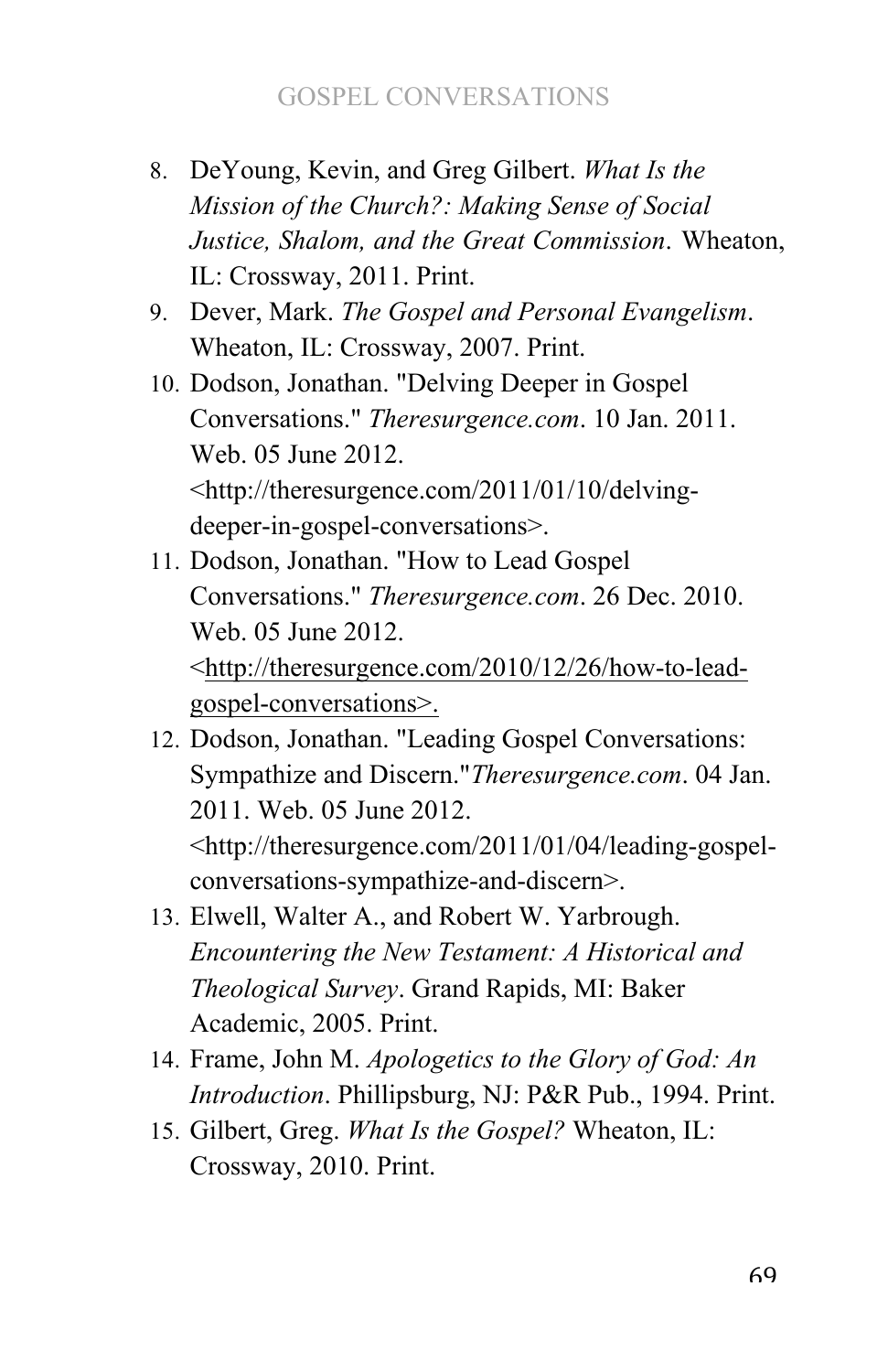- 16. Grudem, Wayne A. *Systematic Theology: An Introduction to Biblical Doctrine*. Grand Rapids, MI: Zondervan, 2000. Print.
- 17. Halverson, Dean C. *The Compact Guide to World Religions*. Minneapolis, MN: Bethany House Publishers, 1996.
- 18. Hawthorne, Gerald F., Ralph P. Martin, and Daniel G. Reid. *Dictionary of Paul and His Letters: A Compendium of Contemporary Biblical Scholarship*. Downers Grove, IL: InterVarsity, 1993. Print.
- 19. Keller, Timothy J. *The Prodigal God: Recovering the Heart of the Christian Faith*. New York: Dutton, 2008. Print.
- 20. Keller, Timothy J. *The Reason for God: Belief in an Age of Skepticism*. New York, NY: Penguin Group, 2008. Print.
- 21. Keller, Timothy J.. "Three Rules for Polemics." *The Gospel Coalition*. 4 Oct. 2011. Web. 16 Apr. 2012. <http://thegospelcoalition.org/blogs/tgc/2011/10/04/g ospel-polemics-2/>.
- 22. Kroeker, Steve. Kroeker, Steve. *The Hero: How the Story of God Shapes Our Life Together*. Raleigh, NC: Lulu, 2011. Print.
- 23. Ladd, George E. *A Theology of the New Testament*. Grand Rapids, MI: Eerdmans, 1994. Print.
- 24. Lewis, C. S. *Mere Christianity.* London: Collins, 1956. Print.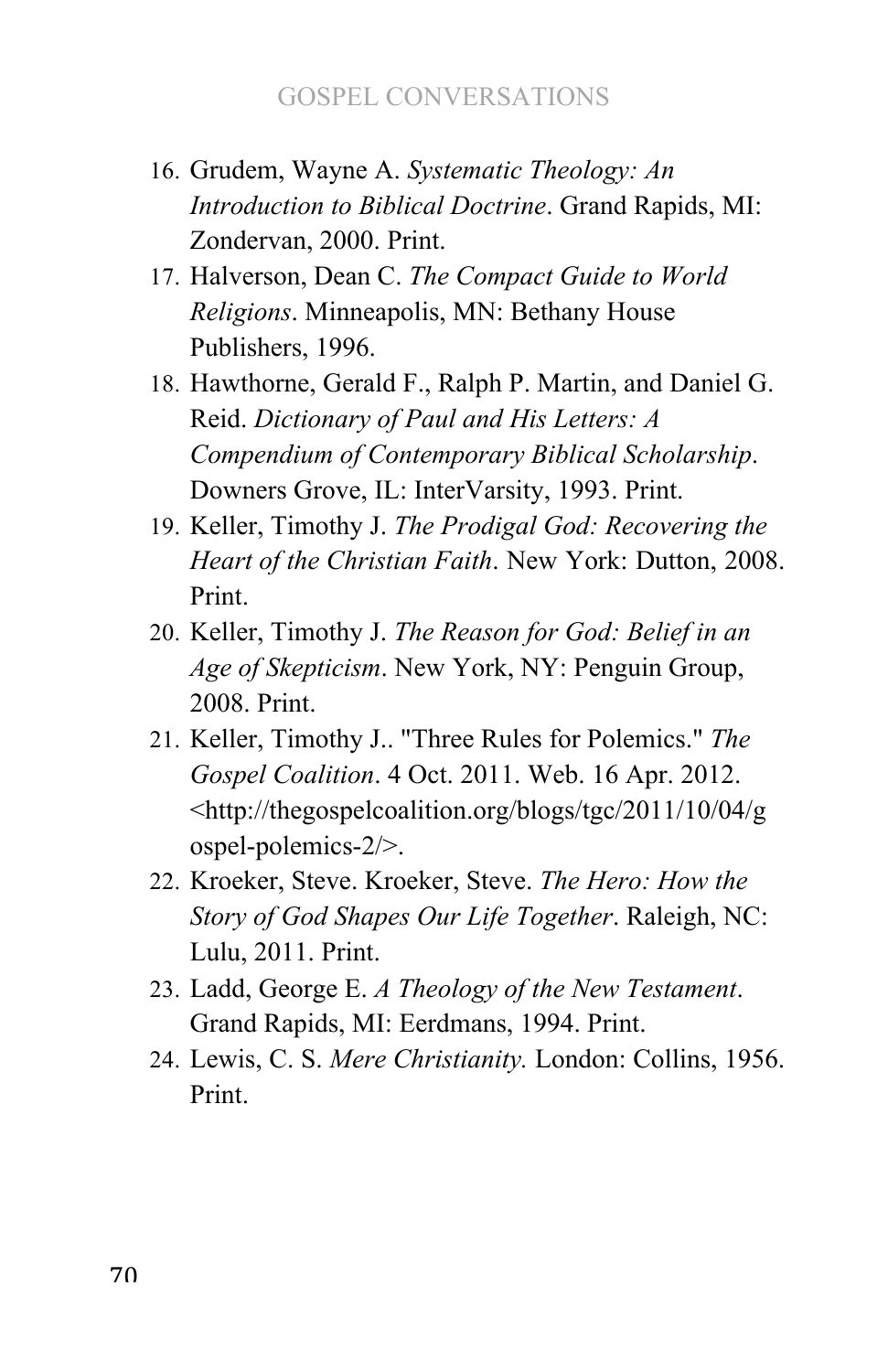- 25. Lifton, Duane. "Works and Words: Why You Can't Preach the Gospel with Deeds | Christianity Today | A Magazine of Evangelical Connviction."*Christianitytoday.com*. 30 May 2012. Web. 05 June 2012. <http://www.christianitytoday.com/ct/article\_print.ht ml?id=96239>.
- 26. McLuhan, Marshall. *Understanding Media; the Extensions of Man,*. New York: McGraw-Hill, 1964. Print.
- 27. McKnight, Scot. *The King Jesus Gospel: The Original Good News Revisited*. Grand Rapids, MI: Zondervan, 2011. Print.
- 28. Meeker, Kyle. "Christology in Contextualization: Another Look at Paul's Motivation, Methods and Message at Mars Hill (Acts 17) in light of the Missiological Debate surrounding Muslim-Christian Dialogue." Evangelical Theological Society - 2010 Southwestern Regional Meeting. New Orleans. 3 Apr. 2012. Reading.
- 29. Meeker, Kyle. "Pluralism and Post-postmoderns: How the Plausibility Structures of the 'Millennial' and 'Digital' Generations Construct Obstacles to – and Provide Opportunities for – Embracing the Uniqueness of Christ." Evangelical Theological Society - 2011 National Meeting. San Francisco. 26 Mar. 2012. Reading.
- 30. Morgan, Elisa. *I Can Evangelism: Taking the "I Can't" out of Sharing Your Faith*. Grand Rapids, MI: Revell, 2008. Print.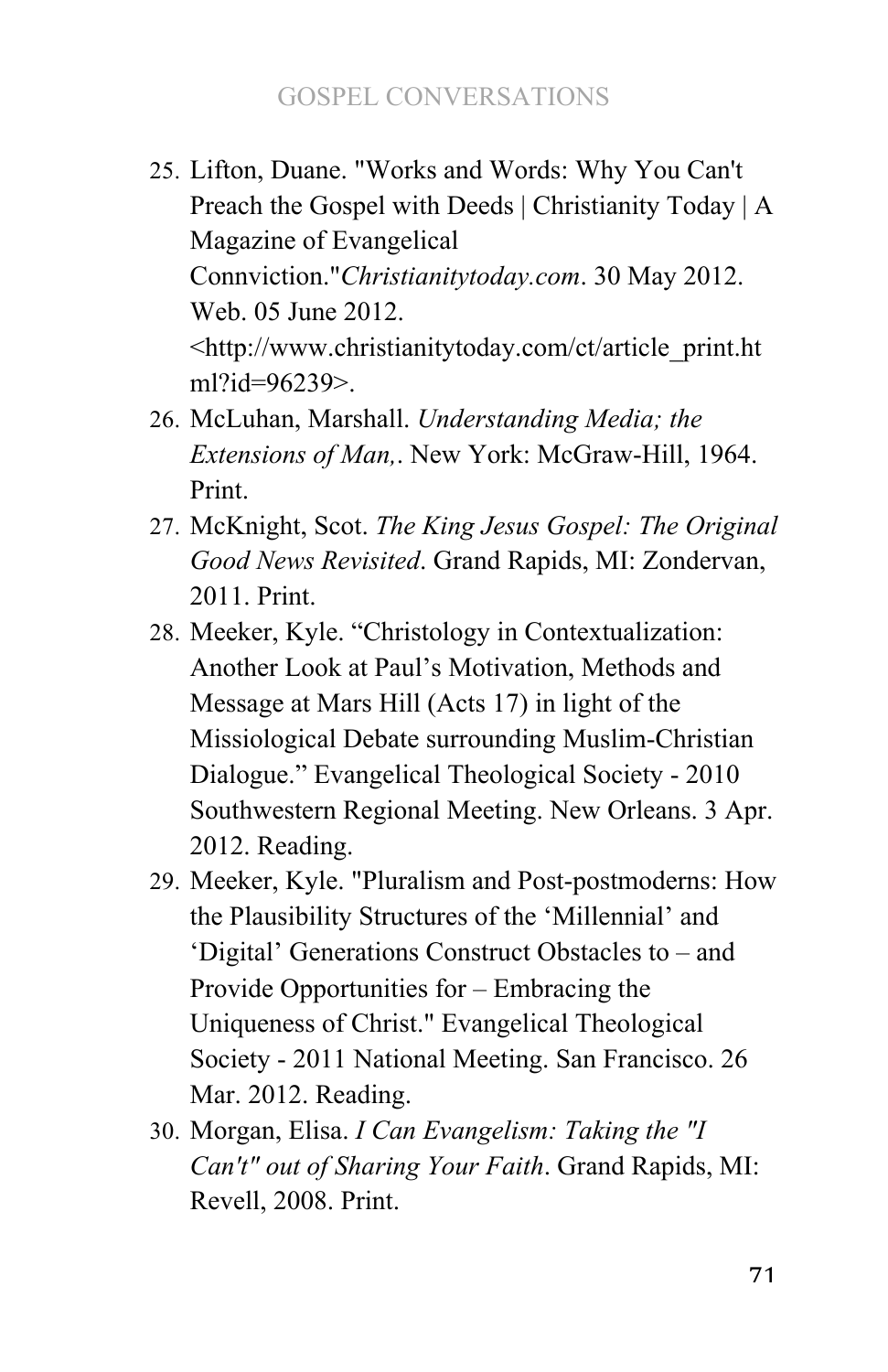- 31. Newman, Randy. "Telling Your Story." *Randy Newman*. 29 June 2011. Web. 16 Mar. 2012. <http://randydavidnewman.com/>.
- 32. Newman, Randy. "The Paradox of Evangelism." *Randy Newman*. 5 June 2011. Web. 28 May 2012. <http://www.randydavidnewman.com/2011/06/05/the -paradox-of-evangelism/>.
- 33. Newman, Randy. "The Paradox of Evangelism, Part 2." *Randy Newman*. 7 June 2011. Web. 28 May 2012. <http://www.randydavidnewman.com/2011/06/07/the -paradox-of-evangelism-part-2/>.
- 34. Newman, Randy. *Questioning Evangelism: Engaging People's Hearts the Way Jesus Did*. Grand Rapids, MI: Kregel Publications, 2004. Print.
- 35. Packer, J. I. *Evangelism and the Sovereignty of God*. Downers Grove, IL: InterVarsity, 2008. Print.
- 36. Pawelke, Michael. *Disciple: A Catalyst to Transformation*. Winnipeg, MB: Word Alive, 2010. Print.
- 37. Peterson, Roger P., Gordon D. Aeschliman, R. Wayne. Sneed, and Kim Hurst. *Maximum Impact Short-term Mission: The God-commanded, Repetitive Deployment of Swift, Temporary, Non-professional Missionaries*. Minneapolis, MN: STEMPress, 2003. Print.
- 38. Pocock, Michael, Rheenen Gailyn Van, and Douglas McConnell. *The Changing Face of World Missions: Engaging Contemporary Issues and Trends*. Grand Rapids, MI: Baker Academic, 2005. Print.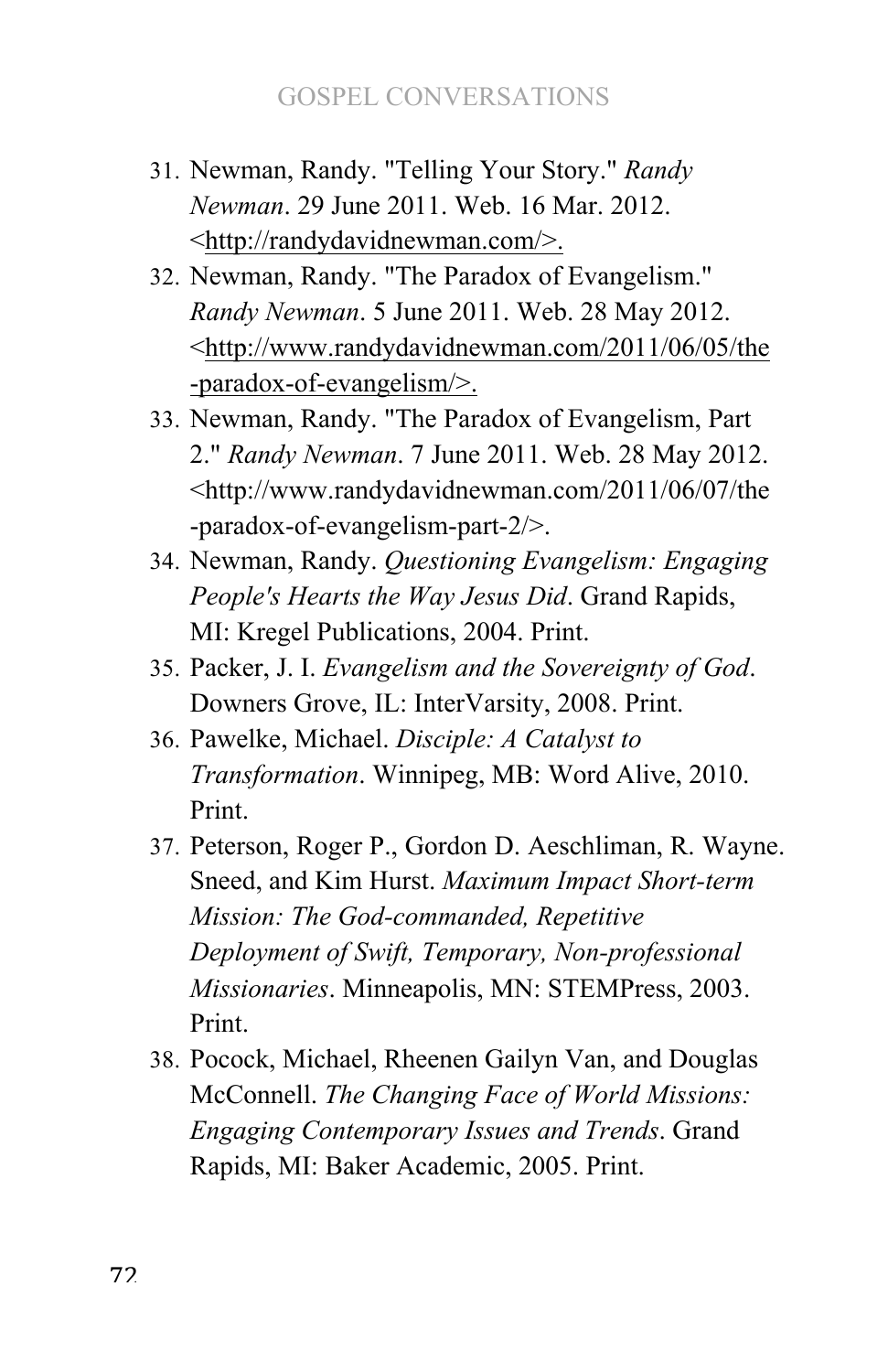- 39. Richardson, Don. *Peace Child*. Glendale, CA: G/L Regal, 1974. Print.
- 40. Taylor, Justin. "What Is God Sovereign Over?" Web log post. *The Gospel Coalition*. 18 Oct. 2011. Web. 19 Mar. 2012. <http://thegospelcoalition.org/blogs/justintaylor/2011/ 10/18/what-is-god-sovereign-over/>.
- 41. Tchividjian, Tullian. *Jesus + Nothing = Everything*. Wheaton, IL: Crossway, 2011. Print.
- 42. Smethurst, Matt, and Jonathan Dodson. "Unbelievable Gospel: A Conversation with Jonathan Dodson." *The Gospel Coalition*. 25 July 2012. Web. 25 July 2012. <http://thegospelcoalition.org/blogs/tgc/2012/07/25/u nbelievable-gospel-a-conversation-with-jonathandodson/>.
- 43. Sjogren, Steve, Dave Ping, and Doug Pollock. *Irresistible Evangelism: [natural Ways to Open Others to Jesus]*. Loveland, CO: Group Pub., 2004. Print.
- 44. Wilkinson, Alissa. "Tell Your Story, Tell It Well." Web log post. *The Gospel Coalition*. 27 Feb. 2012. Web. 16 Mar. 2012. <http://www.thegospelcoalition.org/>.
- 45. Walton, John H. *The Lost World of Genesis One: Ancient Cosmology and the Origins Debate*. Downers Grove, IL: IVP Academic, 2009. Print.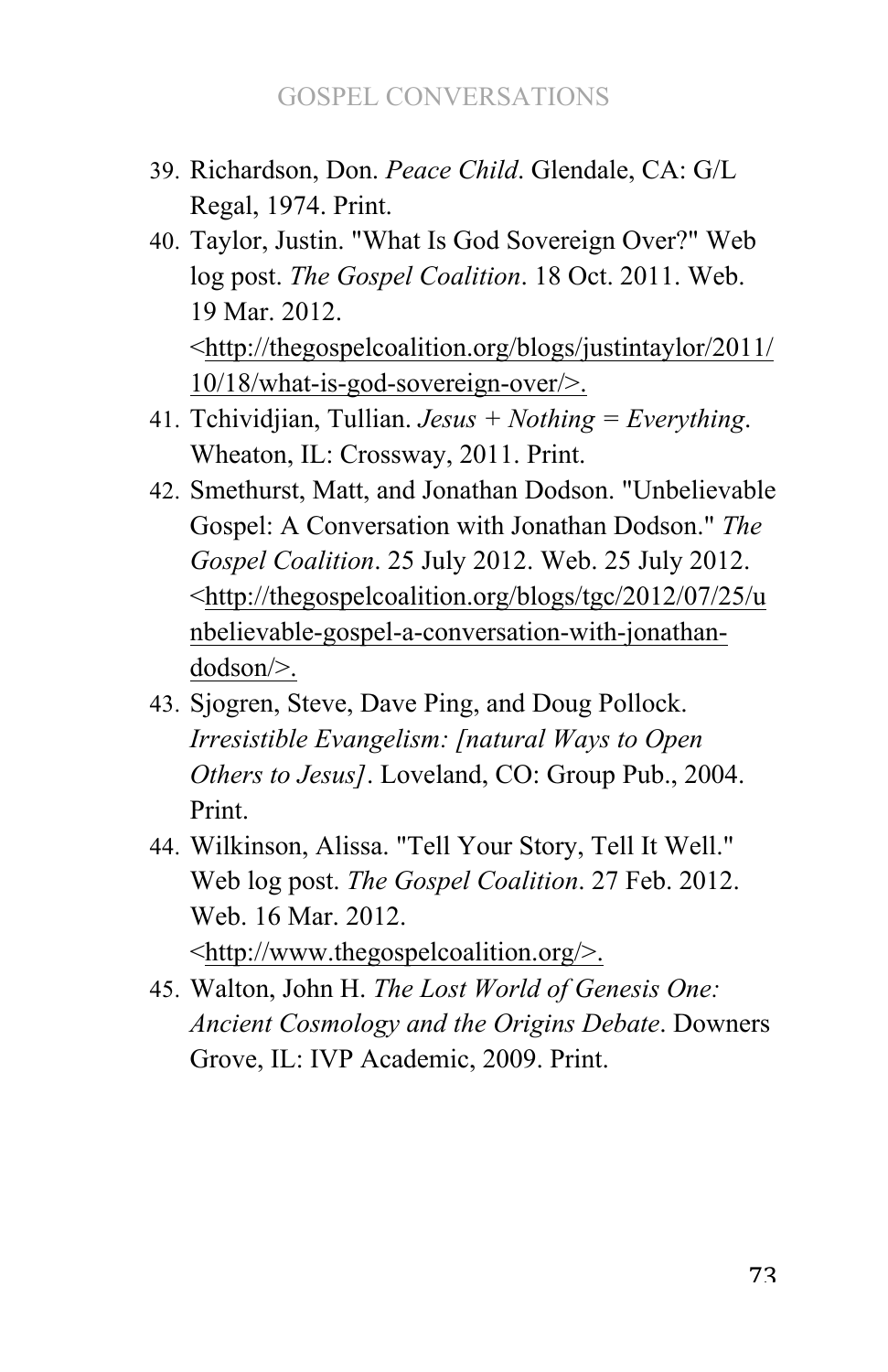### **APPENDIX A**

# **ELEVEN COMMANDMENTS FOR EFFECTIVE LISTENING26**

- 1. STOP TALKING. You cannot listen effectively if you are talking.
- 2. PUT THE SPEAKER AT EASE. Help them feel free to talk and encouraged to talk.
- 3. DEMONSTRATE THAT YOU WANT TO LISTEN. Show your interest in what is being said. Listen to understand rather than to oppose.
- 4. REMOVE DISTRACTIONS. Seek a quiet place if possible, a place free of interruptions.
- 5. EMPATHIZE.

Try to put yourself in the speaker's place so that you can better understand his/her point of view.

6. BE PATIENT.

Do not show impatience. Set aside enough time for everyone to be heard or be certain to set an agenda that is realistic given the time you have.

Not the present author's original work. List accessed from Janet Boldt at Columbia Bible College - a PDF accredited to "M.Fogel".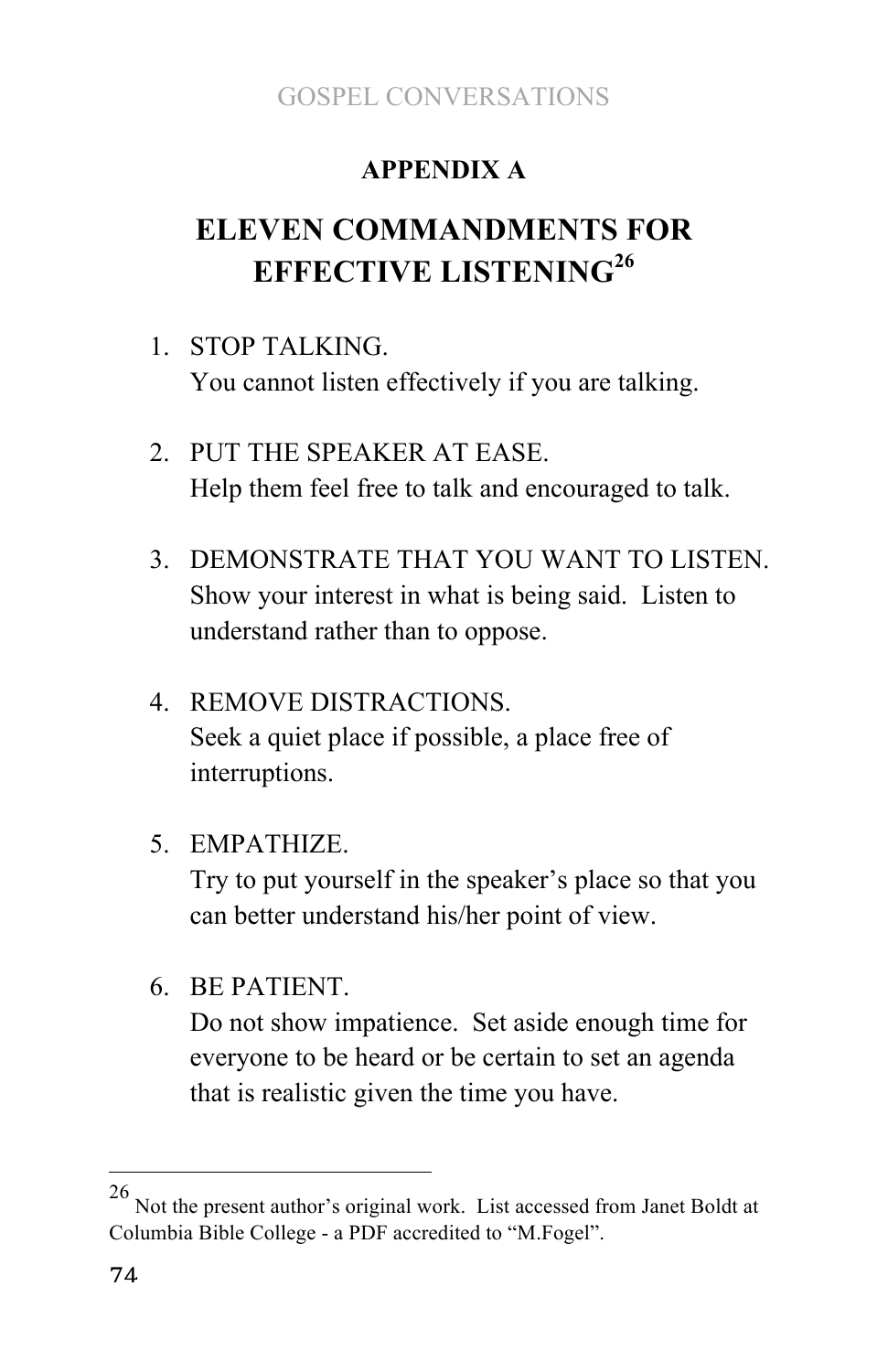- 7. DO NOT BECOME DEFENSIVE OR ANGRY. Your anger will get in the way of hearing what is really being said and your defensiveness will get in the way of their listening to you. Keep an open mind and encourage them to do the same.
- 8. AVOID ARGUING AND CRITICIZING. They will simply react in kind. Even if you win the argument, you will probably lose in the end.
- 9. ASK QUESTIONS.

You will learn more about their interest or concerns and they will know you are interested and/or have been listening.

10. PARAPHRASE.

Let them know in your own words that you believe you have received the message which they intended to send. You do not have to be right.

11. EXPRESS YOURSELF.

In order to continue to follow the above 10 commandments, it is essential for you to balance the interaction with your own point of view. It becomes difficult to effectively listen if you do not secure yourself a hearing.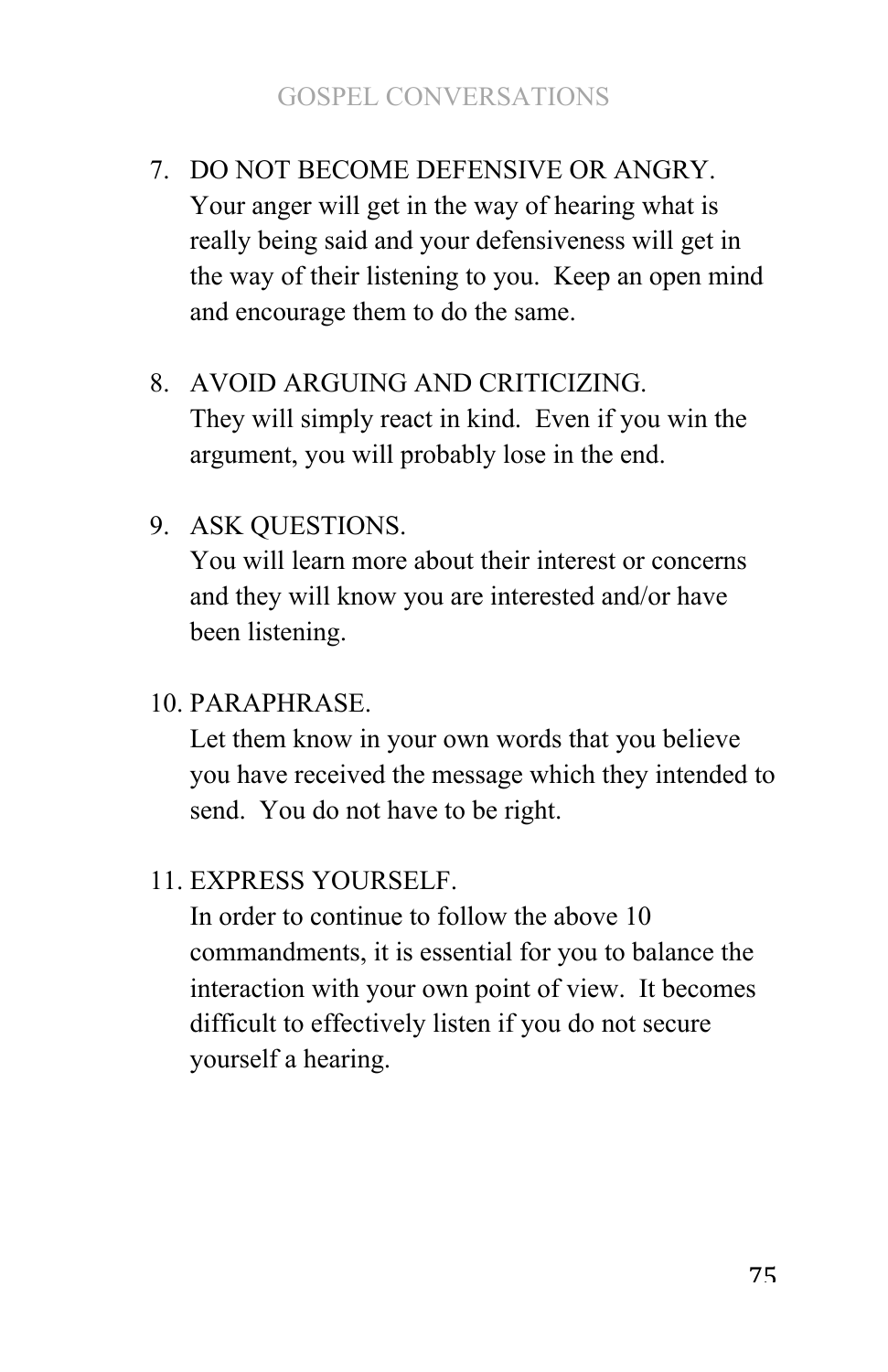### **APPENDIX B**

## **RESOURCES FOR APOLOGETICS**

#### BOOKS

- William Lane Craig and J.P. Moreland, eds, *The Blackwell Companion to Natural Theology* (Blackwell Publishing, 2009).
- Stephen T. Davis, *God, Reason, and Theistic Proofs* (Edinburgh University Press, 1997).
- John M. Frame, *Apologetics to the Glory of God* (P&R Publishing, 1996), chapters 3 and 4.
- Keller, Timothy J,. *The Reason for God: Belief in an Age of Skepticism*. New York, NY: Penguin Group, 2008. Print.
- Plantinga, Alvin. *Warranted Christian Belief* (Oxford University Press, 2000), chapters 6 & 7.

**WEBSITES** 

- Dr. William Lane Craig http://www.reasonablefaith.org/
- Michael Horner http://powertochange.com/blogposts/author/mhorner/
- Andy Steiger http://www.apologeticscanada.com/
- Jim Warner Wallace http://www.answersforatheists.com/ ; http://www.pleaseconvinceme.com/
- Ravi Zacharias International Ministries http://www.rzim.org